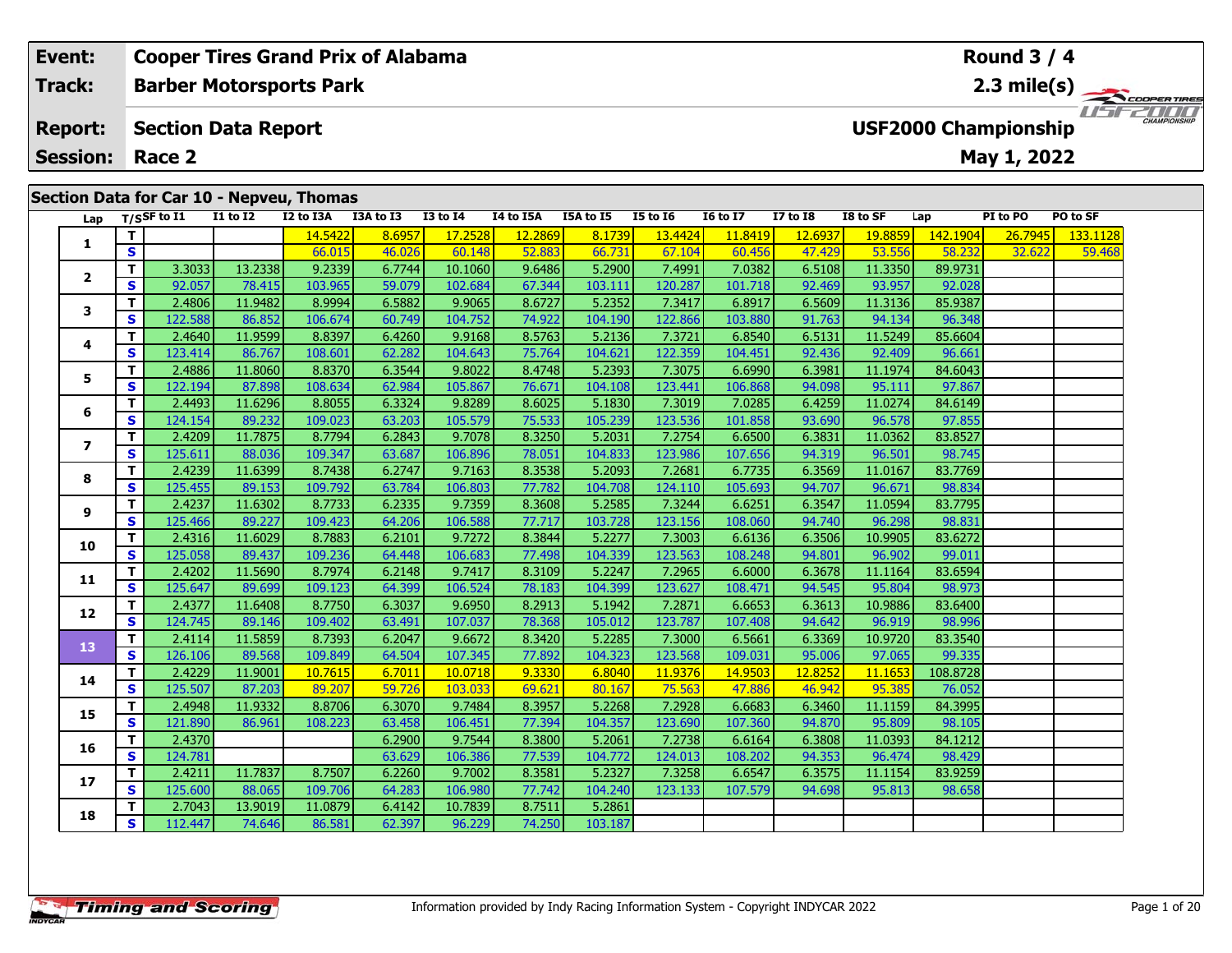#### **Event: Round 3 / 4 Cooper Tires Grand Prix of Alabama Track:Barber Motorsports Park 2.3 mile(s)** *IFFERINI* **Report: Section Data Report USF2000 Championship May 1, 2022 Session: Race 2 Section Data for Car 11 - Christie, Dylan Lap T/SSF to I1 I1 to I2 I2 to I3A I3A to I3 I3 to I4 I4 to I5A I5A to I5 I5 to I6 I6 to I7 I7 to I8 I8 to SF Lap PO to SF <sup>T</sup>** 8.0696 16.8746 19.3796 8.3086 17.8133 12.7045 7.7279 15.5134 8.4344 10.6754 19.3354 144.8367 152.6159 **<sup>S</sup>** 37.684 61.496 49.537 48.170 58.256 51.145 70.583 58.146 84.880 56.396 55.080 57.168 51.868**1 <sup>T</sup>** 3.3214 13.3598 9.2422 7.0246 10.3471 9.9354 5.3416 7.9586 7.6905 7.1628 11.4410 92.8250 **<sup>S</sup>** 91.555 77.675 103.871 56.975 100.292 65.400 102.114 113.342 93.090 84.052 93.086 89.200**2**

| 3              | т            | 2.4939  | 11.8945 | 8.9344  | 6.4197 | 9.9546  | 8.6057 | 5.2573  | 7.3846  | 6.7409  | 6.5288  | 11.1189 | 85.3333  |  |
|----------------|--------------|---------|---------|---------|--------|---------|--------|---------|---------|---------|---------|---------|----------|--|
|                | S            | 121.934 | 87.244  | 107.450 | 62.344 | 104.246 | 75.505 | 103.752 | 122.152 | 106.204 | 92.214  | 95.783  | 97.031   |  |
| 4              | T            | 2.4515  | 11.8115 | 8.8679  | 6.3169 | 9.7432  | 8.6473 | 5.2595  | 7.3555  | 6.8083  | 6.4690  | 11.1318 | 84.8624  |  |
|                | S            | 124.043 | 87.857  | 108.256 | 63.358 | 106.508 | 75.142 | 103.708 | 122.636 | 105.152 | 93.066  | 95.672  | 97.570   |  |
| 5              | т            | 2.4526  | 11.8257 | 8.8479  | 6.3610 | 9.7488  | 8.4326 | 5.2337  | 7.3259  | 6.7130  | 6.4512  | 11.0203 | 84.4127  |  |
|                | $\mathbf{s}$ | 123.987 | 87.752  | 108.500 | 62.919 | 106.447 | 77.055 | 104.220 | 123.131 | 106.645 | 93.323  | 96.640  | 98.090   |  |
| 6              | т            | 2.4316  | 11.8839 | 8.8921  | 6.2851 | 9.7892  | 8.4684 | 5.2155  | 7.3009  | 6.7236  | 6.5188  | 11.0081 | 84.5172  |  |
|                | S            | 125.058 | 87.322  | 107.961 | 63.679 | 106.007 | 76.729 | 104.583 | 123.553 | 106.477 | 92.355  | 96.747  | 97.968   |  |
| $\overline{ }$ | T            | 2.4329  | 11.8373 | 8.8291  | 6.2714 | 9.7195  | 8.4598 | 5.2274  | 7.2876  | 6.7417  | 6.4900  | 11.1902 | 84.4869  |  |
|                | S            | 124.991 | 87.666  | 108.731 | 63.818 | 106.768 | 76.807 | 104.345 | 123.778 | 106.191 | 92.765  | 95.173  | 98.003   |  |
| 8              | T.           | 2.4416  |         |         | 6.2038 | 9.7480  | 8.4596 | 5.2430  | 7.3204  | 6.7053  | 6.4140  | 11.0324 | 84.2636  |  |
|                | $\mathbf{s}$ | 124.546 |         |         | 64.513 | 106.455 | 76.809 | 104.035 | 123.224 | 106.768 | 93.864  | 96.534  | 98.263   |  |
| 9              | т            | 2.4419  | 11.8900 | 8.8644  | 6.3308 | 9.7600  | 8.5176 | 5.2179  | 7.3330  | 6.7849  | 6.5196  | 11.0862 | 84.7463  |  |
|                | $\mathbf{s}$ | 124.530 | 87.277  | 108.298 | 63.219 | 106.325 | 76.286 | 104.535 | 123.012 | 105.515 | 92.344  | 96.065  | 97.703   |  |
| 10             | T.           | 2.4233  | 11.7167 | 8.8173  | 6.1897 | 9.6773  | 8.4152 | 5.1912  | 7.2769  | 6.6791  | 6.4395  | 10.9924 | 83.8186  |  |
|                | $\mathbf{s}$ | 125.486 | 88.568  | 108.877 | 64.660 | 107.233 | 77.214 | 105.073 | 123.960 | 107.186 | 93.493  | 96.885  | 98.785   |  |
| 11             | T.           | 2.4158  | 11.7689 | 8.8223  | 6.2207 | 9.6805  | 8.4238 | 5.2193  | 7.2809  | 6.6061  | 6.4587  | 11.0907 | 83.9877  |  |
|                | $\mathbf{s}$ | 125.876 | 88.175  | 108.815 | 64.338 | 107.198 | 77.135 | 104.507 | 123.892 | 108.371 | 93.215  | 96.026  | 98.586   |  |
| 12             | т            | 2.4479  | 11.6630 | 8.7849  | 6.2044 | 9.7016  | 8.4246 | 5.2300  | 7.3307  | 6.6125  | 6.3924  | 11.1203 | 83.9123  |  |
|                | $\mathbf{s}$ | 124.225 | 88.976  | 109.278 | 64.507 | 106.965 | 77.128 | 104.293 | 123.050 | 108.266 | 94.181  | 95.771  | 98.674   |  |
| 13             | T.           | 2.4229  | 11.6712 | 8.8386  | 6.1803 | 9.6920  | 8.3756 | 5.2112  | 7.3127  | 6.5809  | 6.4023  | 11.0688 | 83.7565  |  |
|                | $\mathbf{s}$ | 125.507 | 88.914  | 108.614 | 64.759 | 107.070 | 77.579 | 104.670 | 123.353 | 108.786 | 94.036  | 96.216  | 98.858   |  |
| 14             | т            | 2.4379  | 12.1322 | 11.2600 | 7.4060 | 10.7810 | 9.4222 | 5.6639  | 9.2729  | 13.3206 | 12.1666 | 11.1278 | 104.9911 |  |
|                | $\mathbf{s}$ | 124.735 | 85.535  | 85.258  | 54.041 | 96.255  | 68.962 | 96.304  | 97.278  | 53.745  | 49.483  | 95.706  | 78.864   |  |
| 15             | т            | 2.4807  | 11.9714 | 8.9301  | 6.4129 | 9.7260  | 8.5486 | 5.2271  | 7.3337  | 6.8056  | 6.5633  | 11.1543 | 85.1537  |  |
|                | S            | 122.583 | 86.684  | 107.502 | 62.410 | 106.696 | 76.009 | 104.351 | 123.000 | 105.194 | 91.729  | 95.479  | 97.236   |  |
| 16             | т            | 2.4318  | 11.8432 | 8.8530  | 6.3819 | 10.0941 | 9.0392 | 5.2389  | 7.3750  | 6.9872  | 6.5655  | 11.1542 | 85.9640  |  |
|                | $\mathbf{s}$ | 125.048 | 87.622  | 108.438 | 62.713 | 102.805 | 71.884 | 104.116 | 122.311 | 102.460 | 91.698  | 95.480  | 96.319   |  |
| 17             | т            | 2.4430  | 11.8788 | 8.8601  | 6.2804 | 9.7847  | 8.6654 | 5.2267  | 7.3318  | 6.7188  | 6.4140  | 11.0480 | 84.6517  |  |
|                | $\mathbf{s}$ | 124.474 | 87.360  | 108.351 | 63.726 | 106.056 | 74.985 | 104.359 | 123.032 | 106.553 | 93.864  | 96.398  | 97.813   |  |
| 18             | т            | 2.6289  | 12.5275 | 11.9037 | 7.3741 | 13.8190 |        |         |         |         |         |         |          |  |
|                | S            | 115.672 | 82.836  | 80.647  | 54.275 | 75.094  |        |         |         |         |         |         |          |  |

89.200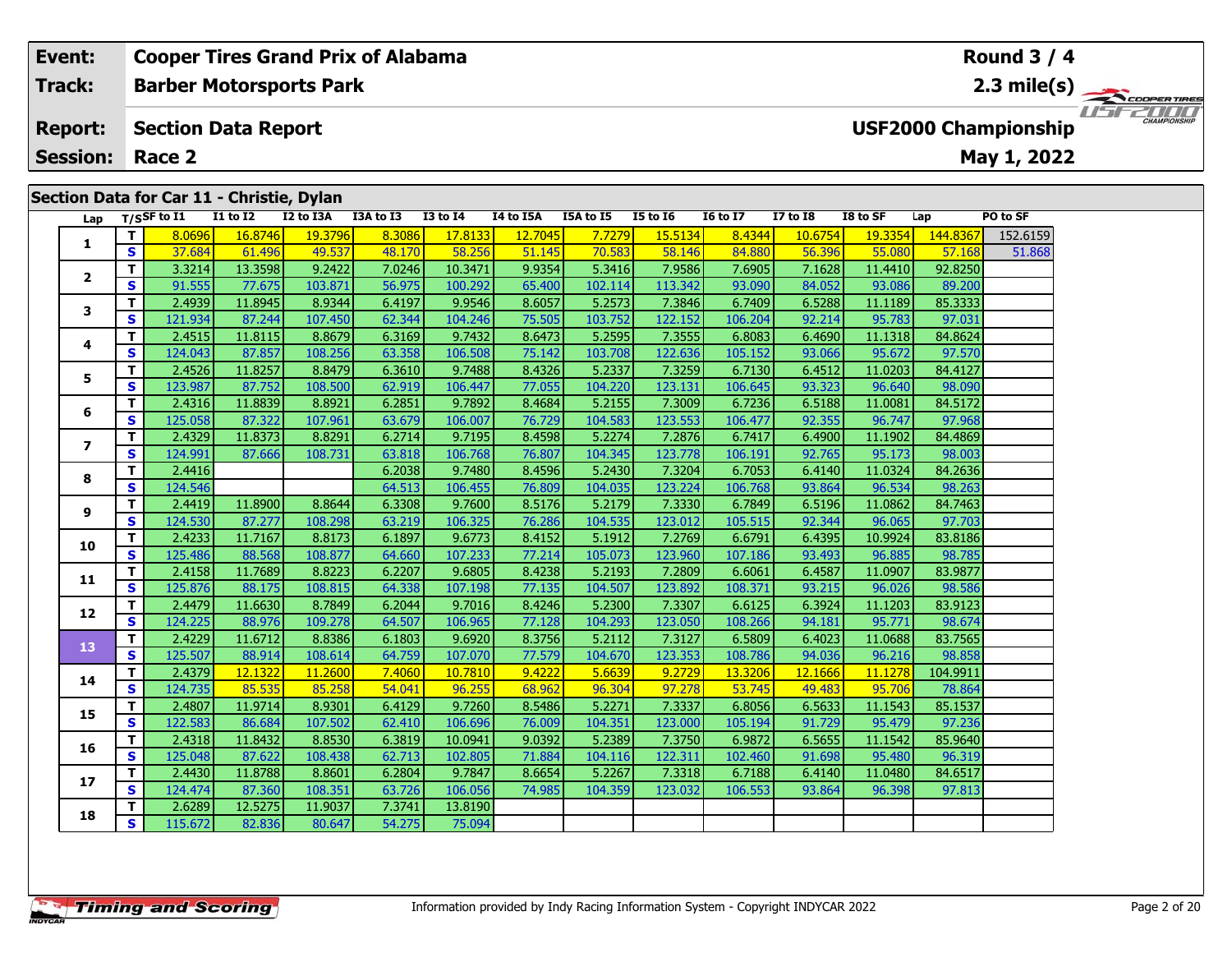# Lap T/S<sup>SF</sup> to I1 I1 to I2 I2 to I3A I3A to I3 I3 to I4 I4 to I5A I5A to I5 I5 to I6 I6 to I7 I7 to I8 I8 to SF Lap PI to PO PO to SF **1 <sup>T</sup>** 15.3024 8.3831 16.2585 12.3650 8.2810 13.2206 12.2246 12.7525 19.9019 142.6242 27.2213 133.5838 **<sup>S</sup>** 62.735 47.742 63.827 52.549 65.868 68.230 58.563 47.210 53.512 58.055 32.111 59.258 **<sup>T</sup>** 3.3659 13.4502 9.3596 7.1213 10.2826 10.6736 5.6075 7.8916 7.5928 7.0853 11.7695 94.1999 **<sup>S</sup>** 90.345 77.153 102.568 56.201 100.921 60.877 97.272 114.305 94.288 84.971 90.488 87.898**Section Data for Car 12 - Garg, Bijoy Barber Motorsports Park Section Data Report May 1, 2022 Event: Cooper Tires Grand Prix of Alabama Track:Report: Session: Race 2 USF2000 Championship 2.3 mile(s) Round 3 / 4**

|                | T.                      | 2.5597  | 12.4253 | 8.8741  | 6.4794 | 9.8468  | 8.6615 | 5.2439  | 7.3114  | 6.7454  | 6.3979  | 11.2203 | 85.7657  |  |
|----------------|-------------------------|---------|---------|---------|--------|---------|--------|---------|---------|---------|---------|---------|----------|--|
| 3              | S                       | 118.799 | 83.517  | 108.180 | 61.769 | 105.387 | 75.018 | 104.017 | 123.375 | 106.133 | 94.100  | 94.917  | 96.542   |  |
|                | T.                      | 2.4636  |         |         | 6.3394 | 9.7619  | 8.6719 | 5.2419  | 7.3554  | 6.7526  | 6.2766  | 11.1368 | 85.2795  |  |
| 4              | S                       | 123.434 |         |         | 63.133 | 106.304 | 74.929 | 104.057 | 122.637 | 106.020 | 95.919  | 95.629  | 97.093   |  |
| 5              | T.                      | 2.4470  |         |         | 6.2434 | 9.7778  | 8.5368 | 5.2205  | 7.3253  | 6.8364  | 6.2948  | 11.1365 | 84.6531  |  |
|                | S                       | 124.271 |         |         | 64.104 | 106.131 | 76.114 | 104.483 | 123.141 | 104.720 | 95.642  | 95.631  | 97.811   |  |
| 6              | T.                      | 2.4386  | 11.7664 | 8.7759  | 6.2485 | 9.7433  | 8.5510 | 5.2440  | 7.3211  | 6.7123  | 6.3262  | 10.9939 | 84.1212  |  |
|                | $\overline{\mathbf{s}}$ | 124.699 | 88.194  | 109.390 | 64.052 | 106.507 | 75.988 | 104.015 | 123.212 | 106.656 | 95.167  | 96.872  | 98.429   |  |
| $\overline{ }$ | T.                      | 2.4316  |         |         | 6.2576 | 9.7239  | 8.4879 | 5.2240  | 7.2807  | 6.7180  | 6.2575  | 11.2038 | 84.3205  |  |
|                | S                       | 125.058 |         |         | 63.959 | 106.719 | 76.553 | 104.413 | 123.895 | 106.566 | 96.212  | 95.057  | 98.197   |  |
| 8              | T.                      | 2.4153  |         |         | 6.2909 | 9.7603  | 8.6531 | 5.2155  | 7.2586  | 6.7682  | 6.3878  | 11.1616 | 84.6755  |  |
|                | S                       | 125.902 |         |         | 63.620 | 106.321 | 75.091 | 104.583 | 124.273 | 105.775 | 94.249  | 95.416  | 97.785   |  |
| 9              | T.                      | 2.4209  | 11.8372 | 8.8017  | 6.2802 | 9.7069  | 8.4732 | 5.2256  | 7.2848  | 6.7390  | 6.3212  | 11.1224 | 84.2131  |  |
|                | S                       | 125.611 | 87.667  | 109.070 | 63.728 | 106.906 | 76.686 | 104.381 | 123.826 | 106.234 | 95.242  | 95.753  | 98.322   |  |
| 10             | T.                      | 2.4414  | 11.8524 | 8.8060  | 6.2607 | 9.6651  | 8.3822 | 5.2081  | 7.2898  | 6.7187  | 6.3779  | 11.0345 | 84.0368  |  |
|                | S                       | 124.556 | 87.554  | 109.017 | 63.927 | 107.368 | 77.518 | 104.732 | 123.741 | 106.555 | 94.396  | 96.515  | 98.528   |  |
| 11             | T.                      | 2.4109  |         |         | 6.2375 | 9.6692  | 8.3944 | 5.2104  | 7.2734  | 6.6443  | 6.3293  | 11.0481 | 83.7694  |  |
|                | S                       | 126.132 |         |         | 64.165 | 107.323 | 77.405 | 104.686 | 124.020 | 107.748 | 95.120  | 96.397  | 98.843   |  |
| 12             | T.                      | 2.4115  |         |         | 6.1735 | 9.7052  | 8.4189 | 5.2036  | 7.2998  | 6.7103  | 6.3335  | 11.0820 | 83.9099  |  |
|                | S                       | 126.100 |         |         | 64.830 | 106.925 | 77.180 | 104.823 | 123.571 | 106.688 | 95.057  | 96.102  | 98.677   |  |
| 13             | T.                      | 2.4161  |         |         | 6.1823 | 9.6712  | 8.3757 | 5.2075  | 7.2713  | 6.6994  | 6.2839  | 11.0912 | 83.7451  |  |
|                | S                       | 125.860 |         |         | 64.738 | 107.301 | 77.578 | 104.744 | 124.056 | 106.862 | 95.808  | 96.022  | 98.871   |  |
| 14             | T.                      | 2.4273  | 12.6609 | 11.6774 | 6.9073 | 10.8360 | 9.0665 | 5.4341  | 9.4259  | 12.9529 | 12.1415 | 11.0538 | 104.5836 |  |
|                | S                       | 125.279 | 81.963  | 82.210  | 57.943 | 95.767  | 71.667 | 100.376 | 95.699  | 55.270  | 49.586  | 96.347  | 79.171   |  |
| 15             | T.                      | 2.5431  | 12.0433 | 8.8508  | 6.3028 | 9.7553  | 8.6754 | 5.2074  | 7.2698  | 6.7945  | 6.6213  | 11.1845 | 85.2482  |  |
|                | S                       | 119.575 | 86.166  | 108.465 | 63.500 | 106.376 | 74.898 | 104.746 | 124.081 | 105.366 | 90.926  | 95.221  | 97.128   |  |
| 16             | T.                      | 2.4350  |         |         | 6.3466 | 9.8511  | 9.1324 | 5.2030  | 7.3276  | 6.9970  | 6.6447  | 11.2487 | 85.9404  |  |
|                | S                       | 124.883 |         |         | 63.062 | 105.341 | 71.150 | 104.835 | 123.102 | 102.317 | 90.605  | 94.678  | 96.346   |  |
| 17             | T.                      | 2.4138  | 11.8961 | 8.8495  | 6.2109 | 9.8101  | 8.7082 | 5.1905  | 7.2708  | 6.8137  | 6.4733  | 11.1846 | 84.8215  |  |
|                | S.                      | 125.980 | 87.233  | 108.481 | 64.439 | 105.782 | 74.616 | 105.087 | 124.064 | 105.069 | 93.004  | 95.220  | 97.617   |  |
| 18             | T.                      | 2.6104  | 12.7475 | 11.2383 | 7.4050 | 12.1464 |        |         |         |         |         |         |          |  |
|                | $\mathbf{s}$            | 116.492 | 81.406  | 85.422  | 54.048 | 85.435  |        |         |         |         |         |         |          |  |

**2**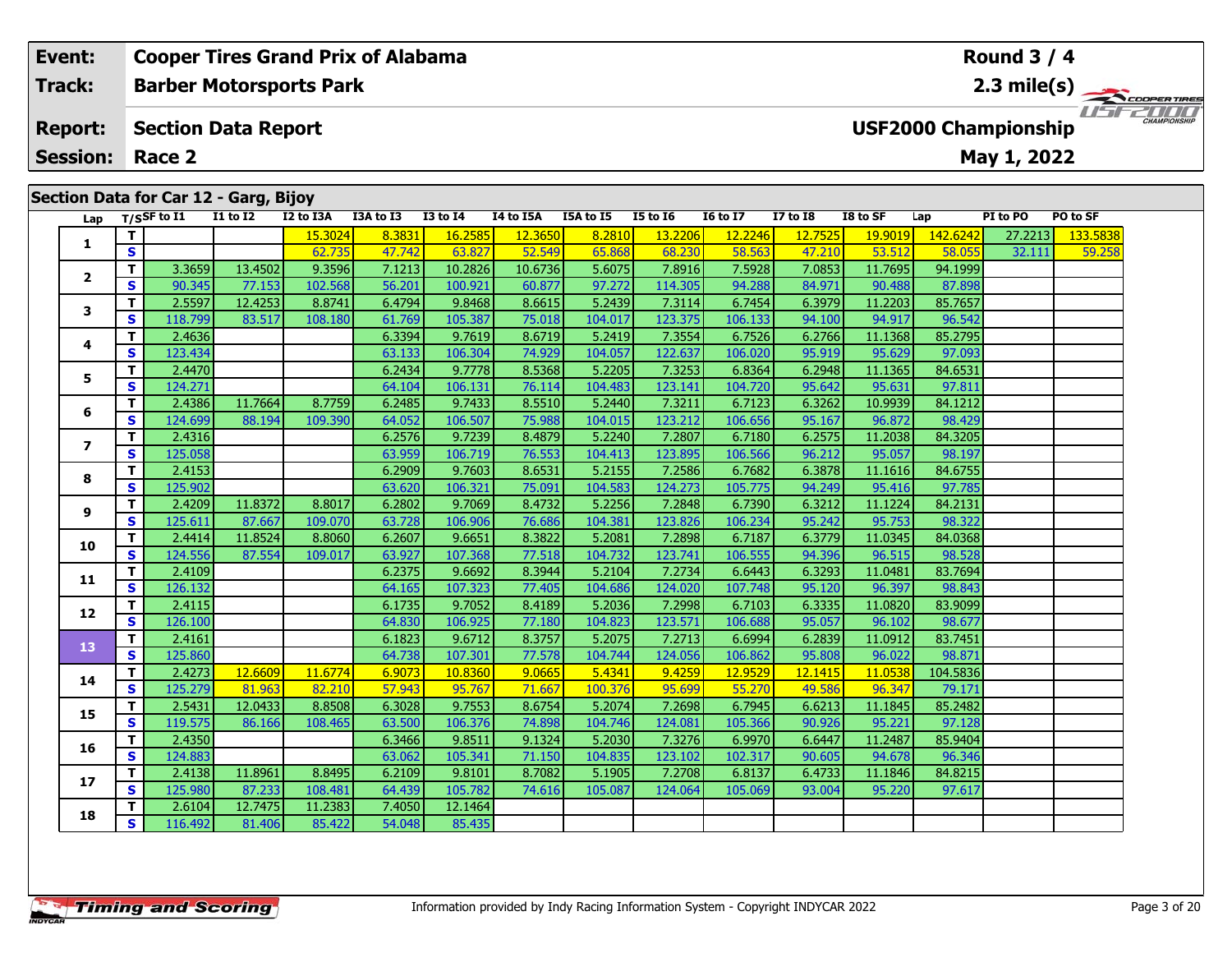# **Event: Cooper Tires Grand Prix of Alabama Round 3 / 42.3 mile(s) Barber Motorsports Park Track:** *IFFERINI* **USF2000 Championship Report: Section Data Report May 1, 2022 Session: Race 2 Section Data for Car 19 - Sikes, Simon** Lap T/S<sup>SF</sup> to I1 I1 to I2 I2 to I3A I3A to I3 I3 to I4 I4 to I5A I5A to I5 I5 to I6 I6 to I7 I7 to I8 I8 to SF Lap PI to PO PO to SF **<sup>T</sup>** 16.5756 8.4187 17.1043 12.0423 8.5329 13.5752 12.4418 13.0029 19.9870 145.3990 26.4031 136.6873 **<sup>S</sup>** 57.916 47.540 60.671 53.958 63.924 66.448 57.541 46.301 53.285 56.947 33.106 57.913**1**

| 1              | T.           |         |         | 16.5756 | 8.4187 | 17.1043 | 12.0423 | 8.5329  | 13.5752 | 12.4418 | 13.0029 | 19.9870 | 145.3990 | 26.4031 | 136.6873 |
|----------------|--------------|---------|---------|---------|--------|---------|---------|---------|---------|---------|---------|---------|----------|---------|----------|
|                | S            |         |         | 57.916  | 47.540 | 60.671  | 53.958  | 63.924  | 66.448  | 57.541  | 46.301  | 53.285  | 56.947   | 33.106  | 57.913   |
| 2              | T.           | 3.3121  | 13.5375 | 9.3724  | 6.9385 | 10.1005 | 9.7771  | 5.2260  | 7.6004  | 6.9956  | 6.5252  | 11.2098 | 90.5951  |         |          |
|                | S            | 91.812  | 76.656  | 102.428 | 57.682 | 102.740 | 66.459  | 104.373 | 118.684 | 102.337 | 92.265  | 95.006  | 91.396   |         |          |
| 3              | T.           | 2.4980  | 12.0135 | 8.9929  | 6.6127 | 9.9074  | 8.6412  | 5.2167  | 7.3936  | 6.8654  | 6.5208  | 11.2424 | 85.9046  |         |          |
|                | S            | 121.734 | 86.380  | 106.751 | 60.524 | 104.743 | 75.195  | 104.559 | 122.004 | 104.278 | 92.327  | 94.731  | 96.386   |         |          |
| 4              | T.           | 2.4554  | 12.1731 | 8.8315  | 6.3541 | 9.8709  | 8.6366  | 5.1857  | 7.2902  | 6.8918  | 6.3853  | 11.2984 | 85.3730  |         |          |
|                | S            | 123.846 | 85.248  | 108.702 | 62.987 | 105.130 | 75.235  | 105.184 | 123.734 | 103.878 | 94.286  | 94.261  | 96.986   |         |          |
| 5              | T.           | 2.4582  | 11.7003 | 8.8072  | 6.2982 | 9.7265  | 8.4700  | 5.1758  | 7.2665  | 6.8249  | 6.4370  | 11.0752 | 84.2398  |         |          |
|                | S            | 123.705 | 88.692  | 109.002 | 63.546 | 106.691 | 76.715  | 105.386 | 124.138 | 104.897 | 93.529  | 96.161  | 98.291   |         |          |
| 6              | T.           | 2.4189  | 11.8072 | 8.7787  | 6.3091 | 9.9297  | 8.6388  | 5.1758  | 7.4589  | 6.7936  | 6.3788  | 11.1821 | 84.8716  |         |          |
|                | S            | 125.715 | 87.889  | 109.356 | 63.437 | 104.507 | 75.216  | 105.386 | 120.935 | 105.380 | 94.382  | 95.242  | 97.559   |         |          |
| $\overline{ }$ | T.           | 2.4630  | 11.6323 | 8.7584  | 6.2214 | 9.7044  | 8.3557  | 5.1945  | 7.2734  | 6.7120  | 6.3660  | 11.0676 | 83.7487  |         |          |
|                | S            | 123.464 | 89.211  | 109.609 | 64.331 | 106.934 | 77.764  | 105.006 | 124.020 | 106.661 | 94.572  | 96.227  | 98.867   |         |          |
| 8              | T.           | 2.4043  | 11.7157 | 8.7434  | 6.2077 | 9.6557  | 8.4175  | 5.2224  | 7.2809  | 6.5913  | 6.3443  | 11.0197 | 83.6029  |         |          |
|                | S            | 126.478 | 88.576  | 109.797 | 64.473 | 107.473 | 77.193  | 104.445 | 123.892 | 108.614 | 94.895  | 96.645  | 99.040   |         |          |
| 9              | T.           | 2.4045  | 11.7234 | 8.7696  | 6.2192 | 9.6650  | 8.3559  | 5.2064  | 7.2778  | 6.6751  | 6.3673  | 11.0617 | 83.7259  |         |          |
|                | S.           | 126.467 | 88.518  | 109.469 | 64.353 | 107.370 | 77.762  | 104.766 | 123.945 | 107.251 | 94.553  | 96.278  | 98.894   |         |          |
| 10             | T.           | 2.4294  | 11.6045 | 8.7930  | 6.1485 | 9.6510  | 8.3319  | 5.1910  | 7.2537  | 6.6002  | 6.3674  | 11.0177 | 83.3883  |         |          |
|                | S.           | 125.171 | 89.425  | 109.178 | 65.093 | 107.525 | 77.986  | 105.077 | 124.357 | 108.468 | 94.551  | 96.663  | 99.295   |         |          |
| 11             | T.           | 2.3949  | 11.6698 | 8.8103  | 6.1779 | 9.6219  | 8.4015  | 5.1805  | 7.2548  | 6.6114  | 6.3545  | 11.5122 | 83.9897  |         |          |
|                | S            | 126.974 | 88.924  | 108.963 | 64.784 | 107.851 | 77.340  | 105.290 | 124.338 | 108.284 | 94.743  | 92.511  | 98.584   |         |          |
| 12             | T.           | 2.4253  | 11.8567 | 8.8347  | 6.1471 | 9.6259  | 8.3266  | 5.2138  | 7.3199  | 6.5568  | 6.3826  | 10.9278 | 83.6172  |         |          |
|                | $\mathbf{s}$ | 125.383 | 87.522  | 108.662 | 65.108 | 107.806 | 78.036  | 104.617 | 123.232 | 109.186 | 94.326  | 97.458  | 99.023   |         |          |
| 13             | T.           | 2.4100  | 11.5681 | 8.7540  | 6.1638 | 9.5937  | 8.2697  | 5.1812  | 7.2601  | 6.6491  | 6.3760  | 10.9481 | 83.1738  |         |          |
|                | S            | 126.179 | 89.706  | 109.664 | 64.932 | 108.168 | 78.573  | 105.276 | 124.247 | 107.670 | 94.424  | 97.277  | 99.551   |         |          |
| 14             | T.           | 2.4116  | 11.6328 | 10.8113 | 6.3847 | 10.3566 | 9.8071  | 6.9289  | 11.8328 | 15.0796 | 12.9267 | 11.2826 | 109.4547 |         |          |
|                | S            | 126.095 | 89.207  | 88.796  | 62.685 | 100.200 | 66.255  | 78.722  | 76.233  | 47.475  | 46.574  | 94.393  | 75.648   |         |          |
| 15             | T.           | 2.4376  | 11.7426 | 8.7411  | 6.3036 | 9.7579  | 8.5003  | 5.2050  | 7.2710  | 6.7407  | 6.3917  | 11.1519 | 84.2434  |         |          |
|                | S            | 124.750 | 88.373  | 109.826 | 63.492 | 106.347 | 76.441  | 104.794 | 124.061 | 106.207 | 94.192  | 95.499  | 98.287   |         |          |
| 16             | T.           | 2.4196  | 11.8361 | 8.6977  | 6.3129 | 9.7141  | 8.5187  | 5.2045  | 7.2740  | 6.6859  | 6.3994  | 11.0369 | 84.0998  |         |          |
|                | S            | 125.678 | 87.675  | 110.374 | 63.398 | 106.827 | 76.276  | 104.804 | 124.010 | 107.077 | 94.078  | 96.494  | 98.454   |         |          |
| 17             | T.           | 2.4162  | 11.6602 | 8.7218  | 6.1896 | 9.6075  | 8.4077  | 5.1822  | 7.2513  | 6.7366  | 6.2978  | 11.2568 | 83.7277  |         |          |
|                | S            | 125.855 | 88.997  | 110.069 | 64.661 | 108.012 | 77.283  | 105.255 | 124.398 | 106.272 | 95.596  | 94.609  | 98.892   |         |          |
| 18             | T.           | 2.8397  | 13.1494 | 11.0730 | 6.4036 | 10.0330 | 8.4660  | 5.2963  |         |         |         |         |          |         |          |
|                | S            | 107.086 | 78.918  | 86.697  | 62.500 | 103.431 | 76.751  | 102.988 |         |         |         |         |          |         |          |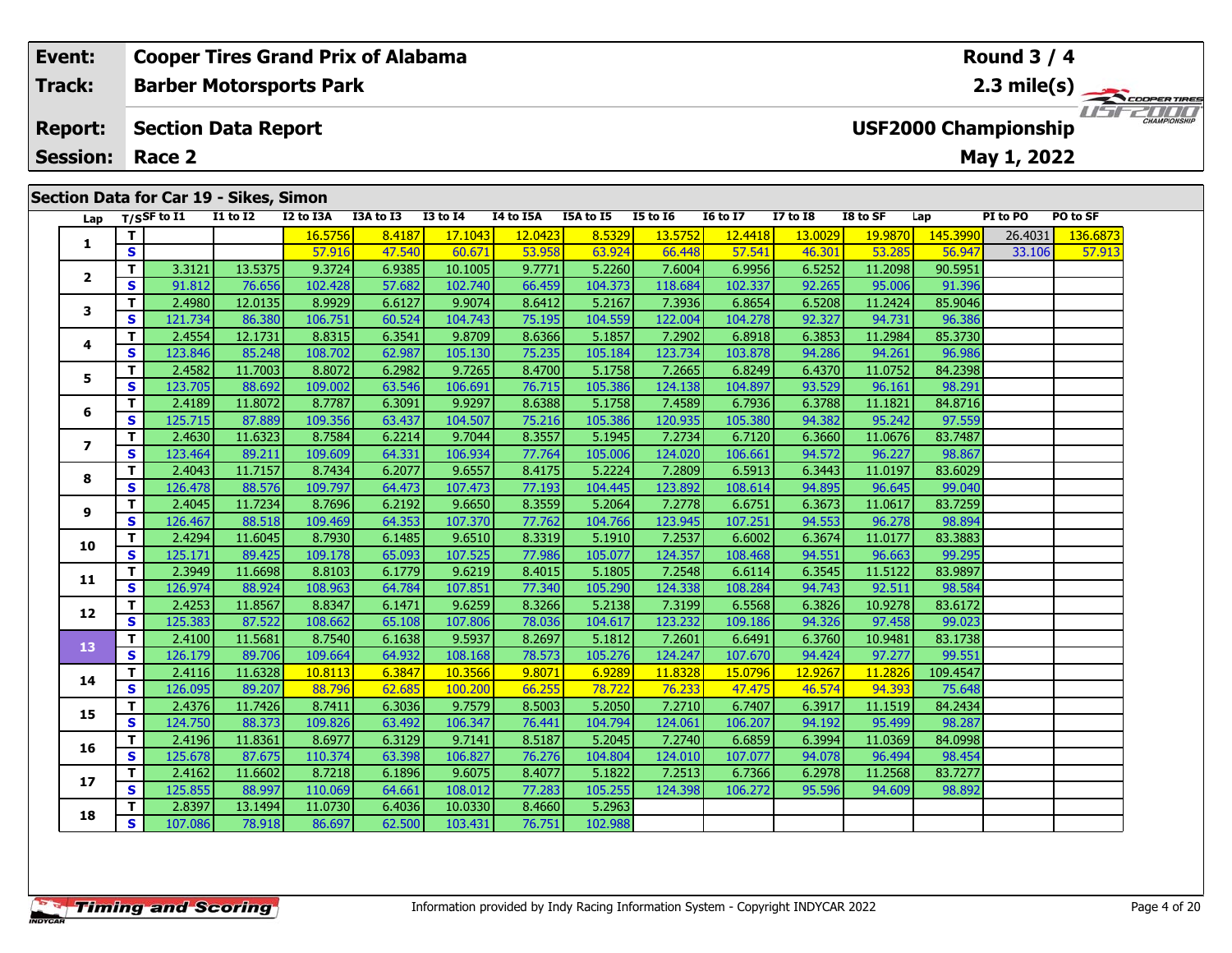# **Lap T/SSF to I1 I1 to I2 I2 to I3A I3A to I3 I3 to I4 I4 to I5A I5A to I5 I5 to I6 I6 to I7 I7 to I8 I8 to SF Lap PO to SF 1 <sup>T</sup>** 6.9784 17.5053 19.6840 9.0215 16.3442 12.6960 8.7498 12.8752 11.2562 12.6326 19.5881 147.3313 155.0996 **<sup>S</sup>** 43.576 59.281 48.771 44.364 63.492 51.179 62.339 70.061 63.601 47.658 54.370 56.200 51.038**2Section Data for Car 2 - Lee, Jackson Barber Motorsports Park Section Data Report May 1, 2022 Event: Cooper Tires Grand Prix of Alabama Track:Report: Session: Race 2USF2000 Championship 2.3 mile(s) Round 3 / 4**

|                         | T I          | 6.9784  | 17.5053 | 19.6840 | 9.0215 | 16.3442 | <b>12.6960</b> | 8.7498  | 12.8752 | 11.2562 | 12.6326 | 19.5881 | 147.3313 | 155.0996 |
|-------------------------|--------------|---------|---------|---------|--------|---------|----------------|---------|---------|---------|---------|---------|----------|----------|
| 1                       | S            | 43.576  | 59.281  | 48.771  | 44.364 | 63.492  | 51.179         | 62.339  | 70.061  | 63.601  | 47.658  | 54.370  | 56.200   | 51.038   |
| 2                       | т            | 3.3142  | 13.7741 | 9.3688  | 7.3359 | 10.1479 | 10.0389        | 5.4947  | 8.2802  | 7.3826  | 7.1301  | 11.5688 | 93.8362  |          |
|                         | S            | 91.754  | 75.339  | 102.468 | 54.557 | 102.260 | 64.725         | 99.269  | 108.940 | 96.972  | 84.437  | 92.058  | 88.239   |          |
| 3                       | т            | 2.4602  | 12.1660 | 8.8310  | 6.4926 | 9.7748  | 8.5536         | 5.2167  | 7.2669  | 6.8930  | 6.5050  | 11.1532 | 85.3130  |          |
|                         | $\mathbf{s}$ | 123.604 | 85.297  | 108.708 | 61.644 | 106.164 | 75.965         | 104.559 | 124.131 | 103.860 | 92.551  | 95.488  | 97.054   |          |
| 4                       | т            | 2.4276  | 11.9418 | 8.7740  | 6.4099 | 9.6954  | 8.4676         | 5.1913  | 7.2610  | 6.8394  | 6.4668  | 11.3726 | 84.8474  |          |
|                         | S            | 125.264 | 86.899  | 109.414 | 62.439 | 107.033 | 76.736         | 105.071 | 124.232 | 104.674 | 93.098  | 93.646  | 97.587   |          |
| 5                       | т            | 2.4400  |         |         | 6.3638 | 9.6347  | 8.7703         | 5.2347  | 7.3045  | 6.8748  | 6.4075  | 11.1739 | 84.8319  |          |
|                         | S            | 124.627 |         |         | 62.891 | 107.707 | 74.088         | 104.200 | 123.492 | 104.135 | 93.959  | 95.311  | 97.605   |          |
| 6                       | т            | 2.4299  | 11.7772 | 8.7784  | 6.3140 | 9.7249  | 8.4394         | 5.1945  | 7.2519  | 6.8530  | 6.5503  | 11.1908 | 84.5043  |          |
|                         | s            | 125.145 | 88.113  | 109.359 | 63.387 | 106.708 | 76.993         | 105.006 | 124.387 | 104.467 | 91.911  | 95.167  | 97.983   |          |
| 7                       | т            | 2.4261  | 11.7757 | 8.7747  | 6.3217 | 9.7212  | 8.4108         | 5.2199  | 7.2654  | 6.7125  | 6.4443  | 11.0619 | 84.1342  |          |
|                         | S            | 125.341 | 88.124  | 109.405 | 63.310 | 106.749 | 77.255         | 104.495 | 124.156 | 106.653 | 93.423  | 96.276  | 98.414   |          |
| 8                       | т            | 2.4003  |         |         | 6.4478 | 9.7668  | 8.4596         | 5.2212  | 7.2721  | 6.7009  | 6.5433  | 10.9915 | 84.6802  |          |
|                         | S            | 126.689 |         |         | 62.072 | 106.250 | 76.809         | 104.469 | 124.042 | 106.838 | 92.009  | 96.893  | 97.780   |          |
| 9                       | т            | 2.4207  | 11.8947 | 8.7572  | 6.2671 | 9.7028  | 8.4776         | 5.2340  | 7.2893  | 6.7137  | 6.5164  | 11.0625 | 84.3360  |          |
|                         | S            | 125.621 | 87.243  | 109.624 | 63.862 | 106.951 | 76.646         | 104.214 | 123.749 | 106.634 | 92.389  | 96.271  | 98.179   |          |
| LO                      | т            | 2.4136  | 11.7326 | 8.8048  | 6.2230 | 9.6783  | 8.4568         | 5.2268  | 7.2541  | 6.6535  | 6.4861  | 10.9815 | 83.9111  |          |
|                         | S            | 125.991 | 88.448  | 109.031 | 64.314 | 107.222 | 76.834         | 104.357 | 124.350 | 107.599 | 92.821  | 96.981  | 98.676   |          |
| $\overline{\mathbf{1}}$ | T.           | 2.4116  | 11.7416 | 8.7577  | 6.2062 | 9.6568  | 8.4430         | 5.2233  | 7.2515  | 6.6615  | 6.4265  | 11.0020 | 83.7817  |          |
|                         | $\mathbf{s}$ | 126.095 | 88.380  | 109.618 | 64.488 | 107.461 | 76.960         | 104.427 | 124.394 | 107.470 | 93.682  | 96.801  | 98.828   |          |
| L2                      | т            | 2.4192  | 11.7456 | 8.7778  | 6.1996 | 9.6349  | 8.3668         | 5.1937  | 7.2373  | 6.7420  | 6.5257  | 11.0305 | 83.8731  |          |
|                         | S            | 125.699 | 88.350  | 109.367 | 64.557 | 107.705 | 77.661         | 105.022 | 124.638 | 106.186 | 92.258  | 96.550  | 98.721   |          |
| L3                      | т            | 2.4076  | 11.6791 | 8.7662  | 6.2356 | 9.6570  | 8.4311         | 5.2153  | 7.2350  | 6.7035  | 6.4149  | 11.0573 | 83.8026  |          |
|                         | S            | 126.305 | 88.853  | 109.512 | 64.184 | 107.459 | 77.069         | 104.587 | 124.678 | 106.796 | 93.851  | 96.316  | 98.804   |          |
| ι4                      | т            | 2.4149  | 12.6526 | 11.0682 | 6.9528 | 10.8042 | 9.2870         | 5.5609  | 9.4977  | 13.2289 | 12.2340 | 11.2102 | 104.9114 |          |
|                         | s            | 125.923 | 82.017  | 86.735  | 57.563 | 96.049  | 69.966         | 98.087  | 94.975  | 54.117  | 49.211  | 95.003  | 78.924   |          |
| L5                      | т            | 2.4530  | 11.8845 | 8.7885  | 6.4874 | 9.7925  | 8.5854         | 5.2262  | 7.2792  | 6.8305  | 6.5711  | 11.2003 | 85.0986  |          |
|                         | S            | 123.967 | 87.318  | 109.234 | 61.693 | 105.972 | 75.683         | 104.369 | 123.921 | 104.811 | 91.620  | 95.087  | 97.299   |          |
| L6                      | т            | 2.4268  | 11.8216 | 8.8120  | 6.3589 | 9.7944  | 9.3182         | 5.2210  | 7.3541  | 7.0554  | 6.5939  | 11.0758 | 85.8321  |          |
|                         | S            | 125.305 | 87.782  | 108.942 | 62.940 | 105.951 | 69.732         | 104.473 | 122.659 | 101.470 | 91.303  | 96.156  | 96.467   |          |

**<sup>T</sup>** 2.5351 12.7421 11.8558 7.6044 13.2997 **<sup>S</sup>** 119.952 81.441 80.973 52.631 78.026

**3**

**4**

**5**

**6**

**7**

**8**

**9**

**10**

**11**

**12**

**13**

**14**

**15**

**16**

**17**

**18**

**<sup>T</sup>** 2.4139 11.9095 8.8255 6.2875 9.7651 8.7875 5.2052 7.2969 6.8018 6.4546 11.0833 84.8308 **<sup>S</sup>** 125.975 87.134 108.776 63.654 106.269 73.943 104.790 123.620 105.253 93.274 96.091 97.606

11515211111

97.606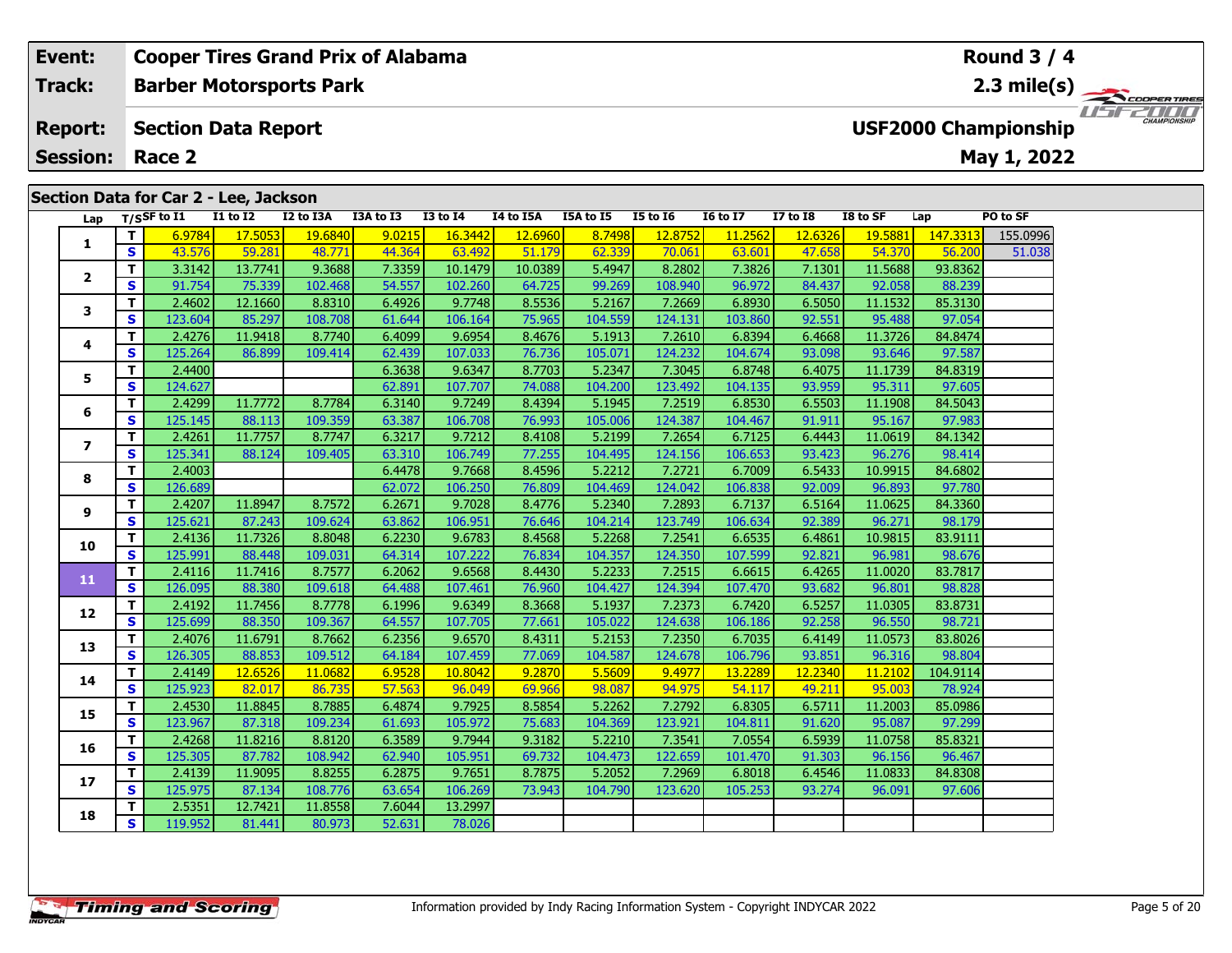#### **Cooper Tires Grand Prix of Alabama Event: Round 3 / 4Barber Motorsports Park Track:2.3 mile(s)** 11515211111 **Report: Section Data Report USF2000 Championship May 1, 2022 Session: Race 2Section Data for Car 22 - Rowe, Myles Lap T/SSF to I1 I1 to I2 I2 to I3A I3A to I3 I3 to I4 I4 to I5A I5A to I5 I5 to I6 I6 to I7 I7 to I8 I8 to SF Lap PI to PO PO to SF <sup>T</sup>** 15.7954 8.9973 17.0223 12.0015 8.5941 13.9601 12.9249 12.9692 20.2009 146.9915 26.3752 137.9451 **<sup>S</sup>** 60.777 44.483 60.963 54.141 63.468 64.616 55.390 46.421 52.720 56.330 33.141 57.384**1 <sup>T</sup>** 3.3126 13.4032 9.2981 6.8290 10.1258 9.4898 5.2366 7.5440 7.0562 6.5034 11.3019 90.1006 **<sup>S</sup>** 91.798 77.424 103.247 58.607 102.483 68.471 104.162 119.571 101.458 92.574 94.232 91.897**2**

**<sup>T</sup>** 2.4787 12.1901 8.9170 6.6050 9.9529 8.6377 5.2340 7.3385 6.8911 6.5746 11.2390 86.0586 **<sup>S</sup>** 122.682 85.129 107.660 60.595 104.264 75.225 104.214 122.920 103.889 91.571 94.759 96.214

**<sup>T</sup>** 2.4538 12.0195 8.8700 6.5028 9.7576 8.6563 5.2813 7.3664 6.8145 6.4984 11.0850 85.3056 **<sup>S</sup>** 123.927 86.337 108.230 61.547 106.351 75.064 103.280 122.454 105.057 92.645 96.076 97.063

**<sup>T</sup>** 2.4340 11.8727 8.8668 6.3878 9.7188 8.4753 5.2251 7.3063 6.7391 6.4080 11.0266 84.4605 **<sup>S</sup>** 124.935 87.404 108.269 62.655 106.775 76.667 104.391 123.461 106.232 93.952 96.585 98.034

**<sup>T</sup>** 2.4294 11.9101 8.8309 6.4291 9.8115 8.5728 5.2297 7.3004 6.7245 6.3389 11.0369 84.6142 **<sup>S</sup>** 125.171 87.130 108.709 62.252 105.766 75.795 104.299 123.561 106.463 94.976 96.494 97.856

**<sup>T</sup>** 2.4310 11.7702 8.7867 6.2812 9.6607 8.4448 5.2375 7.3008 6.6855 6.2966 11.0122 83.9072 **<sup>S</sup>** 125.089 88.166 109.256 63.718 107.417 76.944 104.144 123.554 107.084 95.614 96.711 98.680

**<sup>T</sup>** 2.4294 11.7672 8.7553 6.2175 9.6214 8.3840 5.2341 7.2907 6.6611 6.3118 10.9607 83.6332 **<sup>S</sup>** 125.171 88.188 109.648 64.371 107.856 77.502 104.212 123.725 107.476 95.384 97.165 99.004

**<sup>T</sup>** 2.4180 11.6692 8.7712 6.2037 9.6553 8.3896 5.2319 7.3044 6.6436 6.3063 11.0251 83.6183 **<sup>S</sup>** 125.761 88.929 109.449 64.514 107.477 77.450 104.256 123.493 107.759 95.467 96.598 99.021

**<sup>T</sup>** 2.4223 11.6355 8.7420 6.2808 9.6204 8.3688 5.1944 7.2425 6.6491 6.3269 11.0027 83.4854 **<sup>S</sup>** 125.538 89.186 109.815 63.722 107.867 77.642 105.008 124.549 107.670 95.156 96.794 99.179

**<sup>T</sup>** 2.4061 11.7624 8.7680 6.2199 9.5901 8.4118 5.1877 7.2247 6.6973 6.4086 11.0339 83.7105 **<sup>S</sup>** 126.383 88.224 109.489 64.346 108.208 77.245 105.144 124.856 106.895 93.943 96.521 98.912

**<sup>T</sup>** 2.4224 11.6729 8.7500 6.2016 9.6073 8.3942 5.1901 7.2510 6.6629 6.2972 10.9765 83.4261 **<sup>S</sup>** 125.533 88.901 109.714 64.536 108.014 77.407 105.095 124.403 107.447 95.605 97.025 99.250

**<sup>T</sup>** 2.4133 11.7567 8.7787 6.1821 9.6112 8.4040 5.1878 7.2517 6.6541 6.2743 10.9465 83.4604 **<sup>S</sup>** 126.006 88.267 109.356 64.740 107.971 77.317 105.142 124.391 107.589 95.954 97.291 99.209

**<sup>T</sup>** 2.4159 11.7013 9.6194 6.7173 11.0450 9.9815 6.9941 12.0394 14.7799 13.2820 11.0869 109.6627 **<sup>S</sup>** 125.871 88.685 99.798 59.582 93.954 65.098 77.988 74.924 48.438 45.328 96.059 75.504

**<sup>T</sup>** 2.4362 11.8756 8.8203 6.3713 9.6483 8.4146 5.2224 7.2830 6.7330 6.3231 11.2589 84.3867 **<sup>S</sup>** 124.822 87.383 108.840 62.817 107.555 77.220 104.445 123.856 106.328 95.214 94.592 98.120

**<sup>T</sup>** 2.4407 6.3020 9.6646 8.4016 5.2147 7.2822 6.6845 6.3380 11.0056 83.9312 **<sup>S</sup>** 124.592 63.508 107.374 77.339 104.599 123.870 107.100 94.990 96.769 98.652

**<sup>T</sup>** 2.4272 11.6811 8.7830 6.1723 9.6661 8.4584 5.2222 7.2643 6.6310 6.3464 11.2634 83.9154 **<sup>S</sup>** 125.285 88.838 109.302 64.842 107.357 76.820 104.449 124.175 107.964 94.864 94.554 98.671

**<sup>T</sup>** 2.5697 13.2348 13.3119 7.9365 11.9107 9.4403 **<sup>S</sup>** 118.337 78.409 72.116 50.429 87.126 68.830

**3**

**4**

**5**

**6**

**7**

**8**

**9**

**10**

**11**

**12**

**13**

**14**

**15**

**16**

**17**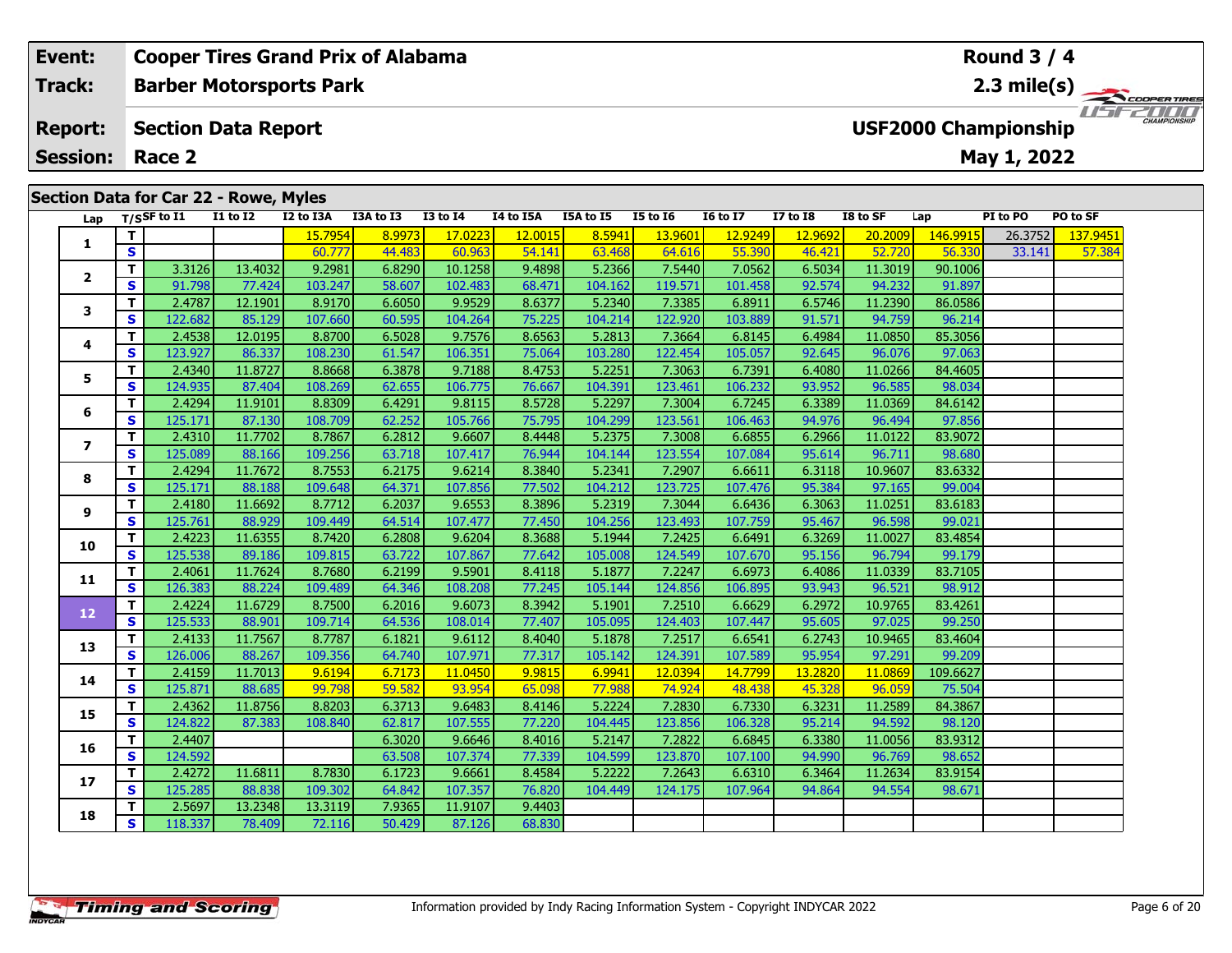#### **Round 3 / 4Event: Cooper Tires Grand Prix of Alabama Track:Barber Motorsports Park 2.3 mile(s)** USE2000 **Section Data Report Report: USF2000 Championship May 1, 2022 Session: Race 2 Section Data for Car 23 - Denmark, Jace Lap T/SSF to I1 I1 to I2 I2 to I3A I3A to I3 I3 to I4 I4 to I5A I5A to I5 I5 to I6 I6 to I7 I7 to I8 I8 to SF Lap PO to SF <sup>T</sup>** 6.7935 17.6443 19.8743 8.8259 16.5556 12.4864 8.6966 12.8693 11.5577 12.6483 19.7083 147.6602 159.4938 **<sup>S</sup>** 44.762 58.814 48.304 45.347 62.681 52.038 62.720 70.093 61.942 47.599 54.038 56.075 49.631**1 <sup>T</sup>** 3.3619 13.4216 9.2403 7.0394 10.0471 9.8639 5.2664 7.4391 7.1825 6.5998 11.2811 90.7431 **<sup>S</sup>** 90.452 77.318 103.893 56.855 103.286 65.874 103.573 121.257 99.674 91.222 94.406 91.247**2**

|                         |                         | -----   | 10. ILIV | הטו הוכ | 1.0001 | 10.0171 | <u>,,,,,</u> | 5.200   | ,,,,,,  | 7.1023  | <u></u> | ------  | <u>,,,,,,</u> |
|-------------------------|-------------------------|---------|----------|---------|--------|---------|--------------|---------|---------|---------|---------|---------|---------------|
| $\overline{2}$          | S                       | 90.452  | 77.318   | 103.893 | 56.855 | 103.286 | 65.874       | 103.573 | 121.257 | 99.674  | 91.222  | 94.406  | 91.247        |
| 3                       | T                       | 2.4611  | 12.0889  | 8.9252  | 6.5005 | 9.8049  | 8.6515       | 5.1952  | 7.2943  | 6.9538  | 6.5572  | 11.1717 | 85.6043       |
|                         | $\mathbf{s}$            | 123.559 | 85.841   | 107.561 | 61.569 | 105.838 | 75.105       | 104.992 | 123.664 | 102.952 | 91.814  | 95.330  | 96.724        |
| 4                       | T.                      | 2.4537  | 12.2425  | 8.9947  | 6.5155 | 9.9800  | 8.8446       | 5.2137  | 7.2898  | 6.8515  | 6.5348  | 11.0390 | 85.9598       |
|                         | S                       | 123.932 | 84.764   | 106.730 | 61.427 | 103.981 | 73.465       | 104.619 | 123.741 | 104.489 | 92.129  | 96.476  | 96.324        |
| 5                       | T                       | 2.4248  | 11.9868  | 8.8282  | 6.3155 | 9.7045  | 8.5593       | 5.2050  | 7.2667  | 6.9337  | 6.4865  | 11.0077 | 84.7187       |
|                         | S                       | 125.409 | 86.573   | 108.742 | 63.372 | 106.933 | 75.914       | 104.794 | 124.134 | 103.251 | 92.815  | 96.750  | 97.735        |
| 6                       | т                       | 2.4355  | 11.8772  | 8.8061  | 6.2910 | 9.6953  | 8.4179       | 5.1611  | 7.2230  | 6.8967  | 6.6743  | 11.1973 | 84.6754       |
|                         | S                       | 124.858 | 87.371   | 109.015 | 63.619 | 107.034 | 77.189       | 105.686 | 124.885 | 103.805 | 90.204  | 95.112  | 97.785        |
| $\overline{\mathbf{z}}$ | T                       | 2.4511  |          |         | 6.2802 | 9.6771  | 8.3768       | 5.1857  | 7.2829  | 7.0627  | 6.4737  | 10.9886 | 84.4099       |
|                         | S                       | 124.063 |          |         | 63.728 | 107.235 | 77.568       | 105.184 | 123.858 | 101.365 | 92.999  | 96.919  | 98.093        |
| 8                       | т                       | 2.4281  | 11.7784  | 8.7776  | 6.2670 | 9.7115  | 8.5053       | 5.2097  | 7.2486  | 6.7689  | 6.4000  | 11.0011 | 84.0962       |
|                         | S                       | 125.238 | 88.104   | 109.369 | 63.863 | 106.856 | 76.396       | 104.700 | 124.444 | 105.764 | 94.070  | 96.809  | 98.459        |
| 9                       | т                       | 2.4257  | 11.8641  | 8.8656  | 6.2398 | 9.7083  | 8.4047       | 5.2770  | 7.3569  | 6.6205  | 6.3429  | 10.9248 | 84.0303       |
|                         | S                       | 125.362 | 87.468   | 108.284 | 64.141 | 106.891 | 77.311       | 103.365 | 122.612 | 108.135 | 94.916  | 97.485  | 98.536        |
| 10                      | T.                      | 2.4256  | 11.7015  | 8.8658  | 6.1675 | 9.7267  | 8.2752       | 5.2168  | 7.3133  | 6.5800  | 6.2952  | 10.9074 | 83.4750       |
|                         | $\mathbf{s}$            | 125.367 | 88.683   | 108.281 | 64.893 | 106.689 | 78.520       | 104.557 | 123.343 | 108.801 | 95.636  | 97.640  | 99.191        |
| 11                      | T.                      | 2.4164  | 11.6773  | 8.7992  | 6.1568 | 9.6813  | 8.3295       | 5.2235  | 7.2944  | 6.5979  | 6.3281  | 10.8905 | 83.3949       |
|                         | $\overline{\mathbf{s}}$ | 125.845 | 88.867   | 109.101 | 65.006 | 107.189 | 78.009       | 104.423 | 123.663 | 108.506 | 95.138  | 97.792  | 99.287        |
| 12                      | T.                      | 2.4250  | 11.6405  | 8.8160  | 6.1704 | 9.6629  | 8.2561       | 5.2003  | 7.3079  | 6.6132  | 6.3106  | 10.9197 | 83.3226       |
|                         | $\mathbf{s}$            | 125.398 | 89.148   | 108.893 | 64.862 | 107.393 | 78.702       | 104.889 | 123.434 | 108.255 | 95.402  | 97.530  | 99.373        |
| 13                      | T.                      | 2.4179  |          |         | 6.1611 | 9.6331  | 8.2349       | 5.1941  | 7.2762  | 6.5905  | 6.2988  | 10.9663 | 83.1953       |
|                         | <b>S</b>                | 125.767 |          |         | 64.960 | 107.725 | 78.905       | 105.014 | 123.972 | 108.627 | 95.581  | 97.116  | 99.525        |
| 14                      | T                       | 2.4246  | 11.6195  | 10.6320 | 6.6123 | 10.1403 | 9.2208       | 6.8165  | 11.8147 | 14.8631 | 12.6790 | 11.3056 | 108.1284      |
|                         | $\mathbf{s}$            | 125.419 | 89.309   | 90.293  | 60.528 | 102.337 | 70.468       | 80.020  | 76.349  | 48.167  | 47.484  | 94.201  | 76.576        |
| 15                      | T.                      | 2.4700  | 11.9147  | 8.8694  | 6.2527 | 9.6712  | 8.5461       | 5.2093  | 7.2604  | 6.7027  | 6.4159  | 11.0012 | 84.3136       |
|                         | S                       | 123.114 | 87.096   | 108.237 | 64.009 | 107.301 | 76.031       | 104.708 | 124.242 | 106.809 | 93.836  | 96.808  | 98.205        |
| 16                      | т                       | 2.4100  |          |         |        |         |              |         |         |         |         |         |               |
|                         | S.                      | 126.179 |          |         |        |         |              |         |         |         |         |         |               |
|                         |                         |         |          |         |        |         |              |         |         |         |         |         |               |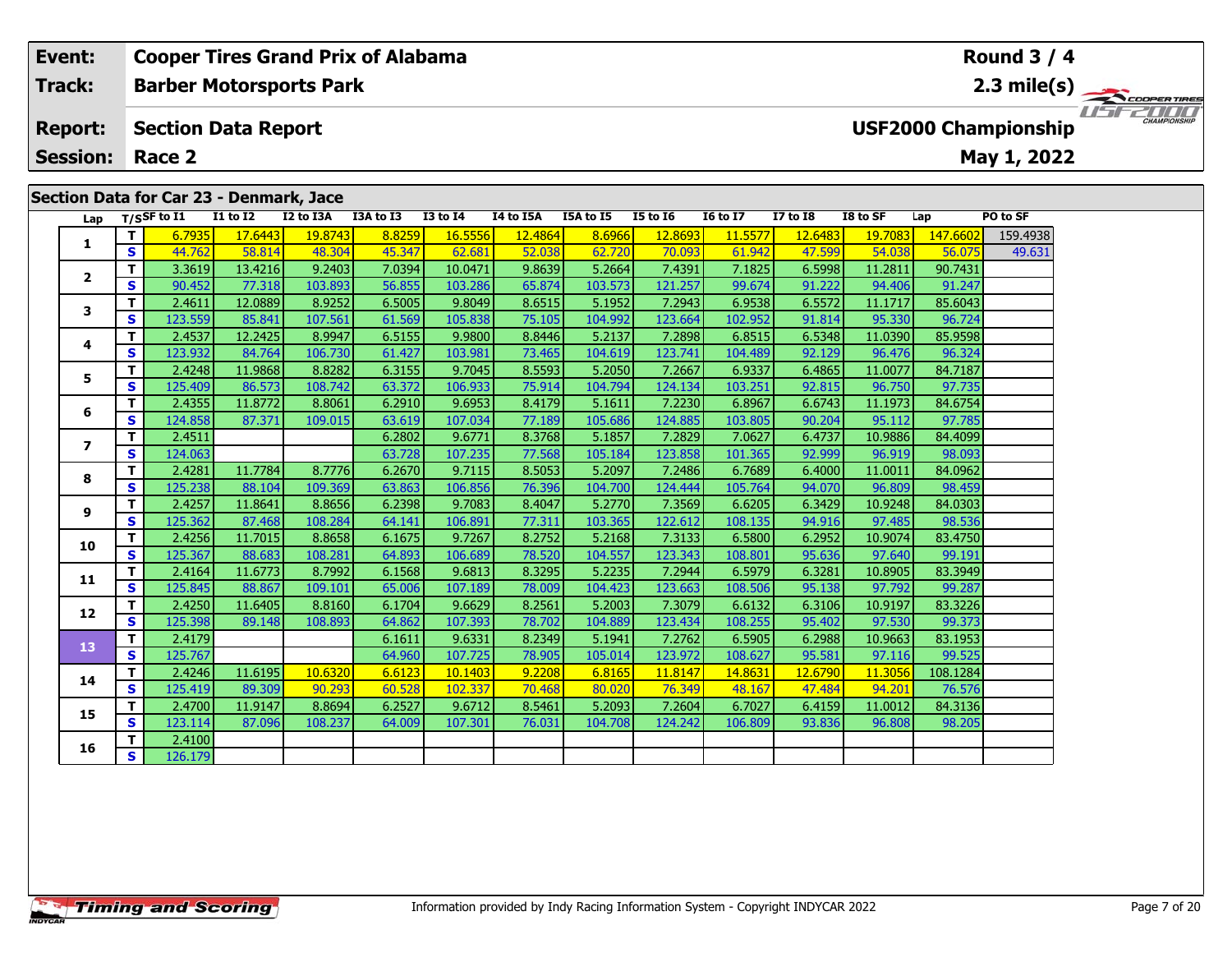### **Event: Cooper Tires Grand Prix of Alabama Round 3 / 42.3 mile(s) Track:Barber Motorsports Park** *usrzoo* **USF2000 Championship Report: Section Data Report May 1, 2022 Session: Race 2 Section Data for Car 3 - Jones, Jagger (R) Lap T/SSF to I1 I1 to I2 I2 to I3A I3A to I3 I3 to I4 I4 to I5A I5A to I5 I5 to I6 I6 to I7 I7 to I8 I8 to SF Lap PO to SF <sup>T</sup>** 7.2092 17.9443 17.0469 8.9442 17.3056 11.7077 8.6542 13.8411 12.7559 12.9409 20.0625 148.4125 164.3479 **<sup>S</sup>** 42.181 57.830 56.315 44.747 59.965 55.500 63.028 65.172 56.124 46.523 53.084 55.790 48.166**12**

|                | T.                      | 7.2092  | 17.9443 | 17,0469 | 8.9442 | 17.3056 | 11.7077 | 8.6542  | 13.8411 | 12.7559 | 12.9409 | 20,0625 | 148.4125 | 164.3479 |
|----------------|-------------------------|---------|---------|---------|--------|---------|---------|---------|---------|---------|---------|---------|----------|----------|
| 1              | <b>S</b>                | 42.181  | 57.830  | 56.315  | 44.747 | 59.965  | 55.500  | 63.028  | 65.172  | 56.124  | 46.523  | 53.084  | 55.790   | 48.166   |
|                | T.                      | 3.3054  | 13.1256 | 9.2893  | 6.6804 | 10.0546 | 8.7603  | 5.3354  | 7.5647  | 6.9584  | 6.5041  | 11.1927 | 88.7709  |          |
| $\mathbf{2}$   | $\mathbf{s}$            | 91.998  | 79.061  | 103.345 | 59.911 | 103.209 | 74.172  | 102.233 | 119.244 | 102.884 | 92.564  | 95.151  | 93.274   |          |
| 3              | T.                      | 2.4697  | 11.8468 | 8.9674  | 6.4261 | 9.8901  | 8.6600  | 5.3073  | 7.4489  | 6.8701  | 6.4880  | 11.1078 | 85.4822  |          |
|                | <b>S</b>                | 123.129 | 87.596  | 107.054 | 62.282 | 104.926 | 75.031  | 102.774 | 121.098 | 104.207 | 92.794  | 95.879  | 96.862   |          |
| 4              | $\mathbf{T}$            | 2.4602  | 11.8152 | 8.8983  | 6.3459 | 9.8102  | 8.5204  | 5.2776  | 7.4277  | 6.7803  | 6.5029  | 11.0646 | 84.9033  |          |
|                | <b>S</b>                | 123.604 | 87.830  | 107.886 | 63.069 | 105.780 | 76.261  | 103.353 | 121.443 | 105.587 | 92.581  | 96.253  | 97.523   |          |
| 5              | T.                      | 2.4521  | 11.7229 | 8.8697  | 6.3604 | 9.7906  | 8.3906  | 5.2439  | 7.3753  | 6.6909  | 6.4042  | 10.9625 | 84.2631  |          |
|                | $\mathbf{s}$            | 124.012 | 88.521  | 108.234 | 62.925 | 105.992 | 77.441  | 104.017 | 122.306 | 106.997 | 94.008  | 97.149  | 98.264   |          |
| 6              | T.                      | 2.4495  | 11.5982 | 8.8028  | 6.2484 | 9.7506  | 8.3368  | 5.2428  | 7.3509  | 6.6738  | 6.3919  | 11.0019 | 83.8476  |          |
|                | S                       | 124.144 | 89.473  | 109.056 | 64.053 | 106.427 | 77.940  | 104.039 | 122.712 | 107.272 | 94.189  | 96.801  | 98.751   |          |
| $\overline{ }$ | T                       | 2.4346  | 11.6149 | 8.7802  | 6.2402 | 9.7646  | 8.3918  | 5.2560  | 7.3636  | 6.6573  | 6.3835  | 10.9922 | 83.8789  |          |
|                | $\mathbf{s}$            | 124.904 | 89.344  | 109.337 | 64.137 | 106.274 | 77.429  | 103.778 | 122.501 | 107.537 | 94.313  | 96.887  | 98.714   |          |
| 8              | т                       | 2.4334  | 11.6011 | 8.8196  | 6.1876 | 9.7169  | 8.4281  | 5.2566  | 7.3561  | 6.6655  | 6.5008  | 10.8556 | 83.8213  |          |
|                | S                       | 124.965 | 89.451  | 108.848 | 64.682 | 106.796 | 77.096  | 103.766 | 122.626 | 107.405 | 92.611  | 98.106  | 98.782   |          |
| 9              | T.                      | 2.4314  | 11.5307 | 8.7889  | 6.2181 | 9.7298  | 8.3024  | 5.2489  | 7.3531  | 6.5985  | 6.4130  | 10.9086 | 83.5234  |          |
|                | S                       | 125.068 | 89.997  | 109.229 | 64.365 | 106.655 | 78.263  | 103.918 | 122.676 | 108.496 | 93.879  | 97.629  | 99.134   |          |
| 10             | T.                      | 2.4267  | 11.4861 | 8.7947  | 6.2286 | 9.7092  | 8.3363  | 5.2249  | 7.3379  | 6.6047  | 6.3484  | 10.8512 | 83.3487  |          |
|                | $\mathbf{s}$            | 125.310 | 90.346  | 109.157 | 64.256 | 106.881 | 77.945  | 104.395 | 122.930 | 108.394 | 94.834  | 98.146  | 99.342   |          |
| 11             | T.                      | 2.4207  | 11.5518 | 8.8067  | 6.1850 | 9.7405  | 8.3096  | 5.2128  | 7.3223  | 6.5982  | 6.3599  | 11.0010 | 83.5085  |          |
|                | $\mathbf{s}$            | 125.621 | 89.833  | 109.008 | 64.709 | 106.537 | 78.195  | 104.638 | 123.192 | 108.501 | 94.663  | 96.809  | 99.152   |          |
| 12             | T.                      | 2.4278  | 11.6169 | 8.7833  | 6.1391 | 9.7341  | 8.3470  | 5.2134  | 7.3364  | 6.5895  | 6.3463  | 10.8562 | 83.3900  |          |
|                | S                       | 125.254 | 89.329  | 109.298 | 65.193 | 106.607 | 77.845  | 104.625 | 122.955 | 108.644 | 94.866  | 98.101  | 99.292   |          |
| 13             | $\mathbf{T}$            | 2.4160  | 11.5150 | 8.8107  | 6.1707 | 9.6844  | 8.2992  | 5.2145  | 7.3298  | 6.5869  | 6.3161  | 10.8978 | 83.2411  |          |
|                | <b>S</b>                | 125.865 | 90.120  | 108.958 | 64.859 | 107.155 | 78.293  | 104.603 | 123.065 | 108.687 | 95.319  | 97.726  | 99.470   |          |
| 14             | T.                      | 2.4386  | 11.6122 | 10.2373 | 7.0263 | 12.0309 | 9.9818  | 6.7859  | 12.8899 | 15.0475 | 13.2059 | 11.0345 | 112.2908 |          |
|                | $\mathbf{s}$            | 124.699 | 89.365  | 93.775  | 56.961 | 86.255  | 65.096  | 80.381  | 69.981  | 47.577  | 45.589  | 96.515  | 73.737   |          |
| 15             | T.                      | 2.4580  | 11.7259 | 8.8517  | 6.2332 | 9.7579  | 8.3393  | 5.2790  | 7.3923  | 6.7103  | 6.4105  | 10.9751 | 84.1332  |          |
|                | $\overline{\mathbf{s}}$ | 123.715 | 88.499  | 108.454 | 64.209 | 106.347 | 77.917  | 103.325 | 122.025 | 106.688 | 93.916  | 97.038  | 98.415   |          |
| 16             | T.                      | 2.4434  | 11.5124 | 8.7863  | 6.1713 | 9.7627  | 8.3907  | 5.2574  | 7.3644  | 6.6013  | 6.3890  | 10.9342 | 83.6131  |          |
|                | $\mathbf{s}$            | 124.454 | 90.140  | 109.261 | 64.853 | 106.295 | 77.440  | 103.750 | 122.487 | 108.450 | 94.232  | 97.401  | 99.028   |          |
| 17             | T.                      | 2.4438  | 11.5719 | 8.8116  | 6.1650 | 9.7653  | 8.3615  | 5.2375  | 7.3584  | 6.5954  | 6.3284  | 11.0783 | 83.7171  |          |
|                | <b>S</b>                | 124.434 | 89.676  | 108.947 | 64.919 | 106.267 | 77.710  | 104.144 | 122.587 | 108.547 | 95.134  | 96.134  | 98.905   |          |
| 18             | T.                      | 2.6400  | 13.9257 | 13.8356 | 8.5129 | 13.5978 | 9.7812  |         |         |         |         |         |          |          |
|                | S                       | 115.186 | 74.519  | 69.386  | 47.014 | 76.316  | 66.431  |         |         |         |         |         |          |          |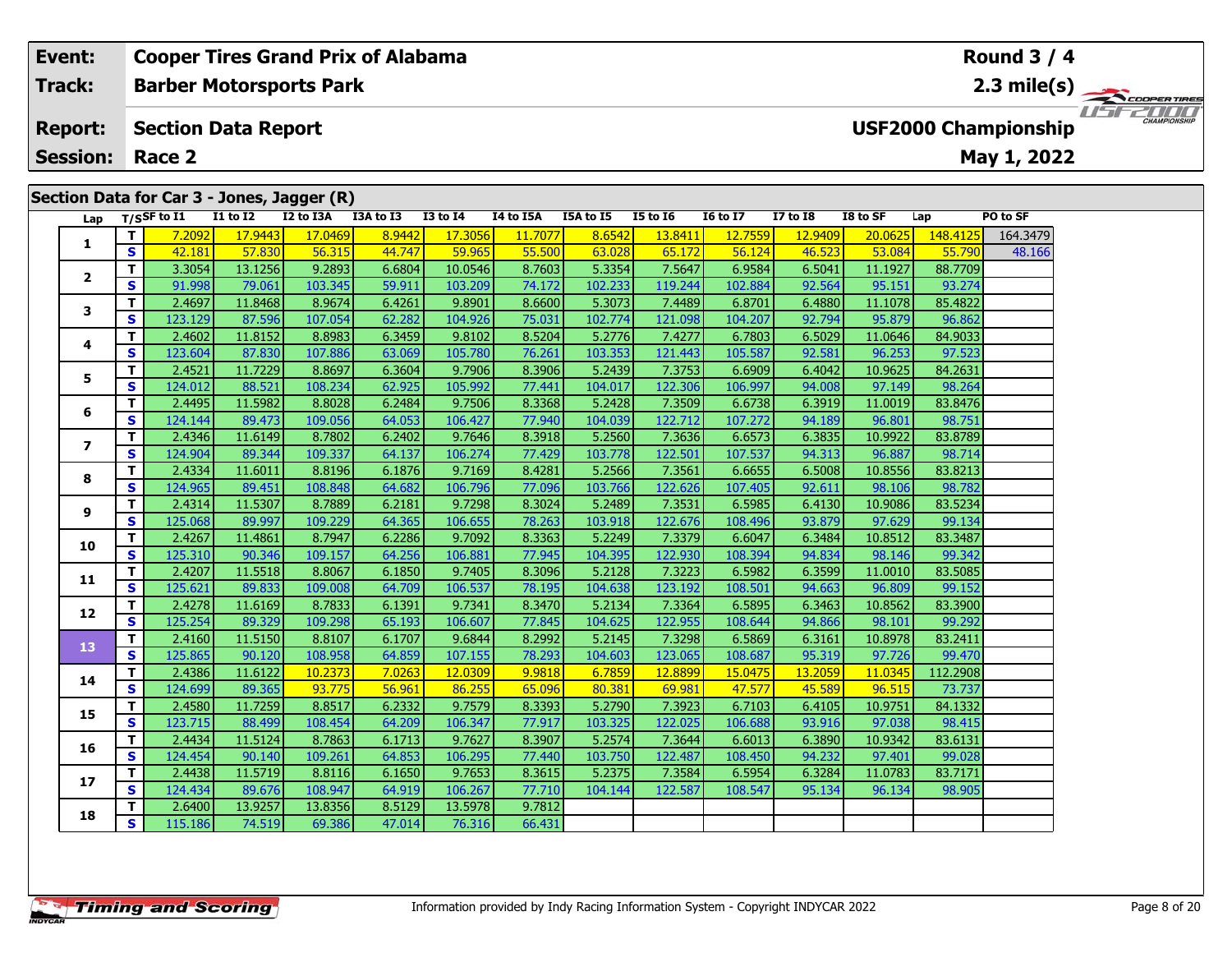# **Event: Cooper Tires Grand Prix of Alabama Round 3 / 4Track:Barber Motorsports Park 2.3 mile(s)** 11517211111 **Section Data Report Report: USF2000 Championship May 1, 2022 Session: Race 2 Section Data for Car 30 - Andersson, Viktor (R) Lap T/SSF to I1 I1 to I2 I2 to I3A I3A to I3 I3 to I4 I4 to I5A I5A to I5 I5 to I6 I6 to I7 I7 to I8 I8 to SF Lap PO to SF <sup>T</sup>** 8.0505 17.4269 19.2963 9.1714 18.0057 12.8265 6.7516 15.5382 8.7215 8.5312 18.7844 143.1042 151.3240 **<sup>S</sup>** 37.773 59.547 49.750 43.639 57.633 50.659 80.789 58.053 82.086 70.570 56.696 57.860 52.311**1**

|                   | ಶ                       | 37.773  | <u>39.347</u> | <u>49.730</u> | <u>49.092</u> | <u><b>CCO. /C</b></u> | <u>ວບ.ບວອ</u> | 00.702  | <u><b>JO.UJJ</b></u> | <u>oz.uou</u> | 70.370  | <b>20.020</b> | <b>DOO. IC</b> | <b>25.2TT</b> |
|-------------------|-------------------------|---------|---------------|---------------|---------------|-----------------------|---------------|---------|----------------------|---------------|---------|---------------|----------------|---------------|
|                   | т                       | 3.3556  | 13.9895       | 9.2343        | 7.0497        | 10.2593               | 9.9771        | 5.5693  | 8.2024               | 7.8726        | 7.1376  | 11.5611       | 94.2085        |               |
| $\mathbf{2}$      | S                       | 90.622  | 74.179        | 103.960       | 56.772        | 101.150               | 65.126        | 97.940  | 109.973              | 90.937        | 84.348  | 92.119        | 87.890         |               |
| 3                 | т                       | 2.5550  | 12.6636       | 9.1220        | 6.6052        | 10.0567               | 9.0329        | 5.3014  | 7.6600               | 7.3171        | 6.7287  | 11.2174       | 88.2600        |               |
|                   | $\mathbf{s}$            | 119.018 | 81.946        | 105.240       | 60.593        | 103.188               | 71.934        | 102.889 | 117.761              | 97.841        | 89.474  | 94.942        | 93.814         |               |
| 4                 | T                       | 2.5059  | 12.1872       | 8.9519        | 6.3810        | 9.9484                | 8.6358        | 5.2977  | 7.4571               | 7.0706        | 6.5442  | 11.2046       | 86.1844        |               |
|                   | S                       | 121.350 | 85.149        | 107.240       | 62.722        | 104.311               | 75.242        | 102.961 | 120.965              | 101.252       | 91.997  | 95.050        | 96.073         |               |
| 5                 | Т                       | 2.5247  | 12.2194       | 8.8942        | 6.3466        | 9.8733                | 8.5358        | 5.2872  | 7.4098               | 6.9185        | 6.3920  | 11.2389       | 85.6404        |               |
|                   | S                       | 120.446 | 84.925        | 107.936       | 63.062        | 105.104               | 76.123        | 103.165 | 121.737              | 103.478       | 94.187  | 94.760        | 96.683         |               |
| 6                 | т                       | 2.5012  | 11.9172       | 8.8529        | 6.2860        | 9.8513                | 8.3979        | 5.2559  | 7.3730               | 6.7752        | 6.4094  | 11.0952       | 84.7152        |               |
|                   | S                       | 121.578 | 87.078        | 108.439       | 63.670        | 105.339               | 77.373        | 103.779 | 122.344              | 105.666       | 93.932  | 95.987        | 97.739         |               |
| $\overline{ }$    | $\mathbf T$             | 2.4720  | 11.8197       | 8.7817        | 6.1748        | 9.7405                | 8.3601        | 5.2517  | 7.3699               | 6.7753        | 6.4994  | 11.0915       | 84.3366        |               |
|                   | $\mathbf{s}$            | 123.014 | 87.796        | 109.318       | 64.816        | 106.537               | 77.723        | 103.862 | 122.396              | 105.665       | 92.631  | 96.019        | 98.178         |               |
| 8                 | T                       | 2.4625  | 11.7212       | 8.7980        | 6.1721        | 9.7304                | 8.3550        | 5.2684  | 7.3760               | 6.6696        | 6.4805  | 10.9954       | 84.0291        |               |
|                   | S                       | 123.489 | 88.534        | 109.116       | 64.845        | 106.648               | 77.771        | 103.533 | 122.295              | 107.339       | 92.901  | 96.859        | 98.537         |               |
| 9                 | T                       | 2.4652  | 11.7154       | 8.7815        | 6.1432        | 9.7325                | 8.3336        | 5.2650  | 7.3687               | 6.7208        | 6.3753  | 11.0021       | 83.9033        |               |
|                   | $\mathbf{s}$            | 123.353 | 88.578        | 109.321       | 65.150        | 106.625               | 77.970        | 103.600 | 122.416              | 106.521       | 94.434  | 96.800        | 98.685         |               |
| 10                | T                       | 2.4585  | 11.7705       | 8.8029        | 6.1351        | 9.6800                | 8.3519        | 5.2318  | 7.3493               | 6.6255        | 6.3783  | 10.9774       | 83.7612        |               |
|                   | S                       | 123.690 | 88.163        | 109.055       | 65.236        | 107.203               | 77.799        | 104.258 | 122.739              | 108.054       | 94.390  | 97.018        | 98.852         |               |
| 11                | T                       | 2.4366  | 11.7494       | 8.7987        | 6.1921        | 9.7031                | 8.2971        | 5.2315  | 7.3333               | 6.6874        | 6.3976  | 11.0287       | 83.8555        |               |
|                   | $\mathbf{s}$            | 124.801 | 88.322        | 109.107       | 64.635        | 106.948               | 78.313        | 104.264 | 123.007              | 107.053       | 94.105  | 96.566        | 98.741         |               |
| $12 \overline{ }$ | T                       | 2.4450  | 11.7797       | 8.7738        | 6.1298        | 9.6828                | 8.3129        | 5.2241  | 7.3439               | 6.6434        | 6.3889  | 10.9450       | 83.6693        |               |
|                   | S                       | 124.373 | 88.095        | 109.417       | 65.292        | 107.172               | 78.164        | 104.411 | 122.829              | 107.762       | 94.233  | 97.305        | 98.961         |               |
| 13                | Т                       | 2.4423  | 11.8009       | 8.8181        | 6.1357        | 9.6922                | 8.4454        | 5.2409  | 7.3403               | 6.7983        | 6.4308  | 10.9897       | 84.1346        |               |
|                   | $\mathbf{s}$            | 124.510 | 87.936        | 108.867       | 65.229        | 107.068               | 76.938        | 104.077 | 122.889              | 105.307       | 93.619  | 96.909        | 98.414         |               |
| 14                | T.                      | 2.6729  | 12.7679       | 11.1630       | 7.0024        | 10.8296               | 9.0041        | 5.3338  | 8.4355               | 11.9634       | 11.5398 | 11.1197       | 101.8321       |               |
|                   | S                       | 113.768 | 81.276        | 85.998        | 57.156        | 95.823                | 72.164        | 102.264 | 106.934              | 59.842        | 52.171  | 95.776        | 81.310         |               |
| 15                | $\mathbf{T}$            | 2.4861  | 11.8640       | 8.8551        | 6.2735        | 9.7232                | 8.4572        | 5.2454  | 7.3218               | 6.7979        | 6.4359  | 11.1576       | 84.6177        |               |
|                   | $\overline{\mathbf{s}}$ | 122.316 | 87.469        | 108.412       | 63.796        | 106.727               | 76.831        | 103.987 | 123.200              | 105.313       | 93.545  | 95.451        | 97.852         |               |
| 16                | T.                      | 2.4707  | 12.0839       | 8.9430        | 6.3102        | 9.7208                | 8.5365        | 5.2366  | 7.3257               | 6.8168        | 6.5393  | 11.1707       | 85.1542        |               |
|                   | S                       | 123.079 | 85.877        | 107.347       | 63.425        | 106.753               | 76.117        | 104.162 | 123.134              | 105.021       | 92.066  | 95.339        | 97.235         |               |
| 17                | $\mathbf{T}$            | 2.4494  | 12.0718       | 8.8295        | 6.2871        | 9.7046                | 8.6444        | 5.1971  | 7.3039               | 6.9599        | 6.4693  | 11.1937       | 85.1107        |               |
|                   | $\mathbf{s}$            | 124.149 | 85.963        | 108.726       | 63.658        | 106.931               | 75.167        | 104.954 | 123.502              | 102.862       | 93.062  | 95.143        | 97.285         |               |
| 18                | T                       | 2.7744  | 14.9288       | 12.5286       | 7.5320        | 12.4174               |               |         |                      |               |         |               |                |               |
|                   | $\mathbf{s}$            | 109.606 | 69.512        | 76.625        | 53.137        | 83.570                |               |         |                      |               |         |               |                |               |
|                   |                         |         |               |               |               |                       |               |         |                      |               |         |               |                |               |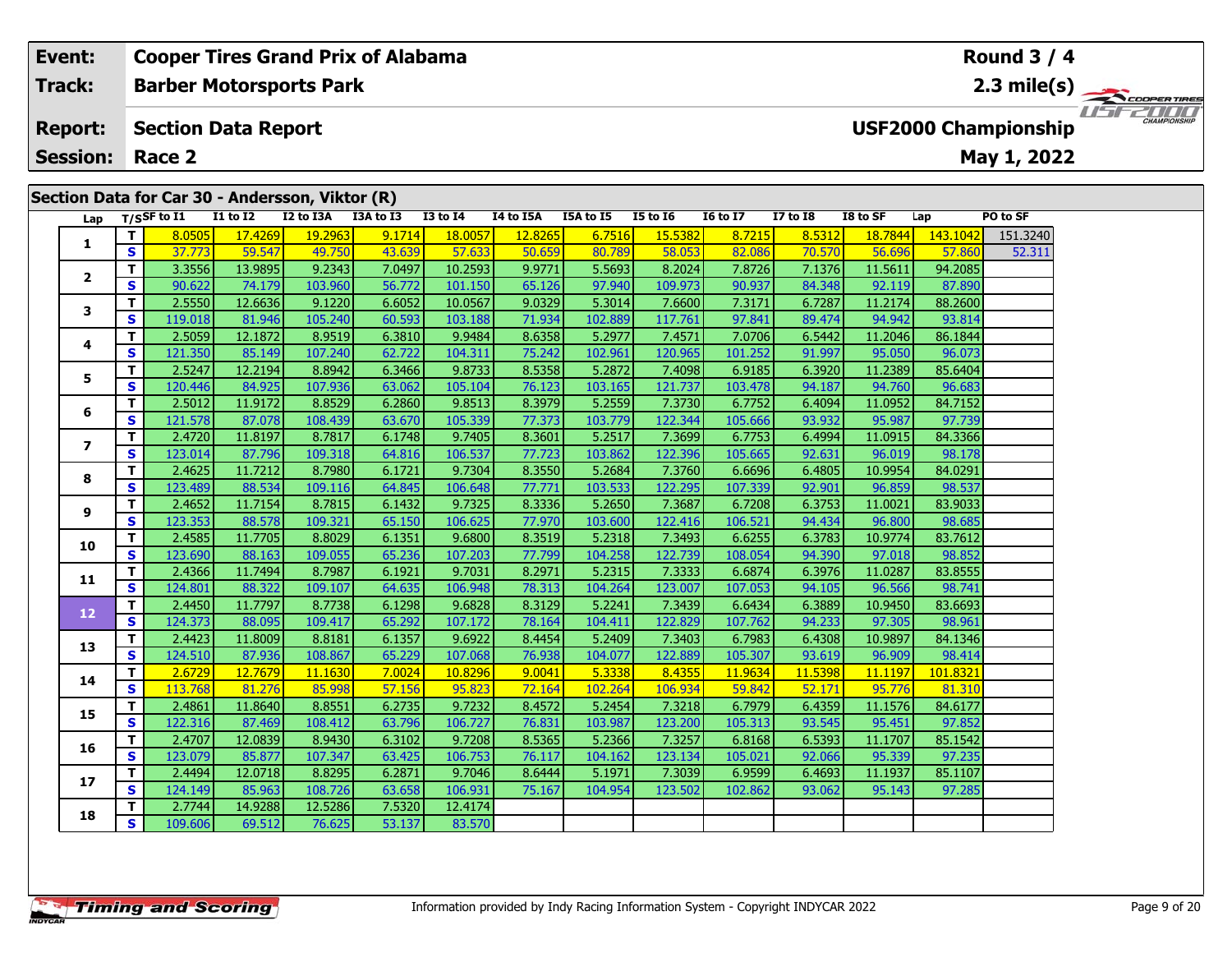## **Event: Cooper Tires Grand Prix of Alabama Round 3 / 4Barber Motorsports Park 2.3 mile(s) Track:** *USE2000* **Report: Section Data Report USF2000 Championship May 1, 2022 Session: Race 2 Section Data for Car 32 - Weir, Christian** Lap T/SSF to I1 I1 to I2 I2 to I3A I3A to I3 I3 to I4 I4 to I5A I5A to I5 I5 to I6 I6 to I7 I7 to I8 I8 to SF Lap PI to PO PO to SF **<sup>T</sup>** 17.1445 9.2547 17.0311 11.8288 8.6754 13.8772 13.4629 12.9498 20.2150 148.8895 25.7459 139.9751 **<sup>S</sup>** 55.995 43.246 60.931 54.931 62.874 65.002 53.176 46.491 52.684 55.612 33.951 56.552**12**

|    | <b>I1 to I2</b> | I2 to I3A | <b>I3A to I3</b> | <b>I3 to I4</b> | 14 to 15 |
|----|-----------------|-----------|------------------|-----------------|----------|
|    |                 | 17.1445   | 9.2547           | 17.0311         |          |
|    |                 | 55.995    | 43.246           | 60.931          | 54       |
| 4  | 13.1966         | 9.3486    | 6.8723           | 10.2671         | 9.       |
| 51 |                 |           |                  |                 |          |

| 1              | т            |         |         | 17.1445 | 9.2547 | 17.0311 | 11.8288 | 8.6754  | 13.8772 | 13.4629 | 12.9498 | 20.2150 | 148.8895 | 25.7459 | 139.975 |
|----------------|--------------|---------|---------|---------|--------|---------|---------|---------|---------|---------|---------|---------|----------|---------|---------|
|                | $\mathbf{s}$ |         |         | 55.995  | 43.246 | 60.931  | 54.931  | 62.874  | 65.002  | 53.176  | 46.491  | 52.684  | 55.612   | 33.951  | 56.55   |
| $\mathbf{2}$   | T.           | 3.3294  | 13.1966 | 9.3486  | 6.8723 | 10.2671 | 9.2409  | 5.2858  | 7.4462  | 7.0183  | 6.6272  | 11.2232 | 89.8556  |         |         |
|                | <b>S</b>     | 91.335  | 78.636  | 102.689 | 58.238 | 101.073 | 70.315  | 103.192 | 121.142 | 102.006 | 90.845  | 94.893  | 92.148   |         |         |
| 3              | т            | 2.4725  | 12.1023 | 8.9015  | 6.5071 | 9.8398  | 8.7238  | 5.2857  | 7.4139  | 7.0150  | 6.6442  | 11.0979 | 86.0037  |         |         |
|                | <b>S</b>     | 122.989 | 85.746  | 107.847 | 61.506 | 105.462 | 74.483  | 103.194 | 121.669 | 102.054 | 90.612  | 95.964  | 96.275   |         |         |
| 4              | т            | 2.4621  | 11.8165 | 8.8887  | 6.4179 | 9.7789  | 8.5011  | 5.2468  | 7.3711  | 6.8800  | 6.5484  | 11.0584 | 84.9699  |         |         |
|                | <b>S</b>     | 123.509 | 87.820  | 108.002 | 62.361 | 106.119 | 76.434  | 103.959 | 122.376 | 104.057 | 91.938  | 96.307  | 97.446   |         |         |
| 5              | T.           | 2.4418  | 11.7748 | 8.8554  | 6.3802 | 9.8218  | 8.4818  | 5.2274  | 7.3628  | 6.7724  | 6.4989  | 10.9483 | 84.5656  |         |         |
|                | <b>S</b>     | 124.536 | 88.131  | 108.408 | 62.730 | 105.656 | 76.608  | 104.345 | 122.514 | 105.710 | 92.638  | 97.275  | 97.912   |         |         |
| 6              | T.           | 2.4373  | 11.6889 | 8.8282  | 6.3191 | 9.7354  | 8.4510  | 5.2391  | 7.3466  | 6.7531  | 6.4221  | 10.9485 | 84.1693  |         |         |
|                | S            | 124.765 | 88.779  | 108.742 | 63.336 | 106.593 | 76.887  | 104.112 | 122.784 | 106.012 | 93.746  | 97.274  | 98.373   |         |         |
| $\overline{ }$ | т            | 2.4290  | 11.7081 | 8.8504  | 6.2881 | 9.7997  | 8.4001  | 5.2348  | 7.3581  | 6.6623  | 6.3627  | 11.0366 | 84.1299  |         |         |
|                | S            | 125.192 | 88.633  | 108.470 | 63.648 | 105.894 | 77.353  | 104.198 | 122.592 | 107.457 | 94.621  | 96.497  | 98.419   |         |         |
| 8              | т            | 2.4383  | 11.5633 | 8.8392  | 6.2184 | 9.7485  | 8.3781  | 5.2532  | 7.3478  | 6.6544  | 6.3927  | 10.9089 | 83.7428  |         |         |
|                | S            | 124.714 | 89.743  | 108.607 | 64.362 | 106.450 | 77.556  | 103.833 | 122.764 | 107.584 | 94.177  | 97.627  | 98.874   |         |         |
| 9              | T.           | 2.4362  | 11.5631 | 8.8041  | 6.2044 | 9.7040  | 8.3643  | 5.2827  | 7.3828  | 6.6459  | 6.4059  | 10.9676 | 83.7610  |         |         |
|                | <b>S</b>     | 124.822 | 89.745  | 109.040 | 64.507 | 106.938 | 77.684  | 103.253 | 122.182 | 107.722 | 93.983  | 97.104  | 98.853   |         |         |
| 10             | T.           | 2.4344  | 11.6351 | 8.8457  | 6.1912 | 9.6983  | 8.3413  | 5.2403  | 7.3535  | 6.6728  | 6.3907  | 10.8678 | 83.6711  |         |         |
|                | <b>S</b>     | 124.914 | 89.189  | 108.527 | 64.645 | 107.001 | 77.898  | 104.088 | 122.669 | 107.288 | 94.206  | 97.996  | 98.959   |         |         |
| 11             | T            | 2.4367  | 11.5099 | 8.8349  | 6.2259 | 9.7248  | 8.3883  | 5.2393  | 7.3531  | 6.6543  | 6.3586  | 10.9535 | 83.6793  |         |         |
|                | S            | 124.796 | 90.160  | 108.660 | 64.284 | 106.709 | 77.462  | 104.108 | 122.676 | 107.586 | 94.682  | 97.229  | 98.949   |         |         |
| 12             | T.           | 2.4364  | 11.5281 | 8.8246  | 6.2331 | 9.6875  | 8.3012  | 5.2247  | 7.3570  | 6.6451  | 6.3159  | 10.9661 | 83.5197  |         |         |
|                | <b>S</b>     | 124.812 | 90.017  | 108.787 | 64.210 | 107.120 | 78.275  | 104.399 | 122.611 | 107.735 | 95.322  | 97.117  | 99.138   |         |         |
| 13             | T.           | 2.4368  | 11.5601 | 8.8516  | 6.1868 | 9.6679  | 8.2296  | 5.2108  | 7.3372  | 6.5930  | 6.3150  | 10.9178 | 83.3066  |         |         |
|                | <b>S</b>     | 124.791 | 89.768  | 108.455 | 64.691 | 107.337 | 78.956  | 104.678 | 122.941 | 108.586 | 95.336  | 97.547  | 99.392   |         |         |
| 14             | T.           | 2.4366  | 11.5468 | 9.7433  | 6.5602 | 11.1650 | 10.1480 | 6.6168  | 12.4046 | 14.8817 | 13.2621 | 11.1499 | 109.9150 |         |         |
|                | s            | 124.801 | 89.871  | 98.529  | 61.008 | 92.945  | 64.030  | 82.435  | 72.719  | 48.107  | 45.396  | 95.517  | 75.331   |         |         |
| 15             | T.           | 2.4604  | 11.7036 | 8.8971  | 6.3049 | 9.6899  | 8.3801  | 5.2221  | 7.3178  | 6.8118  | 6.3790  | 11.1291 | 84.2958  |         |         |
|                | S            | 123.594 | 88.667  | 107.900 | 63.479 | 107.094 | 77.538  | 104.451 | 123.267 | 105.098 | 94.379  | 95.695  | 98.226   |         |         |
| 16             | T.           | 2.4526  | 11.5969 | 8.8527  | 6.2872 | 9.6734  | 8.4243  | 5.2509  | 7.3400  | 6.6603  | 6.3838  | 10.8986 | 83.8207  |         |         |
|                | <b>S</b>     | 123.987 | 89.483  | 108.441 | 63.657 | 107.276 | 77.131  | 103.878 | 122.894 | 107.489 | 94.308  | 97.719  | 98.782   |         |         |
| 17             | T.           | 2.4432  | 11.6022 | 8.8346  | 6.2190 | 9.6873  | 8.3890  | 5.2431  | 7.3453  | 6.7232  | 6.3885  | 10.9524 | 83.8278  |         |         |
|                | <b>S</b>     | 124.464 | 89.442  | 108.664 | 64.356 | 107.122 | 77.455  | 104.033 | 122.806 | 106.483 | 94.239  | 97.239  | 98.774   |         |         |
| 18             | т            | 2.6349  | 13.3219 | 12.8943 | 7.4326 | 12.3109 | 10.0592 |         |         |         |         |         |          |         |         |
|                | S            | 115.409 | 77.896  | 74.452  | 53.848 | 84.293  | 64.595  |         |         |         |         |         |          |         |         |
|                |              |         |         |         |        |         |         |         |         |         |         |         |          |         |         |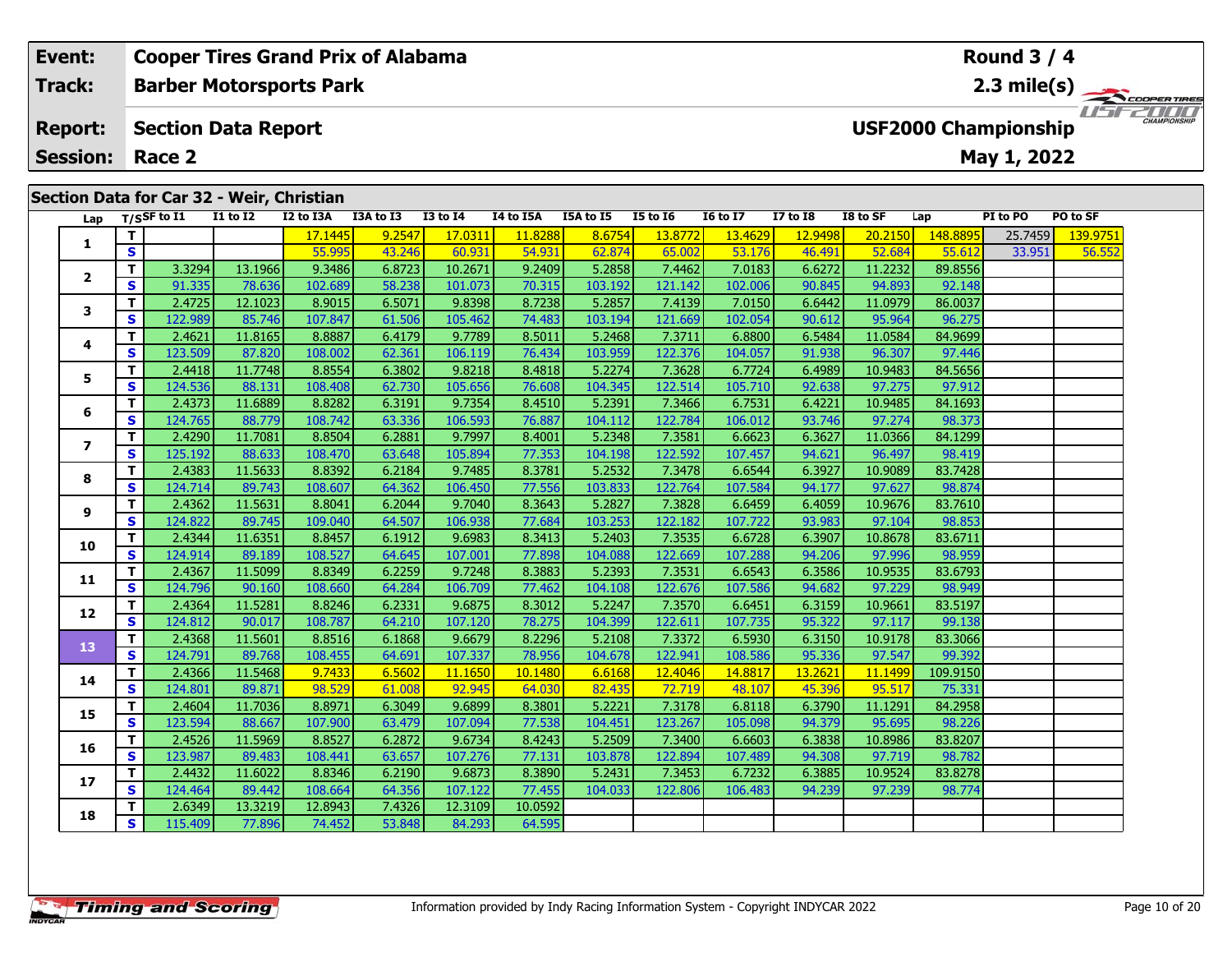| Event:          |        |             |                            | <b>Cooper Tires Grand Prix of Alabama</b>   |            |          |                  |           |                 |                 |                 |          |                 | Round $3/4$                 |                     |
|-----------------|--------|-------------|----------------------------|---------------------------------------------|------------|----------|------------------|-----------|-----------------|-----------------|-----------------|----------|-----------------|-----------------------------|---------------------|
| Track:          |        |             |                            | <b>Barber Motorsports Park</b>              |            |          |                  |           |                 |                 |                 |          |                 | $2.3$ mile(s)               | COOPERTIRE          |
| <b>Report:</b>  |        |             | <b>Section Data Report</b> |                                             |            |          |                  |           |                 |                 |                 |          |                 | <b>USF2000 Championship</b> | <b>CHAMPIONSHIP</b> |
| <b>Session:</b> |        | Race 2      |                            |                                             |            |          |                  |           |                 |                 |                 |          |                 | May 1, 2022                 |                     |
|                 |        |             |                            |                                             |            |          |                  |           |                 |                 |                 |          |                 |                             |                     |
|                 |        |             |                            | Section Data for Car 33 - Kohlbecker, Spike |            |          |                  |           |                 |                 |                 |          |                 |                             |                     |
| Lap             |        | T/SSF to I1 | <b>I1 to I2</b>            | I2 to I3A                                   | I3A to I3  | I3 to I4 | <b>I4 to I5A</b> | I5A to I5 | <b>I5 to I6</b> | <b>16 to 17</b> | <b>I7 to I8</b> | I8 to SF | Lap             | PO to SF                    |                     |
|                 |        | 8.1883      | 17.6282                    | 18.8108                                     | 9.6944     | 17.1581  | 12.7394          | 6.5358    | <b>15.6756</b>  | 8.4001          | 9.9456          | 19.1225  | 143.8988        | 152.4131                    |                     |
|                 | S.     | 37.137      | 58.867                     | 51.035                                      | 41.284     | 60.480   | 51.005           | 83.456    | 57.545          | 85.226          | 60.534          | 55.694   | 57.540          | 51.937                      |                     |
|                 |        | 3.3097      | 13.7672 <b>1</b>           | 9.3010                                      | 6.8598     | 10.2586  | 9.9994           | 5.3759    | 7.8246          | 7.6914          | 7.2153          | 11.7975  | 93.4004         |                             |                     |
|                 | $\sim$ | 01.070      | וכרפ חד                    | 102.211                                     | <b>COO</b> | 101177   | CADO1            | 101122    | 11500           | no non l        | 02.4401         | 00.222   | $00 \text{ cm}$ |                             |                     |

|                         | Т            | 3.3097  | 13.7672 | 9.3010  | 6.8598 | 10.2586 | 9.9994 | 5.3759  | 7.8246  | 7.6914  | 7.2153  | 11.7975 | 93.4004  |  |
|-------------------------|--------------|---------|---------|---------|--------|---------|--------|---------|---------|---------|---------|---------|----------|--|
| 2                       | $\mathbf{s}$ | 91.879  | 75.377  | 103.215 | 58.344 | 101.157 | 64.981 | 101.463 | 115.283 | 93.079  | 83.440  | 90.273  | 88.651   |  |
| 3                       | Т            | 2.5155  | 12.7661 | 8.9500  | 6.5273 | 10.0238 | 8.8496 | 5.3081  | 7.4261  | 6.8463  | 6.3734  | 11.1715 | 86.7577  |  |
|                         | $\mathbf{s}$ | 120.887 | 81.288  | 107.263 | 61.316 | 103.526 | 73.424 | 102.759 | 121.470 | 104.569 | 94.462  | 95.332  | 95.438   |  |
| 4                       | T            | 2.4804  | 11.8093 | 8.8652  | 6.3373 | 9.8447  | 8.5605 | 5.2600  | 7.3714  | 6.8563  | 6.4363  | 11.0996 | 84.9210  |  |
|                         | $\mathbf{s}$ | 122.598 | 87.874  | 108.289 | 63.154 | 105.410 | 75.904 | 103.699 | 122.371 | 104.416 | 93.539  | 95.949  | 97.502   |  |
| 5                       | T            | 2.4618  | 11.7756 | 8.8375  | 6.2625 | 9.7674  | 8.4309 | 5.2320  | 7.3307  | 6.8750  | 6.4382  | 11.0494 | 84.4610  |  |
|                         | $\mathbf{s}$ | 123.524 | 88.125  | 108.628 | 63.909 | 106.244 | 77.070 | 104.254 | 123.050 | 104.132 | 93.511  | 96.385  | 98.033   |  |
| 6                       | T            | 2.4595  | 11.7619 | 8.8028  | 6.2384 | 9.7614  | 8.3680 | 5.2149  | 7.2962  | 6.8180  | 6.4238  | 11.0781 | 84.2230  |  |
|                         | $\mathbf{s}$ | 123.639 | 88.228  | 109.056 | 64.155 | 106.309 | 77.650 | 104.595 | 123.632 | 105.003 | 93.721  | 96.136  | 98.310   |  |
| $\overline{\mathbf{z}}$ | T            | 2.4405  | 11.7325 | 8.8218  | 6.2596 | 9.7246  | 8.4059 | 5.2230  | 7.3165  | 6.8351  | 6.3939  | 11.0941 | 84.2475  |  |
|                         | S            | 124.602 | 88.449  | 108.821 | 63.938 | 106.712 | 77.300 | 104.433 | 123.289 | 104.740 | 94.159  | 95.997  | 98.282   |  |
| 8                       | T            | 2.4514  | 11.7952 | 8.8113  | 6.3018 | 9.7296  | 8.5194 | 5.2246  | 7.3224  | 6.8721  | 6.4166  | 11.1392 | 84.5836  |  |
|                         | $\mathbf{s}$ | 124.048 | 87.979  | 108.951 | 63.510 | 106.657 | 76.270 | 104.401 | 123.190 | 104.176 | 93.826  | 95.608  | 97.891   |  |
| 9                       | T            | 2.4472  | 11.8235 | 8.7892  | 6.2950 | 9.7571  | 8.4359 | 5.2606  | 7.3401  | 6.7618  | 6.3857  | 11.1012 | 84.3973  |  |
|                         | $\mathbf{s}$ | 124.261 | 87.768  | 109.225 | 63.579 | 106.356 | 77.025 | 103.687 | 122.893 | 105.876 | 94.280  | 95.936  | 98.107   |  |
| 10                      | $\mathbf{T}$ | 2.4518  | 11.7464 | 8.7949  | 6.2367 | 9.7229  | 8.3709 | 5.2302  | 7.3141  | 6.7597  | 6.3754  | 11.0633 | 84.0663  |  |
|                         | $\mathbf{s}$ | 124.028 | 88.344  | 109.154 | 64.173 | 106.730 | 77.623 | 104.289 | 123.330 | 105.908 | 94.433  | 96.264  | 98.494   |  |
| 11                      | Т            | 2.4479  | 11.6587 | 8.7902  | 6.2246 | 9.7091  | 8.3485 | 5.2403  | 7.3385  | 6.7429  | 6.3863  | 10.9574 | 83.8444  |  |
|                         | $\mathbf{s}$ | 124.225 | 89.009  | 109.213 | 64.298 | 106.882 | 77.831 | 104.088 | 122.920 | 106.172 | 94.271  | 97.195  | 98.754   |  |
| 12                      | T            | 2.4485  |         |         | 6.2116 | 9.6908  | 8.3379 | 5.2345  | 7.3275  | 6.7155  | 6.4077  | 10.9699 | 83.8156  |  |
|                         | S            | 124.195 |         |         | 64.432 | 107.084 | 77.930 | 104.204 | 123.104 | 106.605 | 93.957  | 97.084  | 98.788   |  |
| 13                      | $\mathbf{T}$ | 2.4334  | 11.6255 | 8.8000  | 6.2567 | 9.6762  | 8.3053 | 5.2108  | 7.2985  | 6.6908  | 6.4046  | 11.0668 | 83.7686  |  |
|                         | $\mathbf{s}$ | 124.965 | 89.263  | 109.091 | 63.968 | 107.245 | 78.236 | 104.678 | 123.593 | 106.999 | 94.002  | 96.234  | 98.844   |  |
| 14                      | $\mathbf T$  | 2.4728  | 12.7679 | 11.7700 | 7.1101 | 10.9772 | 8.8255 | 5.4124  | 9.2119  | 12.8559 | 11.8222 | 11.1970 | 104.4229 |  |
|                         | $\mathbf{s}$ | 122.974 | 81.276  | 81.563  | 56.290 | 94.535  | 73.624 | 100.779 | 97.922  | 55.687  | 50.925  | 95.115  | 79.293   |  |
| 15                      | T            | 2.4828  | 12.0228 | 8.8944  | 6.2911 | 9.7692  | 8.5633 | 5.2796  | 7.3568  | 6.7749  | 6.4888  | 11.2779 | 85.2016  |  |
|                         | $\mathbf{s}$ | 122.479 | 86.313  | 107.933 | 63.618 | 106.224 | 75.879 | 103.314 | 122.614 | 105.671 | 92.782  | 94.432  | 97.181   |  |
| 16                      | T            | 2.4584  | 11.8113 | 8.8427  | 6.3691 | 9.8519  | 9.0496 | 5.2535  | 7.3440  | 6.9362  | 6.6566  | 11.2922 | 85.8655  |  |
|                         | $\mathbf{s}$ | 123.695 | 87.859  | 108.564 | 62.839 | 105.333 | 71.801 | 103.827 | 122.828 | 103.213 | 90.443  | 94.313  | 96.430   |  |
| 17                      | T            | 2.4506  | 11.8721 | 8.8364  | 6.2561 | 9.7702  | 8.6551 | 5.2217  | 7.3119  | 6.7990  | 6.4569  | 11.1452 | 84.7752  |  |
|                         | $\mathbf{s}$ | 124.088 | 87.409  | 108.642 | 63.974 | 106.214 | 75.074 | 104.459 | 123.367 | 105.296 | 93.241  | 95.557  | 97.670   |  |
| 18                      | Т            | 2.7114  | 13.6444 | 11.7551 | 7.0575 | 13.2105 |        |         |         |         |         |         |          |  |
|                         | $\mathbf{s}$ | 112.153 | 76.055  | 81.667  | 56.709 | 78.553  |        |         |         |         |         |         |          |  |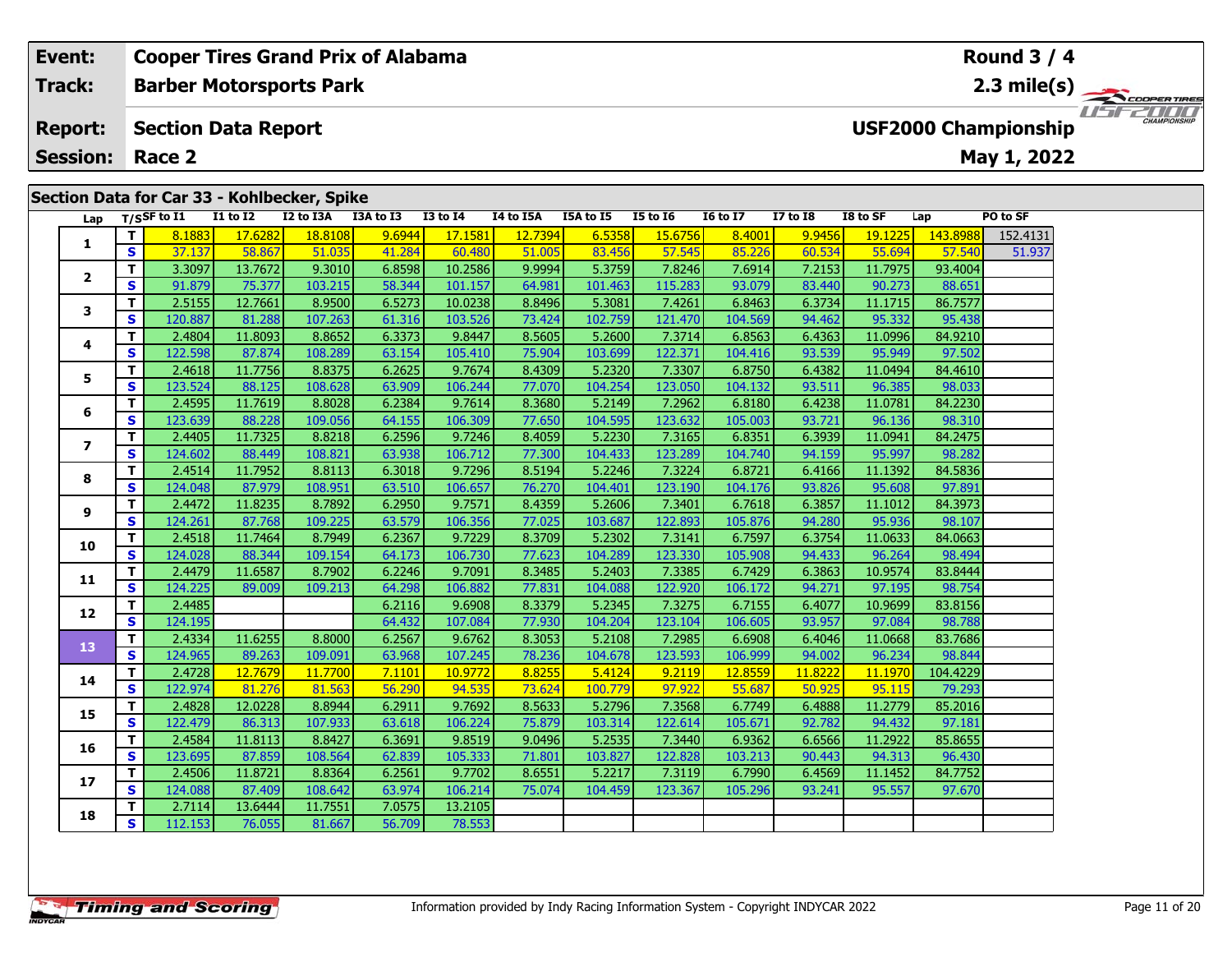| Event:          |     |                            |                 | <b>Cooper Tires Grand Prix of Alabama</b>   |           |                 |           |               | <b>Round 3 / 4</b> |                 |                |                       |          |                             |          |               |  |  |
|-----------------|-----|----------------------------|-----------------|---------------------------------------------|-----------|-----------------|-----------|---------------|--------------------|-----------------|----------------|-----------------------|----------|-----------------------------|----------|---------------|--|--|
| Track:          |     |                            |                 | <b>Barber Motorsports Park</b>              |           |                 |           |               |                    |                 |                | $2.3 \text{ mile(s)}$ |          |                             |          |               |  |  |
| <b>Report:</b>  |     | <b>Section Data Report</b> |                 |                                             |           |                 |           |               |                    |                 |                |                       |          | <b>USF2000 Championship</b> |          | $\frac{1}{1}$ |  |  |
| <b>Session:</b> |     | Race 2                     |                 |                                             |           |                 |           |               |                    |                 |                |                       |          | May 1, 2022                 |          |               |  |  |
|                 |     |                            |                 |                                             |           |                 |           |               |                    |                 |                |                       |          |                             |          |               |  |  |
|                 |     |                            |                 | Section Data for Car 4 - d'Orlando, Michael |           |                 |           |               |                    |                 |                |                       |          |                             |          |               |  |  |
| Lap             |     | $T/S$ SF to I1             | <b>I1 to I2</b> | I2 to I3A                                   | I3A to I3 | <b>I3 to I4</b> | I4 to I5A | I5A to I5     | <b>I5 to 16</b>    | <b>16 to 17</b> | $I7$ to $I8$   | I8 to SF              | Lap      | PI to PO                    | PO to SF |               |  |  |
|                 |     |                            |                 | 21.7415                                     | 8.4559    | 17.0180         | 12.1174   | 8.5368        | 13.4975            | 12.2765         | <b>12.8543</b> | 19.9886               | 143.8466 | 27.3457                     | 134.6237 |               |  |  |
|                 | S   |                            |                 | 44.155                                      | 47.331    | 60.978          | 53.623    | 63.894        | 66.831             | 58.315          | 46.836         | 53.280                | 57.561   | 31.964                      | 58.800   |               |  |  |
| $\overline{2}$  |     | 3.2873                     | 13.2297         | 9.2145                                      | 6.7857    | 9.9561          | 8.9419    | 5.2554        | 7.4132             | 7.1179          | 6.5911         | 11.1551               | 88.9479  |                             |          |               |  |  |
|                 | S   | 92.505                     | 78.439          | 104.184                                     | 58.981    | 104.230         | 72.666    | 103.789       | 121.681            | 100.579         | 91.342         | 95.472                | 93.088   |                             |          |               |  |  |
|                 | т I | 2.4504                     | 110407          | 0.01201                                     | $C$ $AC$  | n zoos L        | o cocol   | <b>EDACOL</b> | 72001              | 7001            | $C$ $C$ $T$    | 11125c                | OF FAFE  |                             |          |               |  |  |

|                | T. |         |         | 21.7415 | 8.4559 | 17.0180 | 12.1174 | 8.5368  | 13.4975 | 12,2765 | 12.8543 | 19.9886 | 143.8466 | 27.3457 | 134.6237 |
|----------------|----|---------|---------|---------|--------|---------|---------|---------|---------|---------|---------|---------|----------|---------|----------|
| 1              | S  |         |         | 44.155  | 47.331 | 60.978  | 53.623  | 63.894  | 66.831  | 58.315  | 46.836  | 53.280  | 57.561   | 31.964  | 58.800   |
| $\mathbf{2}$   | T. | 3.2873  | 13.2297 | 9.2145  | 6.7857 | 9.9561  | 8.9419  | 5.2554  | 7.4132  | 7.1179  | 6.5911  | 11.1551 | 88.9479  |         |          |
|                | S. | 92.505  | 78.439  | 104.184 | 58.981 | 104.230 | 72.666  | 103.789 | 121.681 | 100.579 | 91.342  | 95.472  | 93.088   |         |          |
| 3              | T. | 2.4604  | 11.9497 | 8.9139  | 6.4635 | 9.7991  | 8.5959  | 5.2463  | 7.3654  | 7.0481  | 6.5677  | 11.1356 | 85.5456  |         |          |
|                | S  | 123.594 | 86.841  | 107.697 | 61.921 | 105.900 | 75.591  | 103.969 | 122.471 | 101.575 | 91.668  | 95.639  | 96.790   |         |          |
| 4              | T. | 2.4696  | 11.8938 | 8.9154  | 6.5060 | 9.7799  | 8.4862  | 5.2329  | 7.3560  | 6.8301  | 6.4770  | 11.0735 | 85.0204  |         |          |
|                | S  | 123.134 | 87.249  | 107.679 | 61.517 | 106.108 | 76.568  | 104.236 | 122.627 | 104.817 | 92.951  | 96.176  | 97.388   |         |          |
| 5              | т  | 2.4517  | 11.9061 | 8.8891  | 6.3938 | 9.7185  | 8.4375  | 5.2421  | 7.3352  | 6.7511  | 6.4352  | 10.9463 | 84.5066  |         |          |
|                | S  | 124.033 | 87.159  | 107.997 | 62.596 | 106.779 | 77.010  | 104.053 | 122.975 | 106.043 | 93.555  | 97.293  | 97.981   |         |          |
| 6              | т  | 2.4314  | 11.8353 | 8.8341  | 6.3252 | 9.6921  | 8.3348  | 5.2198  | 7.3202  | 6.6719  | 6.3165  | 11.1313 | 84.1126  |         |          |
|                | S  | 125.068 | 87.681  | 108.670 | 63.275 | 107.069 | 77.959  | 104.497 | 123.227 | 107.302 | 95.313  | 95.676  | 98.439   |         |          |
| $\overline{ }$ | T. | 2.4379  |         |         | 6.2854 | 9.6892  | 8.3125  | 5.2325  | 7.3298  | 6.6657  | 6.3711  | 10.9841 | 83.8830  |         |          |
|                | S  | 124.735 |         |         | 63.676 | 107.101 | 78.168  | 104.244 | 123.065 | 107.402 | 94.496  | 96.958  | 98.709   |         |          |
| 8              | T. | 2.4256  | 11.7160 | 8.7877  | 6.2086 | 9.6784  | 8.3544  | 5.2549  | 7.3348  | 6.6196  | 6.3275  | 11.0332 | 83.7407  |         |          |
|                | S  | 125.367 | 88.574  | 109.244 | 64.463 | 107.221 | 77.776  | 103.799 | 122.982 | 108.150 | 95.147  | 96.527  | 98.877   |         |          |
| 9              | т  | 2.4388  | 11.7102 | 8.7763  | 6.2474 | 9.7077  | 8.2908  | 5.2455  | 7.3305  | 6.6457  | 6.3465  | 10.9722 | 83.7116  |         |          |
|                | S  | 124.689 | 88.617  | 109.386 | 64.063 | 106.897 | 78.373  | 103.985 | 123.054 | 107.725 | 94.863  | 97.063  | 98.911   |         |          |
| 10             | T. | 2.4224  | 11.6394 | 8.8058  | 6.2169 | 9.6557  | 8.3006  | 5.2136  | 7.3050  | 6.6590  | 6.4112  | 10.8712 | 83.5008  |         |          |
|                | S  | 125.533 | 89.156  | 109.019 | 64.377 | 107.473 | 78.280  | 104.621 | 123.483 | 107.510 | 93.905  | 97.965  | 99.161   |         |          |
| 11             | T. | 2.4170  |         |         | 6.1902 | 9.6791  | 8.2722  | 5.2208  | 7.3092  | 6.6241  | 6.3976  | 10.9105 | 83.4809  |         |          |
|                | S  | 125.813 |         |         | 64.655 | 107.213 | 78.549  | 104.477 | 123.412 | 108.076 | 94.105  | 97.612  | 99.184   |         |          |
| 12             | Τ. | 2.4293  |         |         | 6.1650 | 9.6672  | 8.2547  | 5.1958  | 7.3093  | 6.6166  | 6.3768  | 10.9155 | 83.3183  |         |          |
|                | S  | 125.176 |         |         | 64.919 | 107.345 | 78.715  | 104.980 | 123.411 | 108.199 | 94.412  | 97.568  | 99.378   |         |          |
| 13             | т  | 2.4241  | 11.6790 | 8.8213  | 6.2023 | 9.6415  | 8.3301  | 5.2297  | 7.3259  | 6.6120  | 6.3228  | 10.9116 | 83.5003  |         |          |
|                | S  | 125.445 | 88.854  | 108.827 | 64.529 | 107.631 | 78.003  | 104.299 | 123.131 | 108.274 | 95.218  | 97.603  | 99.161   |         |          |
| 14             | T. | 2.4221  | 11.6327 | 9.8804  | 7.0292 | 11.3627 | 10.0890 | 6.7712  | 12.7216 | 14.9263 | 13.2225 | 11.1037 | 111.1614 |         |          |
|                | S  | 125.548 | 89.208  | 97.162  | 56.938 | 91.328  | 64.404  | 80.555  | 70.907  | 47.963  | 45.532  | 95.914  | 74.486   |         |          |
| 15             | T. | 2.4447  | 11.8607 | 8.8798  | 6.2661 | 9.7444  | 8.3554  | 5.2370  | 7.3362  | 6.7155  | 6.4103  | 11.0701 | 84.3202  |         |          |
|                | S  | 124.388 | 87.493  | 108.111 | 63.872 | 106.495 | 77.767  | 104.154 | 122.958 | 106.605 | 93.918  | 96.205  | 98.197   |         |          |
| 16             | T. | 2.4462  | 11.6831 | 8.8264  | 6.2095 | 9.6632  | 8.3071  | 5.2237  | 7.3105  | 6.6134  | 6.4162  | 10.9239 | 83.6232  |         |          |
|                | S  | 124.312 | 88.823  | 108.765 | 64.454 | 107.390 | 78.219  | 104.419 | 123.390 | 108.251 | 93.832  | 97.493  | 99.016   |         |          |
| 17             | T. | 2.4259  |         |         | 6.2509 | 9.6554  | 8.3158  | 5.2177  | 7.3075  | 6.6142  | 6.3424  | 11.0632 | 83.7030  |         |          |
|                | S  | 125.352 |         |         | 64.027 | 107.476 | 78.137  | 104.539 | 123.441 | 108.238 | 94.924  | 96.265  | 98.921   |         |          |
| 18             | T. | 2.5616  | 13.4788 | 11.7502 | 6.9640 | 13.6690 | 10.0802 |         |         |         |         |         |          |         |          |
|                | S. | 118.711 | 76.990  | 81.701  | 57.471 | 75.918  | 64.460  |         |         |         |         |         |          |         |          |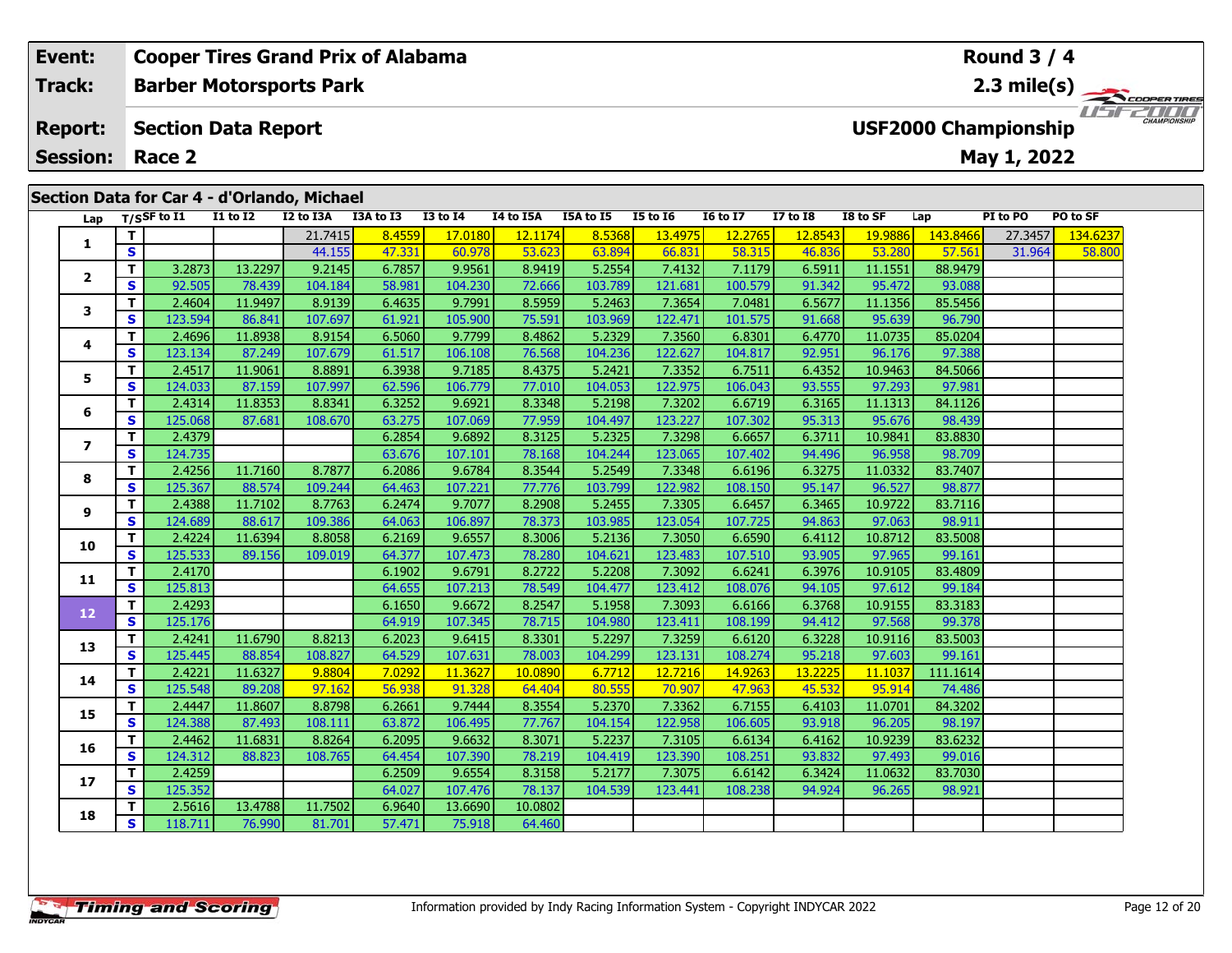# **Lap T/SSF to I1 I1 to I2 I2 to I3A I3A to I3 I3 to I4 I4 to I5A I5A to I5 I5 to I6 I6 to I7 I7 to I8 I8 to SF Lap PO to SF 1 <sup>T</sup>** 6.6485 18.6804 19.0231 9.1432 16.6019 13.1566 7.9985 13.9445 9.9526 11.8307 19.4262 146.4062 154.3474 **<sup>S</sup>** 45.738 55.552 50.465 43.773 62.507 49.388 68.195 64.688 71.932 50.888 54.823 56.555 51.286**2 <sup>T</sup>** 3.2928 13.4401 9.2378 6.9041 10.2524 9.8271 5.2608 7.6977 7.1034 6.5591 11.2153 90.7906 **<sup>S</sup>** 92.350 77.211 103.921 57.970 101.218 66.120 103.683 117.184 100.784 91.788 94.960 91.199**Section Data for Car 5 - Hays, Nicky (R) Barber Motorsports Park Section Data Report May 1, 2022 Event: Cooper Tires Grand Prix of Alabama Track: Report: Session: Race 2 USF2000 Championship** 2.3 mile(s)  **Round 3 / 4**

| Lap            |    | T/SSF to I1 | <b>I1 to I2</b> | I2 to I3A | I3A to I3 | <b>I3 to I4</b> | I4 to I5A | I5A to I5 | <b>I5 to 16</b> | <b>I6 to I7</b> | <b>I7 to I8</b> | I8 to SF | Lap      | PO to SF |
|----------------|----|-------------|-----------------|-----------|-----------|-----------------|-----------|-----------|-----------------|-----------------|-----------------|----------|----------|----------|
| 1              | T. | 6.6485      | 18.6804         | 19.0231   | 9.1432    | 16.6019         | 13.1566   | 7.9985    | 13.9445         | 9.9526          | 11.8307         | 19.4262  | 146.4062 | 154.3474 |
|                | S  | 45.738      | 55.552          | 50.465    | 43.773    | 62.507          | 49.388    | 68.195    | 64.688          | 71.932          | 50.888          | 54.823   | 56.555   | 51.286   |
| $\mathbf{2}$   | T. | 3.2928      | 13.4401         | 9.2378    | 6.9041    | 10.2524         | 9.8271    | 5.2608    | 7.6977          | 7.1034          | 6.5591          | 11.2153  | 90.7906  |          |
|                | S  | 92.350      | 77.211          | 103.921   | 57.970    | 101.218         | 66.120    | 103.683   | 117.184         | 100.784         | 91.788          | 94.960   | 91.199   |          |
| 3              | T. | 2.4669      | 11.9196         | 8.9008    | 6.4621    | 9.8466          | 8.7880    | 5.2570    | 7.3887          | 6.8869          | 6.5040          | 11.1706  | 85.5912  |          |
|                | S  | 123.268     | 87.061          | 107.855   | 61.935    | 105.389         | 73.939    | 103.758   | 122.084         | 103.952         | 92.565          | 95.340   | 96.739   |          |
| 4              | т  | 2.4574      | 11.9565         | 8.8235    | 6.4308    | 9.9156          | 8.5846    | 5.2396    | 7.3402          | 6.7915          | 6.5187          | 11.1262  | 85.1846  |          |
|                | S  | 123.745     | 86.792          | 108.800   | 62.236    | 104.656         | 75.691    | 104.102   | 122.891         | 105.413         | 92.357          | 95.720   | 97.201   |          |
| 5              | т  | 2.4523      | 11.8451         | 8.8322    | 6.3633    | 9.7530          | 8.4387    | 5.2136    | 7.2993          | 6.8054          | 6.4047          | 11.2877  | 84.6953  |          |
|                | S  | 124.002     | 87.608          | 108.693   | 62.896    | 106.401         | 76.999    | 104.621   | 123.580         | 105.197         | 94.001          | 94.350   | 97.762   |          |
| 6              | T. | 2.4612      | 11.7255         | 8.8533    | 6.2984    | 9.7849          | 8.4398    | 5.2153    | 7.2981          | 6.8504          | 6.6138          | 11.0733  | 84.6140  |          |
|                | S. | 123.554     | 88.502          | 108.434   | 63.544    | 106.054         | 76.989    | 104.587   | 123.600         | 104.506         | 91.029          | 96.177   | 97.856   |          |
| $\overline{ }$ | T. | 2.4349      | 11.7303         | 8.7994    | 6.2871    | 9.7277          | 8.4924    | 5.3033    | 7.3854          | 6.8714          | 6.4378          | 11.1335  | 84.6032  |          |
|                | S. | 124.888     | 88.466          | 109.098   | 63.658    | 106.678         | 76.512    | 102.852   | 122.139         | 104.187         | 93.517          | 95.657   | 97.869   |          |
| 8              | T. | 2.4490      | 11.6360         | 8.8546    | 6.2202    | 9.7811          | 8.3352    | 5.2648    | 7.3642          | 6.6129          | 6.3810          | 11.1992  | 84.0982  |          |
|                | S  | 124.169     | 89.182          | 108.418   | 64.343    | 106.095         | 77.955    | 103.604   | 122.491         | 108.259         | 94.350          | 95.096   | 98.456   |          |
| 9              | т  | 2.4437      | 12.8981         | 8.8971    | 6.3313    | 9.7606          | 8.5077    | 5.2577    | 7.3530          | 6.6759          | 6.4298          | 11.0292  | 85.5841  |          |
|                | S  | 124.439     | 80.456          | 107.900   | 63.214    | 106.318         | 76.375    | 103.744   | 122.677         | 107.238         | 93.634          | 96.562   | 96.747   |          |
| 10             | T. | 2.4313      | 11.6382         | 8.8500    | 6.2245    | 9.7186          | 8.3742    | 5.2443    | 7.3492          | 6.6566          | 6.4606          | 10.9774  | 83.9249  |          |
|                | S  | 125.073     | 89.166          | 108.475   | 64.299    | 106.777         | 77.592    | 104.009   | 122.741         | 107.549         | 93.187          | 97.018   | 98.660   |          |
| 11             | T. | 2.4310      | 11.6506         | 8.8242    | 6.1747    | 9.7257          | 8.3639    | 5.2366    | 7.3442          | 6.5929          | 6.3503          | 11.0198  | 83.7139  |          |
|                | S. | 125.089     | 89.071          | 108.792   | 64.817    | 106.699         | 77.688    | 104.162   | 122.824         | 108.588         | 94.806          | 96.644   | 98.908   |          |
| 12             | T. | 2.4347      | 11.6177         | 8.8378    | 6.1534    | 9.7098          | 8.2749    | 5.2357    | 7.3545          | 6.5923          | 6.3961          | 11.0477  | 83.6546  |          |
|                | S  | 124.899     | 89.323          | 108.624   | 65.042    | 106.874         | 78.523    | 104.180   | 122.652         | 108.598         | 94.127          | 96.400   | 98.978   |          |
| 13             | T. | 2.4453      | 11.6064         | 8.8310    | 6.1648    | 9.7318          | 8.2841    | 5.2536    | 7.3553          | 6.5967          | 6.3930          | 11.0364  | 83.6984  |          |
|                | S. | 124.357     | 89.410          | 108.708   | 64.921    | 106.633         | 78.436    | 103.825   | 122.639         | 108.525         | 94.173          | 96.499   | 98.927   |          |
| 14             | T. | 2.4494      | 11.5560         | 11.3066   | 6.7224    | 10.5287         | 8.7424    | 5.6221    | 11.1198         | 13.9183         | 12.5986         | 11.0923  | 105.6566 |          |
|                | S  | 124.149     | 89.800          | 84.906    | 59.536    | 98.562          | 74.324    | 97.020    | 81.121          | 51.437          | 47.787          | 96.013   | 78.367   |          |
| 15             | T. | 2.4872      | 11.9477         | 8.9570    | 6.4617    | 9.7218          | 8.5729    | 5.2644    | 7.3619          | 6.7432          | 6.5334          | 11.0959  | 85.1471  |          |
|                | S  | 122.262     | 86.856          | 107.179   | 61.938    | 106.742         | 75.794    | 103.612   | 122.529         | 106.168         | 92.149          | 95.981   | 97.243   |          |
| 16             | T. | 2.4509      | 11.6388         | 8.8579    | 6.6338    | 10.0492         | 8.6960    | 5.2935    | 7.4055          | 6.6461          | 6.4087          | 11.0319  | 85.1123  |          |
|                | S  | 124.073     | 89.161          | 108.378   | 60.332    | 103.265         | 74.721    | 103.042   | 121.808         | 107.719         | 93.942          | 96.538   | 97.283   |          |
| 17             | T. | 2.4614      | 11.5759         | 8.8729    | 6.1629    | 9.7309          | 8.3466    | 5.2632    | 7.3768          | 6.6028          | 6.4608          | 10.9254  | 83.7796  |          |
|                | S  | 123.544     | 89.645          | 108.195   | 64.941    | 106.642         | 77.849    | 103.636   | 122.281         | 108.425         | 93.184          | 97.479   | 98.831   |          |
| 18             | т  | 2.6115      | 12.5607         | 11.9216   | 7.2445    | 12.5317         | 9.4943    |           |                 |                 |                 |          |          |          |
|                | S. | 116.443     | 82.617          | 80.526    | 55.246    | 82.808          | 68.438    |           |                 |                 |                 |          |          |          |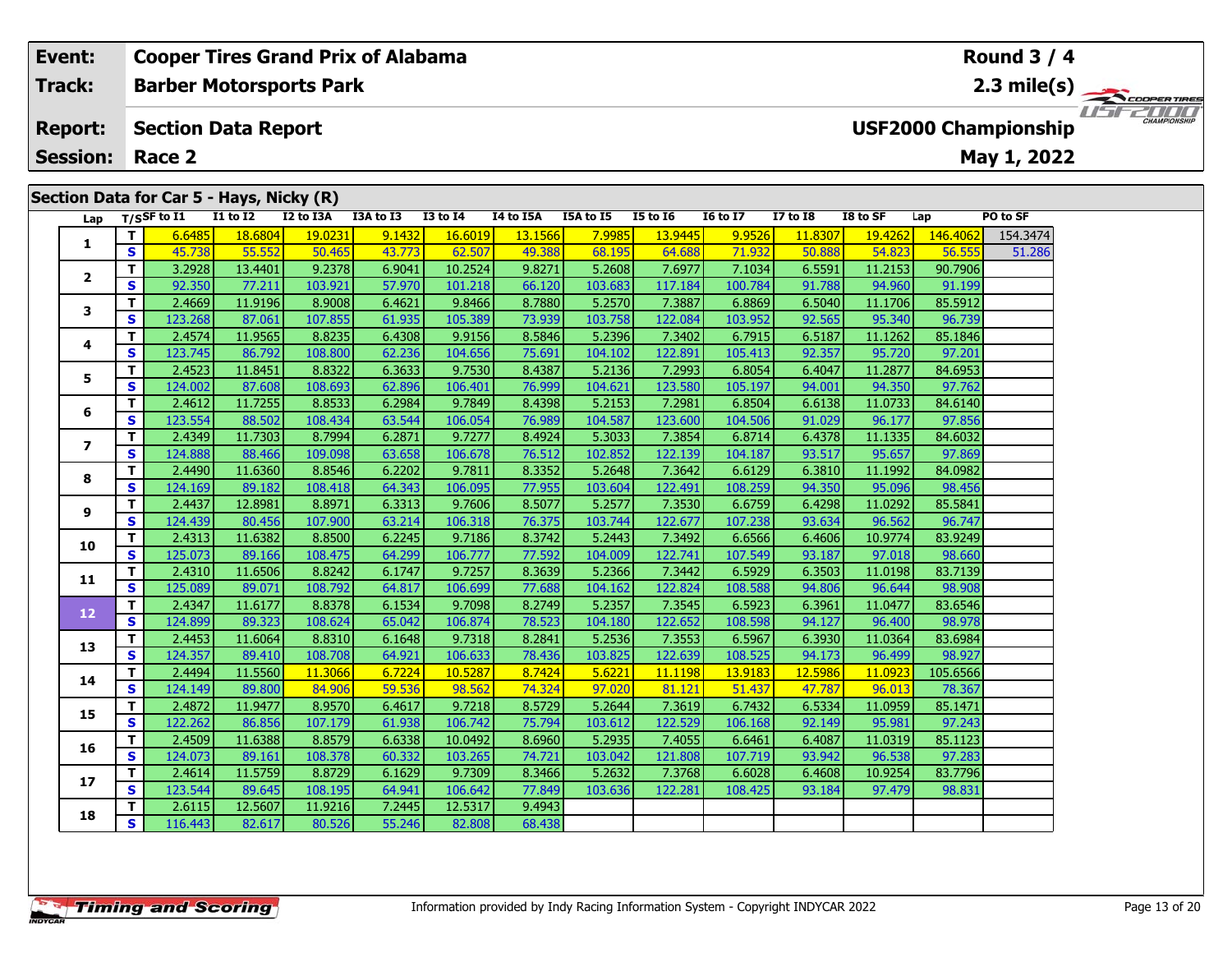#### **Event: Cooper Tires Grand Prix of Alabama Round 3 / 4Barber Motorsports Park 2.3 mile(s) Track:** THE COOPERTIRES **Section Data Report Report: USF2000 Championship May 1, 2022 Session: Race 2 Section Data for Car 63 - Burke, Trey Lap T/SSF to I1 I1 to I2 I2 to I3A I3A to I3 I3 to I4 I4 to I5A I5A to I5 I5 to I6 I6 to I7 I7 to I8 I8 to SF Lap PO to SF <sup>T</sup>** 8.2063 17.0772 19.7289 9.6273 17.2296 12.9195 6.4587 15.8089 8.4912 8.1443 18.7673 142.4592 151.0078 **<sup>S</sup>** 37.056 60.767 48.660 41.572 60.229 50.294 84.453 57.059 84.312 73.922 56.748 58.122 52.421**1 <sup>T</sup>** 3.2938 13.8225 9.3508 6.9845 10.1939 9.9412 5.5512 8.3181 7.6973 7.1310 11.5551 93.8394 **<sup>S</sup>** 92.322 75.075 102.665 57.302 101.799 65.362 98.259 108.444 93.008 84.427 92.167 88.236**2**

| Lap            |              | T/SSF to $I1$ | <b>I1 to I2</b> | I2 to I3A | I3A to I3 | <b>I3 to I4</b> | 14 to 15A | <b>I5A to I5</b> | <b>I5 to 16</b> | <b>16 to 17</b> | <b>I7 to I8</b> | I8 to SF | Lap      | PO to SF |
|----------------|--------------|---------------|-----------------|-----------|-----------|-----------------|-----------|------------------|-----------------|-----------------|-----------------|----------|----------|----------|
| 1              | Т            | 8.2063        | 17.0772         | 19.7289   | 9.6273    | 17.2296         | 12.9195   | 6.4587           | 15.8089         | 8.4912          | 8.1443          | 18.7673  | 142.4592 | 151.0078 |
|                | S            | 37.056        | 60.767          | 48.660    | 41.572    | 60.229          | 50.294    | 84.453           | 57.059          | 84.312          | 73.922          | 56.748   | 58.122   | 52.421   |
| $\mathbf{2}$   | т            | 3.2938        | 13.8225         | 9.3508    | 6.9845    | 10.1939         | 9.9412    | 5.5512           | 8.3181          | 7.6973          | 7.1310          | 11.5551  | 93.8394  |          |
|                | S            | 92.322        | 75.075          | 102.665   | 57.302    | 101.799         | 65.362    | 98.259           | 108.444         | 93.008          | 84.427          | 92.167   | 88.236   |          |
| 3              | T            | 2.5289        | 12.6000         | 8.9896    | 6.4066    | 9.9718          | 8.8366    | 5.4193           | 7.6797          | 7.1564          | 6.5373          | 11.2829  | 87.4091  |          |
|                | S            | 120.246       | 82.359          | 106.790   | 62.471    | 104.066         | 73.532    | 100.650          | 117.458         | 100.038         | 92.094          | 94.391   | 94.727   |          |
| 4              | T            | 2.4955        | 12.0309         | 8.9107    | 6.2746    | 9.9031          | 8.5320    | 5.2277           | 7.3257          | 6.9765          | 6.4665          | 11.1715  | 85.3147  |          |
|                | S            | 121.856       | 86.255          | 107.736   | 63.785    | 104.788         | 76.157    | 104.339          | 123.134         | 102.617         | 93.102          | 95.332   | 97.052   |          |
| 5              | т            | 2.4530        | 11.9635         | 8.8954    | 6.1930    | 9.8171          | 8.5404    | 5.2312           | 7.3168          | 6.9238          | 6.4335          | 11.0151  | 84.7828  |          |
|                | S            | 123.967       | 86.741          | 107.921   | 64.626    | 105.706         | 76.082    | 104.269          | 123.284         | 103.398         | 93.580          | 96.685   | 97.661   |          |
| 6              | т            | 2.4310        | 12.1041         | 8.8243    | 6.3238    | 9.7684          | 8.4322    | 5.2266           | 7.3190          | 6.9036          | 6.4344          | 11.0912  | 84.8586  |          |
|                | $\mathbf{s}$ | 125.089       | 85.734          | 108.790   | 63.289    | 106.233         | 77.059    | 104.361          | 123.247         | 103.701         | 93.567          | 96.022   | 97.574   |          |
| $\overline{ }$ | T            | 2.4423        |                 |           | 6.1560    | 9.7814          | 8.4434    | 5.2468           | 7.3353          | 6.8255          | 6.4440          | 10.9811  | 84.1559  |          |
|                | $\mathbf{s}$ | 124.510       |                 |           | 65.014    | 106.092         | 76.956    | 103.959          | 122.973         | 104.887         | 93.427          | 96.985   | 98.389   |          |
| 8              | т            | 2.4360        |                 |           | 6.2138    | 9.7248          | 8.4928    | 5.2516           | 7.3295          | 6.7344          | 6.3493          | 11.0509  | 84.1745  |          |
|                | S            | 124.832       |                 |           | 64.409    | 106.709         | 76.509    | 103.864          | 123.071         | 106.306         | 94.821          | 96.372   | 98.367   |          |
| 9              | т            | 2.4333        | 11.7186         | 8.7510    | 6.1969    | 9.8071          | 8.4924    | 5.2531           | 7.3217          | 6.8100          | 6.4297          | 11.1214  | 84.3352  |          |
|                | S            | 124.971       | 88.554          | 109.702   | 64.585    | 105.814         | 76.512    | 103.835          | 123.202         | 105.126         | 93.635          | 95.761   | 98.180   |          |
| 10             | T            | 2.4366        |                 |           | 6.1524    | 9.6862          | 8.5088    | 5.2082           | 7.2731          | 6.7996          | 6.3569          | 11.0757  | 84.0506  |          |
|                | S            | 124.801       |                 |           | 65.052    | 107.135         | 76.365    | 104.730          | 124.025         | 105.287         | 94.707          | 96.156   | 98.512   |          |
| 11             | т            | 2.4171        |                 |           | 6.1808    | 9.6680          | 8.4735    | 5.2024           | 7.2704          | 6.8198          | 6.4168          | 11.1313  | 84.1236  |          |
|                | S            | 125.808       |                 |           | 64.753    | 107.336         | 76.683    | 104.847          | 124.071         | 104.975         | 93.823          | 95.676   | 98.427   |          |
| 12             | T.           | 2.4368        |                 |           | 6.1716    | 9.6983          | 8.4612    | 5.2202           | 7.3186          | 6.8394          | 6.3491          | 11.0885  | 84.0042  |          |
|                | S            | 124.791       |                 |           | 64.850    | 107.001         | 76.794    | 104.489          | 123.254         | 104.674         | 94.824          | 96.045   | 98.567   |          |
| 13             | T.           | 2.4265        | 11.6502         | 8.8018    | 6.1495    | 9.7158          | 8.4025    | 5.2016           | 7.2811          | 6.7517          | 6.4106          | 11.0575  | 83.8488  |          |
|                | S            | 125.321       | 89.074          | 109.069   | 65.083    | 106.808         | 77.331    | 104.863          | 123.889         | 106.034         | 93.914          | 96.315   | 98.749   |          |
| 14             | T.           | 2.4452        | 11.8078         | 12.1758   | 6.6654    | 11.6050         | 9.0164    | 5.3787           | 8.5996          | 12.6106         | 11.8593         | 11.1033  | 103.2671 |          |
|                | $\mathbf{s}$ | 124.362       | 87.885          | 78.845    | 60.045    | 89.421          | 72.066    | 101.410          | 104.894         | 56.770          | 50.766          | 95.917   | 80.180   |          |
| 15             | T.           | 2.4624        | 11.7266         | 8.7947    | 6.3270    | 9.7508          | 8.4612    | 5.2373           | 7.3330          | 6.7750          | 6.5226          | 11.9664  | 85.3570  |          |
|                | $\mathbf{s}$ | 123.494       | 88.493          | 109.157   | 63.257    | 106.425         | 76.794    | 104.148          | 123.012         | 105.669         | 92.301          | 88.999   | 97.004   |          |
| 16             | T            | 2.8271        | 11.7599         | 8.8214    | 6.2551    | 9.7158          | 8.6529    | 5.2170           | 7.3019          | 6.7929          | 6.5089          | 11.2020  | 85.0549  |          |
|                | $\mathbf{s}$ | 107.563       | 88.243          | 108.826   | 63.984    | 106.808         | 75.093    | 104.553          | 123.536         | 105.391         | 92.496          | 95.072   | 97.349   |          |
| 17             | T.           | 2.4367        | 12.0710         | 8.8563    | 6.3304    | 9.7602          | 8.5436    | 5.2095           | 7.2733          | 6.8716          | 6.5410          | 11.2367  | 85.1303  |          |
|                | S            | 124.796       | 85.969          | 108.397   | 63.223    | 106.322         | 76.054    | 104.704          | 124.021         | 104.184         | 92.042          | 94.779   | 97.263   |          |
| 18             | T            | 2.5300        | 13.8649         | 11.8389   | 6.8065    | 12.8112         |           |                  |                 |                 |                 |          |          |          |
|                | S            | 120.194       | 74.846          | 81.089    | 58.801    | 81.002          |           |                  |                 |                 |                 |          |          |          |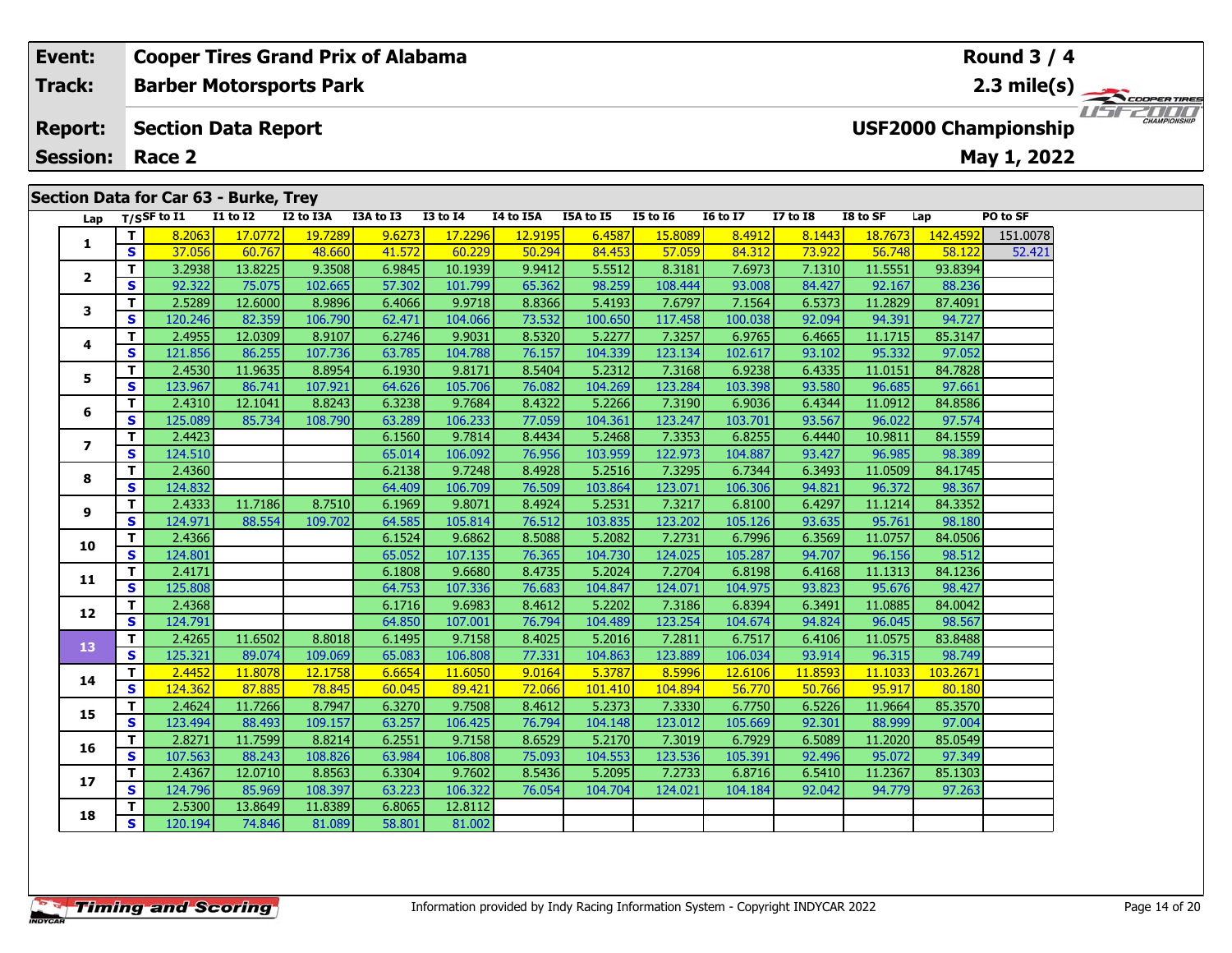# **Barber Motorsports Park Section Data Report Track:Report:**

**Cooper Tires Grand Prix of Alabama**

**Session:Race 2**

**Event:**

# **Lap T/SSF to I1 I1 to I2 I2 to I3A I3A to I3 I3 to I4 I4 to I5A I5A to I5 I5 to I6 I6 to I7 I7 to I8 I8 to SF Lap PO to SF 1 <sup>T</sup>** 9.9016 16.4789 20.0024 9.1267 17.3220 13.8557 6.0129 15.0573 8.7239 7.8421 17.1526 141.4761 147.6350 **<sup>S</sup>** 30.711 62.973 47.994 43.852 59.908 46.896 90.714 59.908 82.063 76.771 62.090 58.526 53.618**2 <sup>T</sup>** 3.2735 14.1481 9.1831 7.0570 10.2595 9.9381 5.4767 8.1334 8.1005 7.1579 11.7730 94.5008 **<sup>S</sup>** 92.895 73.347 104.540 56.714 101.148 65.382 99.595 110.906 88.378 84.109 90.461 87.618**3 <sup>T</sup>** 2.5426 12.6683 9.0161 6.5962 9.9896 8.9419 5.2798 7.7102 7.4829 6.7040 11.3983 88.3299 **<sup>S</sup>** 119.598 81.915 106.476 60.675 103.881 72.666 103.310 116.994 95.673 89.804 93.435 93.739**4 <sup>T</sup>** 2.4894 6.4485 9.8326 8.7077 5.2821 7.4142 7.1171 6.6434 11.2193 86.3794 **<sup>S</sup>** 122.154 62.065 105.539 74.620 103.265 121.665 100.590 90.623 94.926 95.856**5 <sup>T</sup>** 2.4625 6.3718 9.8042 8.6475 5.2688 7.3776 7.0289 6.5449 11.1552 85.6489 **<sup>S</sup>** 123.489 62.812 105.845 75.140 103.525 122.268 101.852 91.987 95.471 96.674**6 <sup>T</sup>** 2.4399 6.3481 9.8596 8.6008 5.2541 7.3834 6.9469 6.4339 11.2103 85.4272 **<sup>S</sup>** 124.633 63.047 105.250 75.548 103.815 122.172 103.054 93.574 95.002 96.925**7 <sup>T</sup>** 2.4495 6.3382 9.7873 8.5814 5.3317 7.4325 6.9095 6.4429 11.1047 86.9874 **<sup>S</sup>** 124.144 63.145 106.028 75.719 102.304 121.365 103.612 93.443 95.905 95.186**8 <sup>T</sup>** 2.4493 6.2214 9.7315 8.6941 5.3244 7.4300 6.8153 6.3827 11.1280 84.8833 **<sup>S</sup>** 124.154 64.331 106.636 74.737 102.444 121.406 105.044 94.325 95.705 97.546**9 <sup>T</sup>** 2.4598 6.1937 9.7704 8.6070 5.3450 7.4476 6.8817 6.3582 11.1018 84.7337 **<sup>S</sup>** 123.624 64.618 106.211 75.494 102.049 121.119 104.031 94.688 95.930 97.718**10 <sup>T</sup>** 2.4637 11.7495 8.8599 6.2026 9.7193 8.7238 5.3441 7.4398 6.8492 6.3812 11.1341 84.8672 **<sup>S</sup>** 123.429 88.321 108.353 64.526 106.770 74.483 102.067 121.246 104.524 94.347 95.652 97.564**11 <sup>T</sup>** 2.4552 11.7395 8.8275 6.2157 9.7647 8.5265 5.2733 7.3993 6.8338 6.3675 11.0825 84.4855 **<sup>S</sup>** 123.856 88.396 108.751 64.390 106.273 76.206 103.437 121.910 104.760 94.550 96.097 98.005**12 <sup>T</sup>** 2.4498 6.2060 9.8058 8.5186 5.2861 7.4363 6.6967 6.3383 11.1859 84.5194 **<sup>S</sup>** 124.129 64.490 105.828 76.277 103.187 121.303 106.905 94.985 95.209 97.966**13 <sup>T</sup>** 2.4605 6.1525 9.7423 8.5220 5.2885 7.4281 6.6912 6.3588 12.0633 85.4660 **<sup>S</sup>** 123.589 65.051 106.518 76.247 103.140 121.437 106.993 94.679 88.284 96.881**14 <sup>T</sup>** 3.5869 15.2695 12.5702 6.7119 11.2898 9.0918 5.4489 8.9131 7.6764 8.0754 11.3817 100.0156 **<sup>S</sup>** 84.778 67.961 76.371 59.630 91.917 71.468 100.104 101.204 93.261 74.553 93.571 82.787**15 <sup>T</sup>** 2.4779 11.8320 8.8719 6.4165 9.9534 8.4889 5.3273 7.4395 6.7337 6.2886 11.4062 85.2359 **<sup>S</sup>** 122.721 87.705 108.207 62.375 104.259 76.544 102.389 121.251 106.317 95.736 93.370 97.142**16 <sup>T</sup>** 2.4802 6.2298 9.7918 8.5241 5.3038 7.4183 6.8119 6.3930 11.1410 84.8525 **<sup>S</sup>** 122.607 64.244 105.979 76.228 102.842 121.597 105.097 94.173 95.593 97.581**17 <sup>T</sup>** 2.4906 11.9051 8.9305 6.3173 9.7828 8.5543 5.3009 7.4292 6.8483 6.4094 11.1127 85.0811 **<sup>S</sup>** 122.095 87.167 107.497 63.354 106.077 75.959 102.898 121.419 104.538 93.932 95.836 97.319**18<sup>T</sup>** 2.8368 13.4668 9.6532 6.9595 11.8561 **<sup>S</sup>** 107.195 77.058 99.449 57.508 87.527

# **Section Data for Car 7 - Lee, Yeoroo (R)**

# **Round 3 / 4**

**May 1, 2022**

**USF2000 Championship**

**2.3 mile(s)**

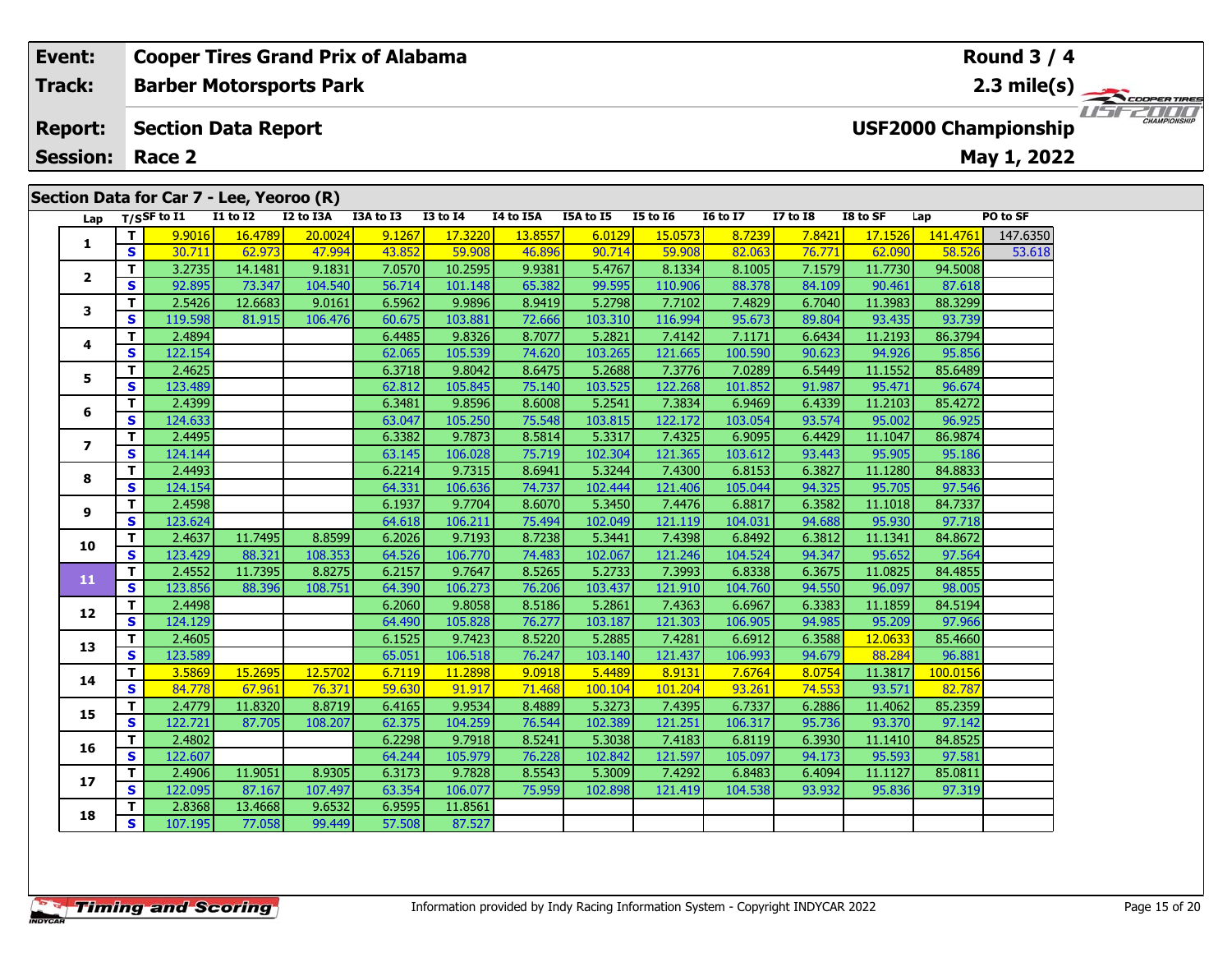| Event:          |          |                                                           |                 |                                               | <b>Cooper Tires Grand Prix of Alabama</b> |                 |           |                  |                 |                 |                 |          |          | Round $3/4$ |          |                     |  |
|-----------------|----------|-----------------------------------------------------------|-----------------|-----------------------------------------------|-------------------------------------------|-----------------|-----------|------------------|-----------------|-----------------|-----------------|----------|----------|-------------|----------|---------------------|--|
| <b>Track:</b>   |          | $2.3 \text{ mile(s)}$<br><b>Barber Motorsports Park</b>   |                 |                                               |                                           |                 |           |                  |                 |                 |                 |          |          |             |          |                     |  |
| <b>Report:</b>  |          | <b>USF2000 Championship</b><br><b>Section Data Report</b> |                 |                                               |                                           |                 |           |                  |                 |                 |                 |          |          |             |          | <b>CHAMPIONSHIP</b> |  |
| <b>Session:</b> |          | Race 2<br>May 1, 2022                                     |                 |                                               |                                           |                 |           |                  |                 |                 |                 |          |          |             |          |                     |  |
|                 |          |                                                           |                 |                                               |                                           |                 |           |                  |                 |                 |                 |          |          |             |          |                     |  |
|                 |          |                                                           |                 | Section Data for Car 8 - Dyszelski, Danny (R) |                                           |                 |           |                  |                 |                 |                 |          |          |             |          |                     |  |
| Lap             |          | T/SSF to I1                                               | <b>I1 to I2</b> | I2 to I3A                                     | I3A to I3                                 | <b>I3 to I4</b> | I4 to I5A | <b>I5A to I5</b> | <b>I5 to I6</b> | <b>16 to 17</b> | <b>I7 to I8</b> | I8 to SF | Lap      | PI to PO    | PO to SF | SF to PI            |  |
|                 |          | 9.2570                                                    | 16.2241         | 20.0618                                       | 9.6443                                    | 17.1240         | 13.2271   | 6.4371           | 15.5088         | 8.2867          | 8.3011          | 17.7186  | 141.7906 |             | 149.0995 |                     |  |
|                 | S.       | 32.850                                                    | 63.962          | 47.852                                        | 41.499                                    | 60.601          | 49.124    | 84.736           | 58.163          | 86.393          | 72.526          | 60.106   | 58,396   |             | 53.091   |                     |  |
|                 |          | 3.3050                                                    | 14.2113         | 9.3306                                        | 6.8921                                    | 10.2841         | 9.9088    | 5.4848           | 8.2228          | 7.8362          | 7.1889          | 11.5889  | 94.2535  |             |          |                     |  |
|                 | <b>S</b> | 92.009                                                    | 73.021          | 102.887                                       | 58.070                                    | 100.906         | 65.575    | 99.448           | 109.701         | 91.359          | 83.747          | 91.898   | 87.848   |             |          |                     |  |
|                 |          | 2.5582                                                    | 12.5589         | 9.0420                                        | 6.7220                                    | 10.0941         | 8.9829    | 5.2628           | 7.7009          | 7.4878          | 6.7062          | 11.3558  | 88.4716  |             |          |                     |  |
|                 | S.       | 118.869                                                   | 82.629          | 106.171                                       | 59.540                                    | 102.805         | 72.334    | 103.643          | 117.135         | 95.610          | 89.774          | 93.785   | 93.589   |             |          |                     |  |

# **4 <sup>T</sup>** 2.5164 12.1344 8.9691 6.4632 9.8759 8.5402 5.2618 7.6096 7.0593 6.4681 11.2373 86.1353 **<sup>S</sup>** 120.844 85.519 107.034 61.924 105.077 76.084 103.663 118.540 101.414 93.079 94.774 96.12896.12 **5 <sup>T</sup>** 2.4648 12.0552 8.7537 6.4729 9.9530 8.6383 5.2344 7.3780 7.0010 6.4272 11.2865 85.6650 **<sup>S</sup>** 123.373 86.081 109.668 61.831 104.263 75.220 104.206 122.262 102.258 93.671 94.361 96.656**6 <sup>T</sup>** 2.4632 11.8902 8.8553 6.3293 9.8199 8.4845 5.2271 7.3351 6.8006 6.4198 11.0598 84.6848 **<sup>S</sup>** 123.454 87.276 108.410 63.234 105.676 76.584 104.351 122.977 105.271 93.779 96.295 97.774**7 <sup>T</sup>** 2.4308 11.7831 8.8094 6.2035 9.7214 8.5036 5.2635 7.3563 6.8188 6.3983 11.1865 84.4752 **<sup>S</sup>** 125.099 88.069 108.975 64.516 106.747 76.411 103.630 122.622 104.990 94.095 95.204 98.017**8 <sup>T</sup>** 2.4404 11.8140 8.7952 6.1851 9.7718 8.4496 5.2702 7.3485 6.6897 6.4499 11.1537 84.3681 **<sup>S</sup>** 124.607 87.839 109.150 64.708 106.196 76.900 103.498 122.752 107.017 93.342 95.484 98.141**9 <sup>T</sup>** 2.4519 11.8680 8.8888 6.1810 9.7630 8.4696 5.2631 7.3759 6.8050 6.4664 10.9859 84.5186 **<sup>S</sup>** 124.023 87.439 108.001 64.751 106.292 76.718 103.638 122.296 105.203 93.104 96.942 97.96797.967 **10 <sup>T</sup>** 2.4393 11.8380 8.8366 6.1925 9.7529 8.4792 5.2722 7.3695 6.7261 6.4417 10.9412 84.2892 **<sup>S</sup>** 124.663 87.661 108.639 64.631 106.402 76.631 103.459 122.403 106.437 93.461 97.339 98.233**11 <sup>T</sup>** 2.4234 11.9299 8.7854 6.2056 9.7125 8.4088 5.2535 7.3519 6.6802 6.4636 11.0132 84.2280 **<sup>S</sup>** 125.481 86.985 109.272 64.495 106.845 77.273 103.827 122.696 107.169 93.144 96.702 98.305**12 <sup>T</sup>** 2.4331 11.7268 8.7933 6.2035 9.7273 8.3545 5.2417 7.3561 6.6683 6.3419 11.0333 83.8798 **<sup>S</sup>** 124.981 88.492 109.174 64.516 106.682 77.775 104.061 122.626 107.360 94.931 96.526 98.713**13<sup>T</sup>** 2.4334 13.8516 109.4398 8.9526 15.9602 11.1812 7.4880 11.7863 9.3674 420.3750 221.8872 214.6496 **<sup>S</sup>** 124.965 74.918 8.772 44.705 65.020 58.113 72.844 76.533 76.426 19.697 3.939 35.608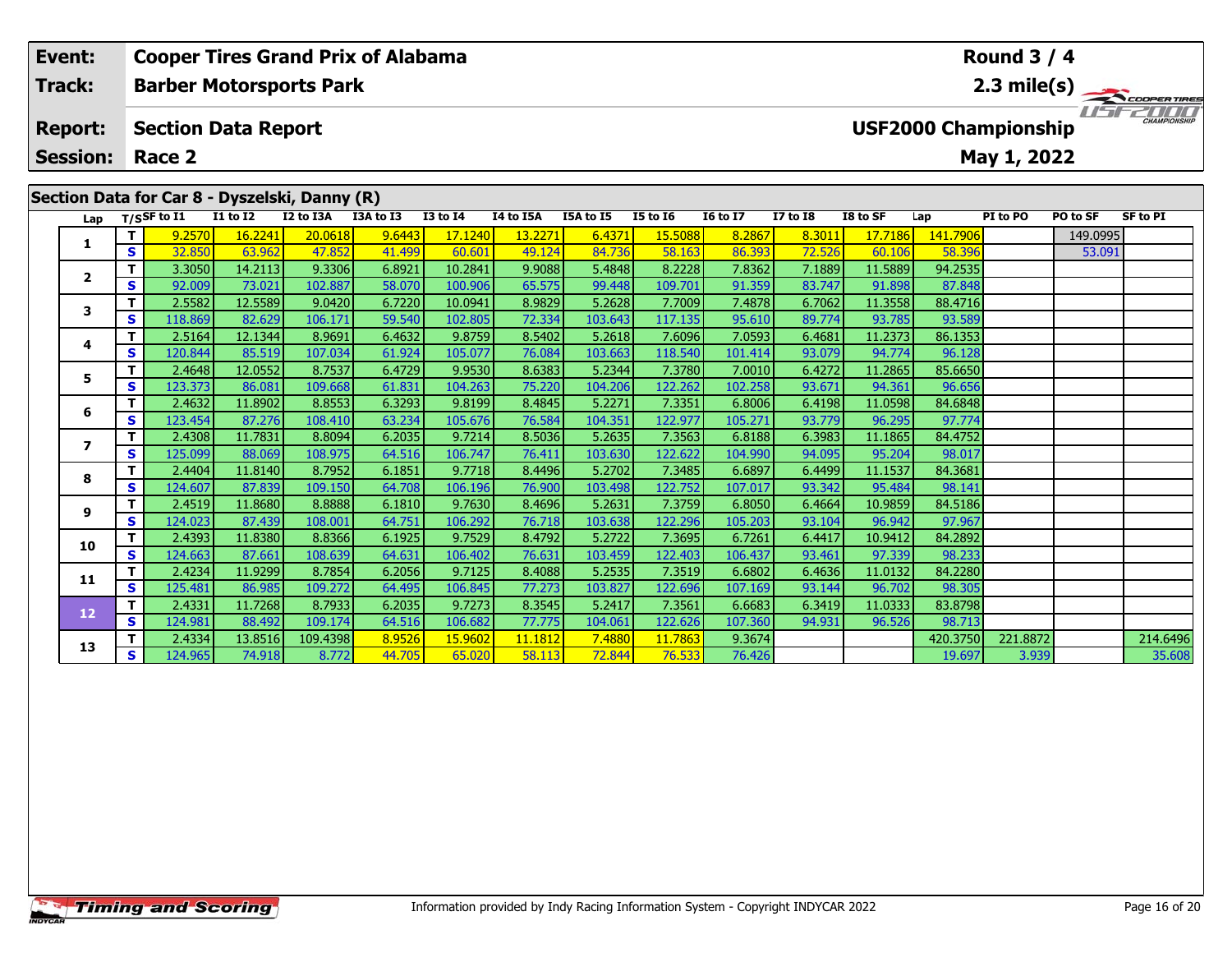#### **Cooper Tires Grand Prix of Alabama Event: Round 3 / 4Barber Motorsports Park Track:2.3 mile(s)** 11515211111 **Report: Section Data Report USF2000 Championship May 1, 2022 Session: Race 2Section Data for Car 9 - Garciarce, Jorge (R) Lap T/SSF to I1 I1 to I2 I2 to I3A I3A to I3 I3 to I4 I4 to I5A I5A to I5 I5 to I6 I6 to I7 I7 to I8 I8 to SF Lap PO to SF <sup>T</sup>** 8.4959 17.0365 19.6260 9.9987 16.8751 13.1030 6.3704 15.8434 8.2931 8.1565 18.3548 142.1534 149.2765 **<sup>S</sup>** 35.793 60.912 48.915 40.028 61.495 49.590 85.623 56.935 86.326 73.812 58.023 58.247 53.029**1**

**<sup>T</sup>** 3.2713 13.7304 9.1341 7.1037 10.2929 9.9589 5.4773 8.2620 7.6090 7.0426 11.5285 93.4107 **<sup>S</sup>** 92.957 75.579 105.101 56.341 100.820 65.245 99.585 109.180 94.087 85.486 92.380 88.641

**<sup>T</sup>** 2.5207 6.4473 9.9439 9.1867 5.3025 7.6150 7.0965 6.5231 11.3125 87.4005 **<sup>S</sup>** 120.637 62.077 104.358 70.730 102.867 118.456 100.882 92.294 94.144 94.736

**<sup>T</sup>** 2.4656 6.4211 9.8640 8.5912 5.2470 7.3439 7.0412 6.4491 11.1780 85.3315 **<sup>S</sup>** 123.333 62.330 105.203 75.632 103.956 122.829 101.674 93.353 95.276 97.033

**<sup>T</sup>** 2.4538 6.3294 9.8043 8.4898 5.2534 7.3405 6.8421 6.4104 11.1839 84.6859 **<sup>S</sup>** 123.927 63.233 105.844 76.536 103.829 122.886 104.633 93.917 95.226 97.773

**<sup>T</sup>** 2.4417 11.7860 8.7338 6.3181 9.7843 8.4121 5.2478 7.3146 6.7958 6.3540 11.1007 84.2889 **<sup>S</sup>** 124.541 88.047 109.918 63.346 106.060 77.243 103.940 123.321 105.346 94.751 95.940 98.234

**<sup>T</sup>** 2.4361 6.2503 9.7292 8.4040 5.2546 7.3143 6.7830 6.3714 11.0683 84.2028 **<sup>S</sup>** 124.827 64.033 106.661 77.317 103.805 123.326 105.545 94.492 96.221 98.334

**<sup>T</sup>** 2.4291 6.2210 9.7107 8.4116 5.2651 7.3330 6.8929 6.2835 11.3696 84.6280 **<sup>S</sup>** 125.187 64.335 106.864 77.247 103.598 123.012 103.862 95.814 93.671 97.840

**<sup>T</sup>** 2.4607 6.2314 9.7725 8.4451 5.2684 7.3522 6.8456 6.4784 11.1171 84.4457 **<sup>S</sup>** 123.579 64.228 106.189 76.941 103.533 122.691 104.579 92.931 95.798 98.051

**<sup>T</sup>** 2.4417 6.2351 9.7421 8.3435 5.2264 7.3244 6.8544 6.3663 11.0357 84.0450 **<sup>S</sup>** 124.541 64.189 106.520 77.878 104.365 123.156 104.445 94.568 96.505 98.519

**<sup>T</sup>** 2.4178 6.2364 9.7424 8.3994 5.2428 7.3251 6.8519 6.3814 11.0265 84.0607 **<sup>S</sup>** 125.772 64.176 106.517 77.359 104.039 123.144 104.483 94.344 96.585 98.500

**<sup>T</sup>** 2.4385 6.1532 9.6941 8.3217 5.2308 7.3312 6.6986 6.3072 11.0781 83.7012 **<sup>S</sup>** 124.704 65.044 107.047 78.082 104.277 123.042 106.874 95.454 96.136 98.923

**<sup>T</sup>** 2.4268 11.7095 8.7575 6.2461 9.7037 8.4345 5.2854 7.3527 6.8181 6.3162 11.0964 84.1469 **<sup>S</sup>** 125.305 88.623 109.620 64.076 106.941 77.037 103.200 122.682 105.001 95.318 95.977 98.399

**<sup>T</sup>** 2.4552 11.9659 11.5576 6.7874 11.4538 8.8239 5.5654 8.8003 12.3412 11.6685 11.1668 102.5860 **<sup>S</sup>** 123.856 86.724 83.062 58.966 90.601 73.638 98.008 102.502 58.010 51.596 95.372 80.713

**<sup>T</sup>** 2.4572 12.0781 8.9161 6.3356 9.7369 8.6078 5.2395 7.3144 6.9476 6.5043 11.0383 85.1758 **<sup>S</sup>** 123.755 85.918 107.670 63.171 106.577 75.487 104.104 123.325 103.044 92.561 96.482 97.211

**<sup>T</sup>** 2.4528 11.9064 8.8543 6.3256 9.7659 9.0506 5.2257 7.3404 7.0387 6.6092 11.1992 85.7688 **<sup>S</sup>** 123.977 87.157 108.422 63.271 106.260 71.793 104.379 122.888 101.710 91.092 95.096 96.539

**<sup>T</sup>** 2.4516 12.0210 8.8123 6.2997 9.7780 8.6614 5.2396 7.2912 6.8280 6.4207 11.2708 85.0743 **<sup>S</sup>** 124.038 86.326 108.939 63.531 106.129 75.019 104.102 123.717 104.849 93.766 94.492 97.327

**<sup>T</sup>** 2.6331 13.8616 11.7113 7.0071 12.9689 **<sup>S</sup>** 115.488 74.863 81.972 57.117 80.017

**2**

**3**

**4**

**5**

**6**

**7**

**8**

**9**

**10**

**11**

**12**

**13**

**14**

**15**

**16**

**17**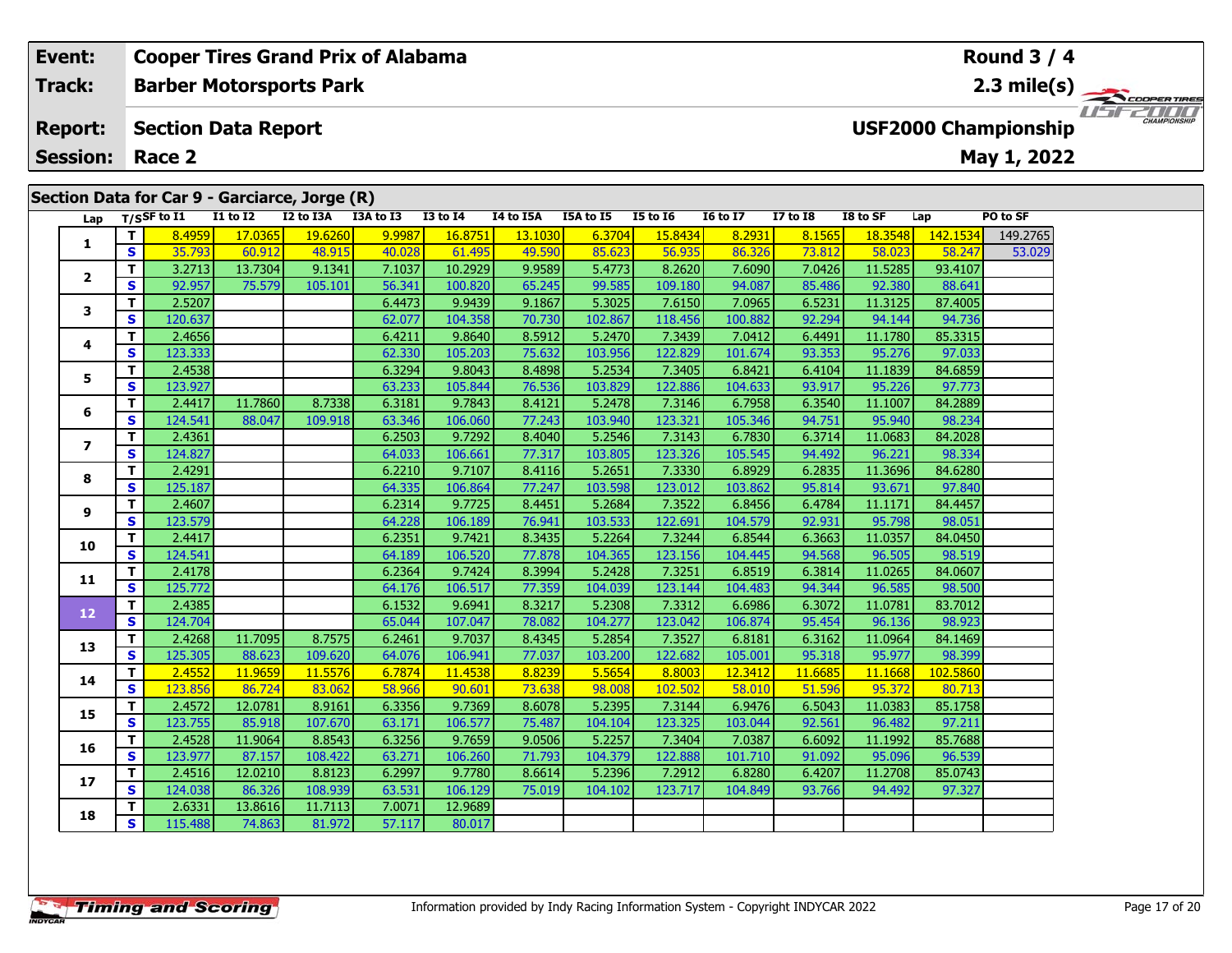## **Event: Cooper Tires Grand Prix of Alabama Round 3 / 4Track:Barber Motorsports Park 2.3 mile(s)** *IFFERINI* **Section Data Report Report: USF2000 Championship May 1, 2022 Session: Race 2 Section Data for Car 90 - Douglas, Jacob (R) Lap T/SSF to I1 I1 to I2 I2 to I3A I3A to I3 I3 to I4 I4 to I5A I5A to I5 I5 to I6 I6 to I7 I7 to I8 I8 to SF Lap PO to SF <sup>T</sup>** 7.4717 17.3966 19.2817 8.8105 16.9367 13.0258 7.8278 14.8822 9.3510 11.0037 19.3515 145.3392 153.9060 **<sup>S</sup>** 40.699 59.651 49.788 45.426 61.271 49.884 69.682 60.612 76.560 54.713 55.034 56.970 51.433**12**

| Τ.                       | S            | 40.699  | 59.651  | 49.788  | 45.426 | 61.271  | 49.884 | 69.682  | 60.612  | 76.560  | 54.713  | 55.034  | 56.970   | 51.433 |
|--------------------------|--------------|---------|---------|---------|--------|---------|--------|---------|---------|---------|---------|---------|----------|--------|
|                          | T.           | 3.3319  | 13.7263 | 9.2518  | 6.8405 | 10.1798 | 9.7626 | 5.3121  | 7.8560  | 7.2826  | 6.6557  | 11.3364 | 91.5357  |        |
| $\mathbf{2}$             | S            | 91.267  | 75.601  | 103.764 | 58.508 | 101.940 | 66.557 | 102.682 | 114.822 | 98.304  | 90.456  | 93.945  | 90.457   |        |
| 3                        | т            | 2.4896  | 12.1532 | 8.8753  | 6.4267 | 9.8343  | 8.7484 | 5.2461  | 7.5252  | 7.0425  | 6.5472  | 11.2092 | 86.0977  |        |
|                          | S.           | 122.144 | 85.387  | 108.165 | 62.276 | 105.521 | 74.273 | 103.973 | 119.870 | 101.656 | 91.955  | 95.011  | 96.170   |        |
| 4                        | T.           | 2.4751  | 11.8280 | 8.8528  | 6.3733 | 9.7754  | 8.7373 | 5.2544  | 7.3013  | 6.8827  | 6.4615  | 11.1253 | 85.0671  |        |
|                          | S            | 122.860 | 87.735  | 108.440 | 62.797 | 106.157 | 74.368 | 103.809 | 123.546 | 104.016 | 93.174  | 95.728  | 97.335   |        |
| 5                        | T.           | 2.4531  | 11.8011 | 8.7893  | 6.2863 | 9.7215  | 8.5479 | 5.2082  | 7.2802  | 6.8870  | 6.5230  | 11.1028 | 84.6004  |        |
|                          | S            | 123.962 | 87.935  | 109.224 | 63.667 | 106.746 | 76.015 | 104.730 | 123.904 | 103.951 | 92.296  | 95.922  | 97.872   |        |
| 6                        | т            | 2.4390  | 11.7473 | 8.7742  | 6.2831 | 9.7240  | 8.4961 | 5.1858  | 7.2451  | 6.8946  | 6.4868  | 10.9963 | 84.2723  |        |
|                          | S            | 124.679 | 88.338  | 109.412 | 63.699 | 106.718 | 76.479 | 105.182 | 124.504 | 103.836 | 92.811  | 96.851  | 98.253   |        |
| $\overline{\phantom{a}}$ | T.           | 2.4522  | 11.8217 | 8.8093  | 6.3136 | 9.7463  | 8.5404 | 5.2155  | 7.2669  | 6.9054  | 6.4678  | 10.9885 | 84.5276  |        |
|                          | S            | 124.007 | 87.782  | 108.976 | 63.391 | 106.474 | 76.082 | 104.583 | 124.131 | 103.674 | 93.083  | 96.920  | 97.956   |        |
| 8                        | т            | 2.4283  | 11.7921 | 8.7534  | 6.2949 | 9.7335  | 8.5229 | 5.2029  | 7.2405  | 6.8631  | 6.4253  | 11.0051 | 84.2620  |        |
|                          | S            | 125.228 | 88.002  | 109.672 | 63.580 | 106.614 | 76.238 | 104.837 | 124.583 | 104.313 | 93.699  | 96.773  | 98.265   |        |
| 9                        | T.           | 2.4271  | 11.8989 | 8.7754  | 6.2988 | 9.7208  | 8.4704 | 5.2257  | 7.2834  | 6.7786  | 6.3642  | 10.9699 | 84.2132  |        |
|                          | S            | 125.290 | 87.212  | 109.397 | 63.540 | 106.753 | 76.711 | 104.379 | 123.850 | 105.613 | 94.599  | 97.084  | 98.322   |        |
| 10                       | T.           | 2.4238  | 11.6602 | 8.7319  | 6.2026 | 9.6766  | 8.4469 | 5.1920  | 7.2644  | 6.7721  | 6.3673  | 10.9519 | 83.6897  |        |
|                          | S            | 125.460 | 88.997  | 109.942 | 64.526 | 107.241 | 76.924 | 105.057 | 124.173 | 105.714 | 94.553  | 97.243  | 98.937   |        |
| 11                       | т            | 2.4133  | 11.5894 | 8.7483  | 6.1621 | 9.6578  | 8.3925 | 5.2101  | 7.2648  | 6.7272  | 6.3971  | 10.9135 | 83.4761  |        |
|                          | S            | 126.006 | 89.541  | 109.736 | 64.950 | 107.450 | 77.423 | 104.692 | 124.167 | 106.420 | 94.112  | 97.586  | 99.190   |        |
| 12                       | T.           | 2.4160  | 11.5969 | 8.7118  | 6.1676 | 9.6674  | 8.3885 | 5.1925  | 7.2818  | 6.7222  | 6.3126  | 10.9166 | 83.3739  |        |
|                          | S.           | 125.865 | 89.483  | 110.195 | 64.892 | 107.343 | 77.460 | 105.047 | 123.877 | 106.499 | 95.372  | 97.558  | 99.312   |        |
| 13                       | T.           | 2.4066  | 11.5369 | 8.7402  | 6.1662 | 9.6411  | 8.3568 | 5.1768  | 7.2552  | 6.7003  | 6.3807  | 10.9028 | 83.2636  |        |
|                          | S            | 126.357 | 89.949  | 109.837 | 64.907 | 107.636 | 77.754 | 105.365 | 124.331 | 106.847 | 94.354  | 97.681  | 99.443   |        |
| 14                       | $\mathbf{T}$ | 2.4120  | 11.6311 | 10.3691 | 7.0181 | 10.3528 | 9.0874 | 6.1163  | 11.7198 | 14.6336 | 12.6328 | 11.1729 | 107.1459 |        |
|                          | S            | 126.074 | 89.220  | 92.583  | 57.028 | 100.236 | 71.503 | 89.180  | 76.968  | 48.922  | 47.657  | 95.320  | 77.278   |        |
| 15                       | т            | 2.4673  | 11.9809 | 9.0120  | 6.3743 | 9.6986  | 8.5452 | 5.2025  | 7.2642  | 6.7586  | 6.3788  | 10.9335 | 84.6159  |        |
|                          | S            | 123.248 | 86.615  | 106.525 | 62.788 | 106.998 | 76.039 | 104.845 | 124.177 | 105.926 | 94.382  | 97.407  | 97.854   |        |
| 16                       | T.           | 2.4179  | 11.6418 | 8.7610  | 7.5962 | 10.1464 | 9.0065 | 5.2433  | 7.3382  | 7.0885  | 6.4869  | 10.9881 | 86.7148  |        |
|                          | S            | 125.767 | 89.138  | 109.577 | 52.688 | 102.275 | 72.145 | 104.029 | 122.925 | 100.996 | 92.809  | 96.923  | 95.485   |        |
| 17                       | T.           | 2.4568  | 11.6627 | 8.7980  | 6.1945 | 9.7705  | 8.5005 | 5.2000  | 7.2811  | 6.8108  | 6.4675  | 10.9772 | 84.1196  |        |
|                          | S.           | 123.775 | 88.978  | 109.116 | 64.610 | 106.210 | 76.439 | 104.895 | 123.889 | 105.114 | 93.088  | 97.019  | 98.431   |        |
| 18                       | T.           | 2.6010  | 13.0053 | 11.7925 | 7.2516 | 12.3489 | 9.6717 |         |         |         |         |         |          |        |
|                          | S.           | 116.913 | 79.793  | 81.408  | 55.192 | 84.034  | 67.183 |         |         |         |         |         |          |        |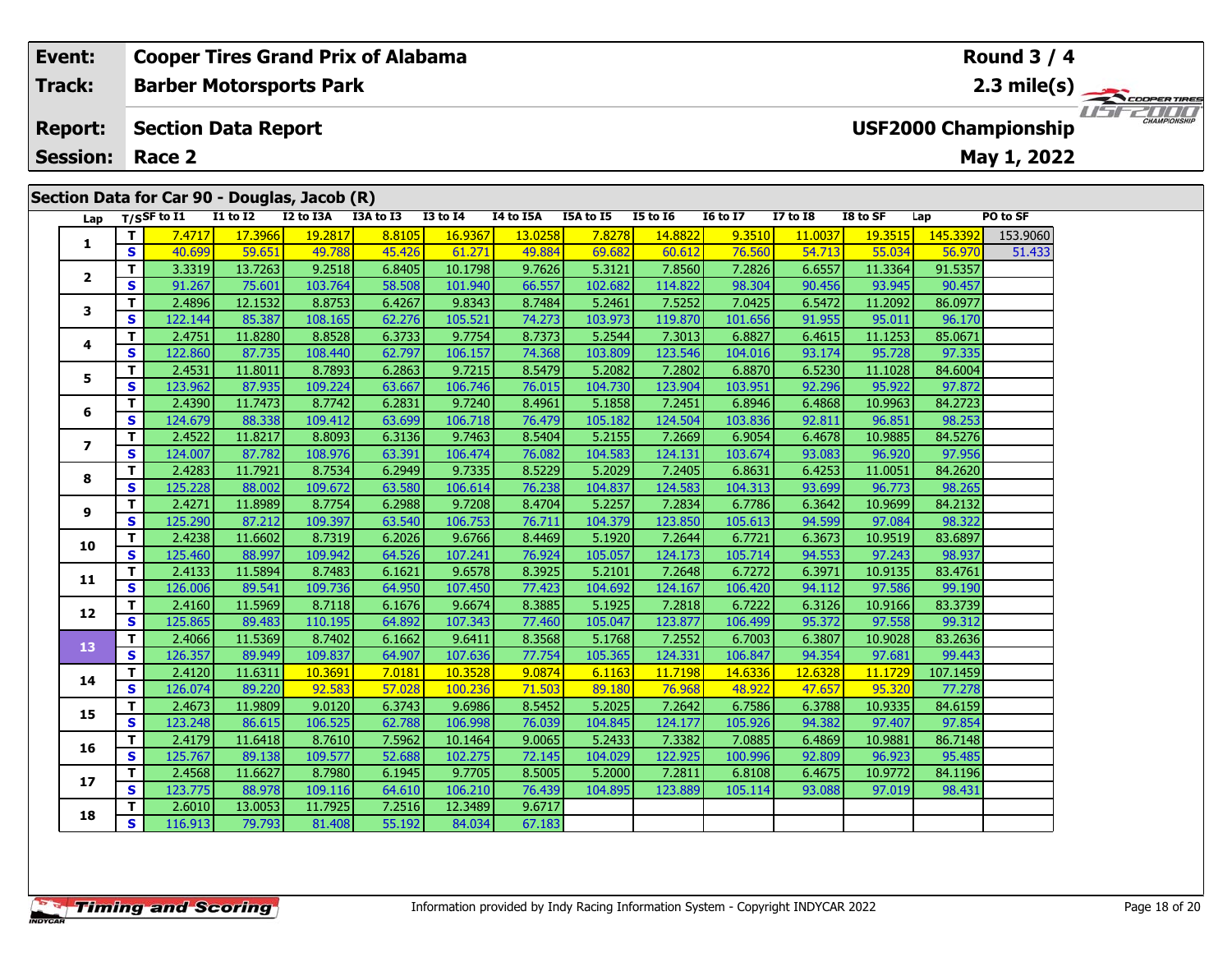## **Event: Cooper Tires Grand Prix of Alabama Round 3 / 4Track:Barber Motorsports Park 2.3 mile(s)** *IFFERING* **Section Data Report Report: USF2000 Championship May 1, 2022 Session: Race 2 Section Data for Car 92 - Frazer, Billy Lap T/SSF to I1 I1 to I2 I2 to I3A I3A to I3 I3 to I4 I4 to I5A I5A to I5 I5 to I6 I6 to I7 I7 to I8 I8 to SF Lap PI to PO PO to SF SF to PI T T** 7.0052 18.0358 18.1250 8.9714 16.5174 12.9386 8.5156 13.6113 10.1676 12.1057 19.7048 145.6984 157.9217 **12**

| 1              | S                            | 43.409            | 57.537            | 52.966            | 44.611           | 62.826            | 50.220           | 64.054            | 66.272            | 70.411            | 49.732           | 54.048            | 56.830            |         | 50.126  |         |
|----------------|------------------------------|-------------------|-------------------|-------------------|------------------|-------------------|------------------|-------------------|-------------------|-------------------|------------------|-------------------|-------------------|---------|---------|---------|
|                | T.                           | 3.2660            | 13.5717           | 9.2151            | 7.0391           | 10.0591           | 9.7743           | 5.2835            | 8.6389            | 7.7209            |                  |                   | 108.8792          | 79.5264 |         | 90.7750 |
| $\overline{2}$ | S                            | 93.108            | 76.463            | 104.177           | 56.858           | 103.163           | 66.478           | 103.237           | 104.417           | 92.724            |                  |                   | 76.048            | 10.991  |         | 84.199  |
|                | T                            |                   |                   | 9.0717            | 6.5590           | 9.9698            | 8.5725           | 5.2823            | 7.5239            | 6.9715            | 6.6649           | 11.1839           | 146.9784          |         | 85.5562 |         |
| 3              | $\mathbf{s}$                 |                   |                   | 105.824           | 61.020           | 104.087           | 75.797           | 103.261           | 119.891           | 102.691           | 90.331           | 95.226            | 56.335            |         | 92.523  |         |
| 4              | T.                           | 2.4756            | 11.8674           | 8.8375            | 6.3313           | 9.7754            | 8.4757           | 5.2742            | 7.4148            | 6.8725            | 6.5575           | 11.0721           | 84.9540           |         |         |         |
|                | $\mathbf{s}$                 | 122.835           | 87.444            | 108.628           | 63.214           | 106.157           | 76.663           | 103.419           | 121.655           | 104.170           | 91.810           | 96.188            | 97.465            |         |         |         |
| 5              | T.                           | 2.4581            | 11.7196           | 8.8283            | 6.3409           | 9.7377            | 8.4598           | 5.2636            | 7.3710            | 6.7915            | 6.4490           | 11.0547           | 84.4742           |         |         |         |
|                | S                            | 123.710           | 88.546            | 108.741           | 63.118           | 106.568           | 76.807           | 103.628           | 122.378           | 105.413           | 93.355           | 96.339            | 98.018            |         |         |         |
| 6              | T                            | 2.4380            | 11.6380           | 8.7834            | 6.2818           | 9.7189            | 8.3354           | 5.2401            | 7.3568            | 6.7189            | 6.3801           | 11.0606           | 83.9520           |         |         |         |
|                | $\mathbf{s}$                 | 124.730           | 89.167            | 109.297           | 63.712           | 106.774           | 77.953           | 104.092           | 122.614           | 106.552           | 94.363           | 96.288            | 98.628            |         |         |         |
| $\overline{ }$ | Т                            | 2.4362            | 11.5245           | 8.7643            | 6.2854           | 9.6648            | 8.3051           | 5.2428            | 7.3656            | 6.6295            | 6.3626           | 11.0201           | 83.6009           |         |         |         |
|                | $\mathbf{s}$                 | 124.822           | 90.045            | 109.535           | 63.676           | 107.372           | 78.238           | 104.039           | 122.467           | 107.988           | 94.623           | 96.642            | 99.042            |         |         |         |
| 8              | T.                           | 2.4319            | 11.5590           | 8.7591            | 6.2158           | 9.7075            | 8.2745           | 5.2502            | 7.3518            | 6.6390            | 6.3968           | 10.8802           | 83.4658           |         |         |         |
|                | <b>S</b><br>T.               | 125.043<br>2.4249 | 89.777<br>11.5202 | 109.600<br>8.7209 | 64.389<br>6.2030 | 106.900<br>9.6622 | 78.527<br>8.3752 | 103.892<br>5.2291 | 122.697<br>7.3197 | 107.834<br>6.6834 | 94.117<br>6.5141 | 97.884<br>10.8609 | 99.202<br>83.5136 |         |         |         |
| 9              | S                            | 125.403           | 90.079            | 110.080           | 64.522           | 107.401           | 77.583           | 104.311           | 123.235           | 107.117           | 92.422           | 98.058            | 99.146            |         |         |         |
|                | T                            | 2.4206            | 11.5547           | 8.7418            | 6.2023           | 9.6818            | 8.2769           | 5.2154            | 7.3142            | 6.6497            | 6.3556           | 10.9476           | 83.3606           |         |         |         |
| 10             | S                            | 125.626           | 89.810            | 109.817           | 64.529           | 107.183           | 78.504           | 104.585           | 123.328           | 107.660           | 94.727           | 97.282            | 99.328            |         |         |         |
|                | T                            | 2.4199            | 11.5274           | 8.7380            | 6.2148           | 9.6354            | 8.2502           | 5.1965            | 7.3214            | 6.6276            | 6.3515           | 10.9103           | 83.1930           |         |         |         |
| 11             | $\mathbf{s}$                 | 125.663           | 90.023            | 109.865           | 64.399           | 107.699           | 78.758           | 104.966           | 123.207           | 108.019           | 94.788           | 97.614            | 99.528            |         |         |         |
|                | $\mathbf{T}$                 | 2.4227            | 11.4651           | 8.7449            | 6.2132           | 9.6426            | 8.2793           | 5.2063            | 7.3157            | 6.6054            | 6.3430           | 10.9093           | 83.1475           |         |         |         |
| 12             | <b>S</b>                     | 125.517           | 90.512            | 109.778           | 64.416           | 107.619           | 78.482           | 104.768           | 123.303           | 108.382           | 94.915           | 97.623            | 99.582            |         |         |         |
| 13             | T.                           | 2.4248            | 11.5429           | 9.2338            | 6.2767           | 9.7299            | 8.3567           | 5.2315            | 7.3528            | 6.7060            | 6.3770           | 10.9032           | 84.1353           |         |         |         |
|                | $\mathbf{s}$                 | 125.409           | 89.902            | 103.966           | 63.764           | 106.653           | 77.755           | 104.264           | 122.681           | 106.757           | 94.409           | 97.678            | 98.413            |         |         |         |
| 14             | T.                           | 2.4314            | 11.5816           | 9.5082            | 6.1845           | 9.6962            | 8.2619           | 5.2343            | 7.3203            | 6.7612            | 6.3660           | 10.9481           | 84.2937           |         |         |         |
|                | S                            | 125.068           | 89.601            | 100.965           | 64.715           | 107.024           | 78.647           | 104.208           | 123.225           | 105.885           | 94.572           | 97.277            | 98.228            |         |         |         |
| 15             | T.                           | 2.4290            | 11.5311           | 8.6891            | 6.1461           | 9.6639            | 8.2505           | 5.2293            | 7.3267            | 6.6225            | 6.3650           | 10.9148           | 83.1680           |         |         |         |
|                | <b>S</b>                     | 125.192           | 89.994            | 110.483           | 65.119           | 107.382           | 78.756           | 104.307           | 123.118           | 108.103           | 94.587           | 97.574            | 99.558            |         |         |         |
| 16             | T.                           | 2.4314            | 11.4974           | 8.7471            | 6.2240           | 9.6648            | 8.2479           | 5.2152            | 7.3216            | 6.5869            | 6.4190           | 10.8562           | 83.2115           |         |         |         |
|                | <b>S</b>                     | 125.068           | 90.258            | 109.751           | 64.304           | 107.372           | 78.780           | 104.589           | 123.203           | 108.687           | 93.791           | 98.101            | 99.505            |         |         |         |
| 17             | T                            | 2.4300            | 11.5152           | 8.7393            | 6.1208           | 9.6672            | 8.3748           | 5.2417            | 7.3203            | 6.6666            | 6.4689           | 10.9278           | 83.4726           |         |         |         |
|                | <b>S</b>                     | 125.140<br>2.5329 | 90.118            | 109.849           | 65.388           | 107.345           | 77.587           | 104.061           | 123.225           | 107.387           | 93.068           | 97.458            | 99.194            |         |         |         |
| 18             | Т<br>$\overline{\mathbf{s}}$ | 120.056           |                   |                   |                  |                   |                  |                   |                   |                   |                  |                   |                   |         |         |         |
|                |                              |                   |                   |                   |                  |                   |                  |                   |                   |                   |                  |                   |                   |         |         |         |